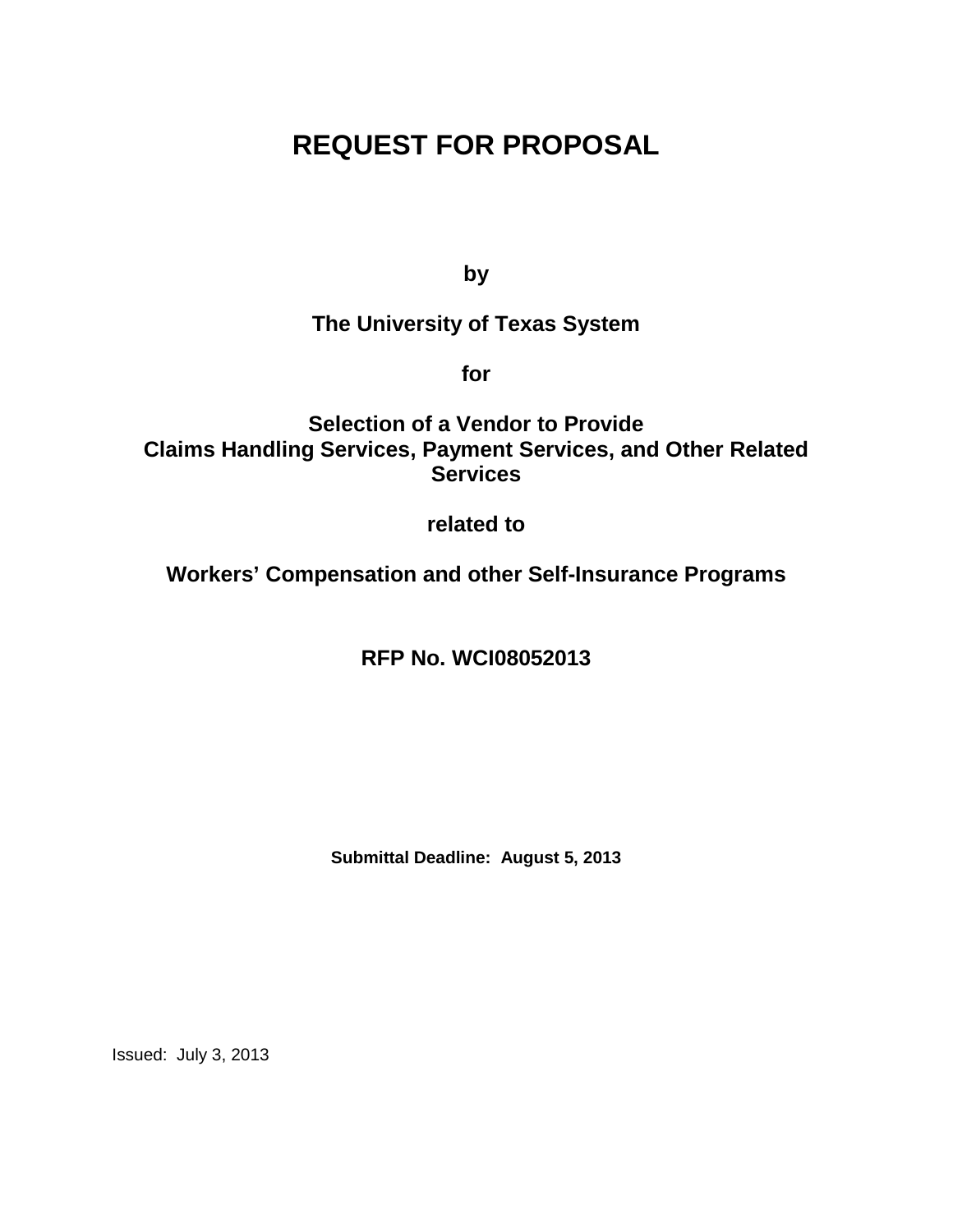# **TABLE OF CONTENTS**

**Attachments:**

- **APPENDIX ONE: PROPOSAL REQUIREMENTS**
- **APPENDIX TWO: AGREEMENT**
	- **EXHIBIT A: WORKERS' COMPENSATION INSURANCE RECORD LAYOUT SPECIFICATION FOR CLAIMS**
	- **EXHIBIT B: PAYMENT FOR SERVICES**
- **APPENDIX THREE: HUB SUBCONTRACTING PLAN**
- **APPENDIX FOUR: CAMPUS MAP**
- **APPENDIX FIVE: ACCESS BY INDIVIDUALS WITH DISABILITIES**

**APPENDIX SIX: ELECTRONIC AND INFORMATION RESOURCES ENVIRONMENT SPECIFICATIONS**

**APPENDIX SEVEN: SECURITY CHARACTERISTICS AND FUNCTIONALITY OF CONTRACTOR'S INFORMATION RESOURCES**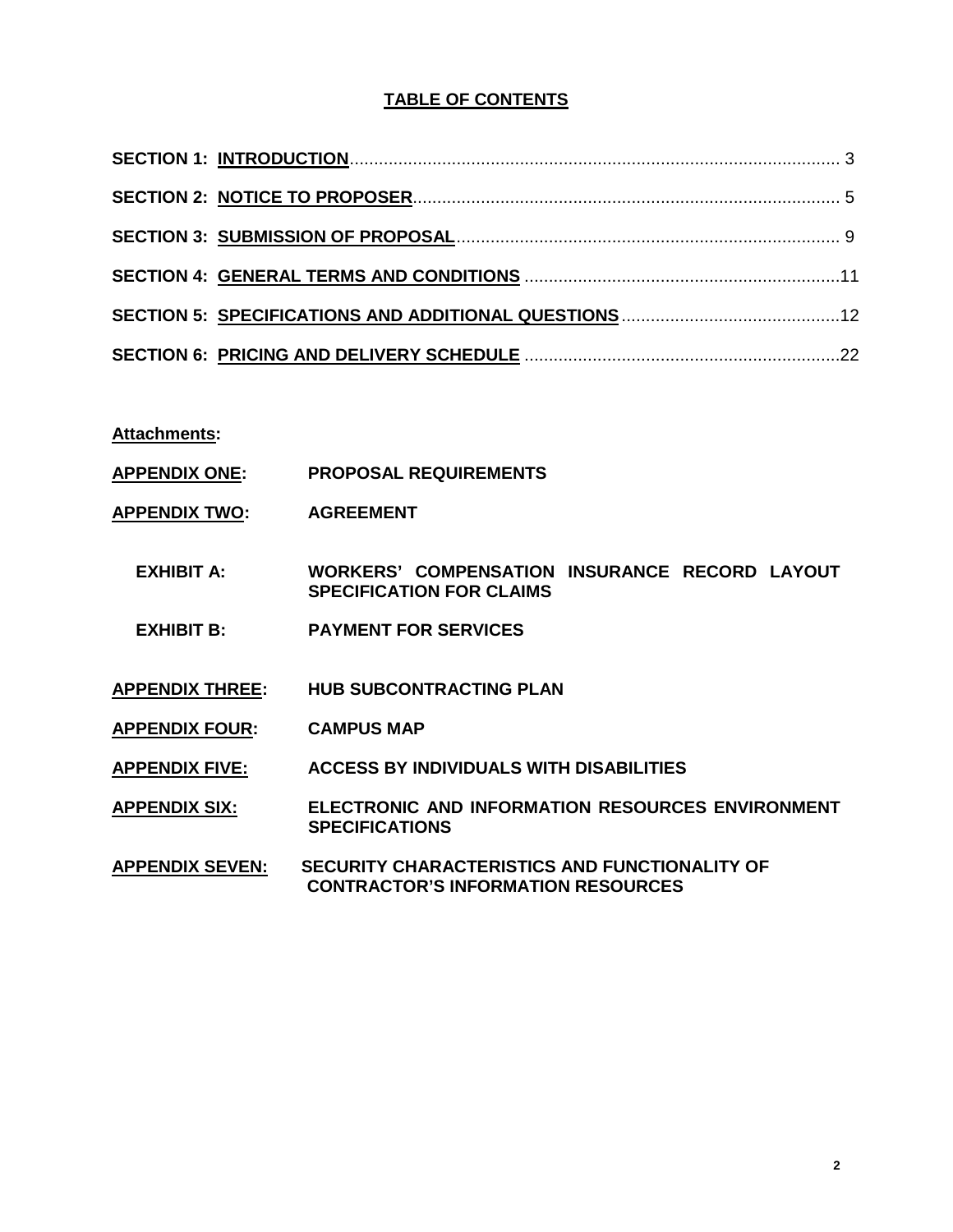# **SECTION 1**

#### **INTRODUCTION**

# **1.1 Description of University**

The University of Texas System ("**University**") is the largest system of public higher education in Texas and is composed of 15 educational institutions, including 9 general academic institutions and 6 health institutions, located in all geographic regions of Texas (see Appendix IV), plus the System administrative office in Austin. The University of Texas System is a diverse community of institutions including major research universities, comprehensive academic universities, upper level institutions, comprehensive health science institutions and specialized hospitals.

In 1881, the Texas State Legislature established the "Main System," now known as The University of Texas at Austin, and a medical school, now known as The University of Texas Medical Branch at Galveston. From these origins, The University of Texas System has grown to include 15 institutions and employ more than 100,000 faculty and staff employees. The UT System's operating budget for FY **2013** is **\$14.3 billion**. Rich in heritage and tradition, the UT System currently provides instruction to more than **216,000** students and is a national leader in various research endeavors.

# **1.2 Background and Special Circumstances**

The University's Office of Risk Management is responsible for the administration of the University's self-insured workers' compensation program for all employees whose names appear on the payroll of the University. An all-states policy is purchased for employees who work in states outside of Texas. In addition, commercial workers' compensation coverage is provided for employees who work under federal contracts and in foreign countries.

#### **1.3 Objective of this Request for Proposal**

The University intends to contract with a Third Party Administrator (TPA) to provide workers' compensation Claims Handling, Payment Services and Other Related Services for the employees of The University of Texas System.

In addition, the University is soliciting proposals from qualified vendors to work with its existing certified workers' compensation health care network and cost containment vendor to continue to provide effective cost-control and monitoring mechanisms that ensure quality medical outcomes for the employees of the University.

The University is soliciting proposals in response to this Request for Proposal, RFP 2013-W (this "RFP"); from qualified vendors to provide workers' compensation Claims Handling Services, Payment Services and Other Related Services for its self-insured workers' compensation program, and other self-insured programs that may be established in the future.

The University reserves the right to award a single contract with one firm to provide claims handling and payment services; to award a contract for claims handling services only; to award a contract for payment services only; or, to decline to award any contract as a result of this RFP 2013-W.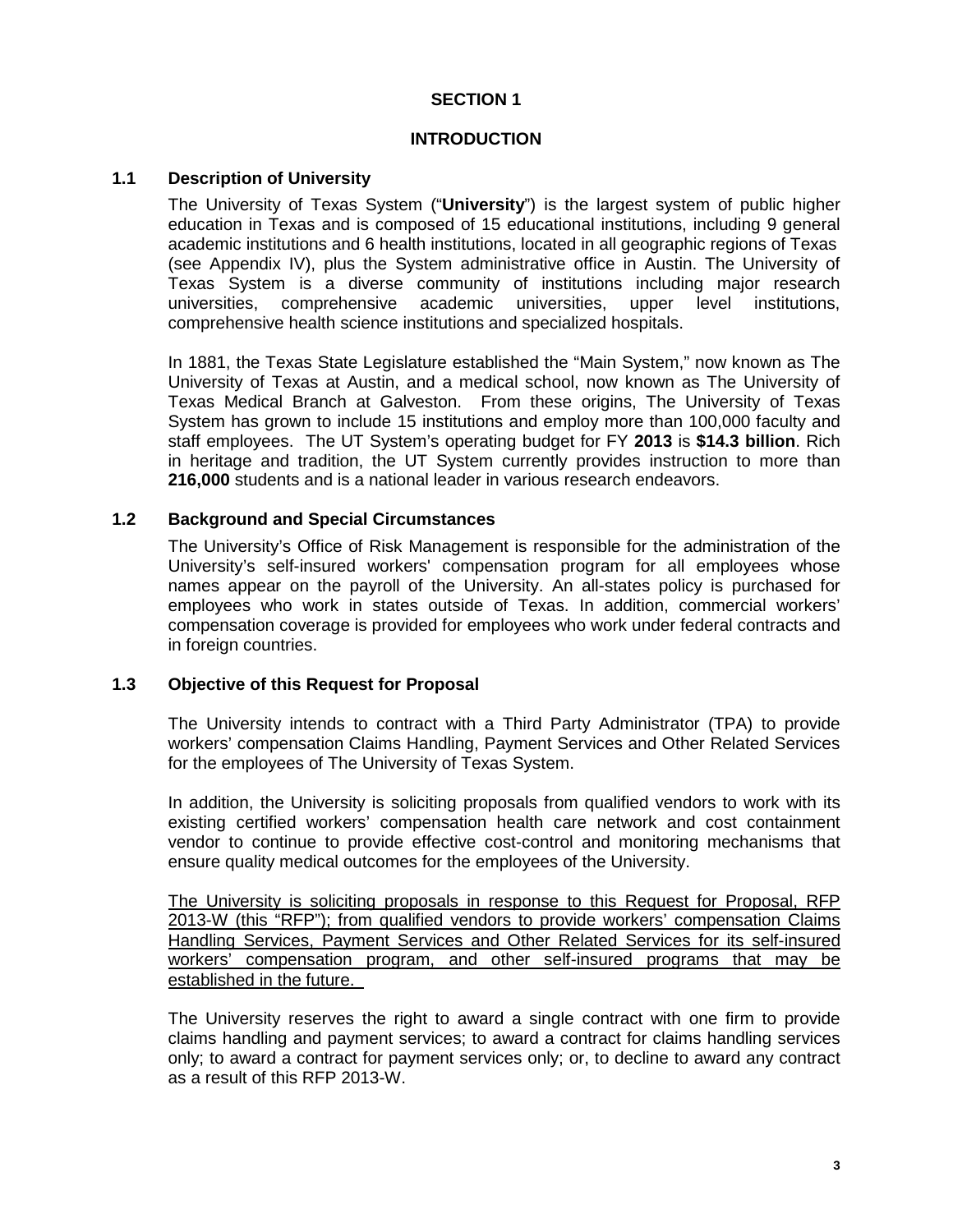# *1.4 Group Purchase Authority*

*Texas law authorizes institutions of higher education (defined by Section 61.003, Education Code) to use the group purchasing procurement method (ref. Sections 51.9335, 73.115, and 74.008, Education Code). Additional Texas institutions of higher education may therefore elect to enter into a contract with the successful Proposer under this RFP.*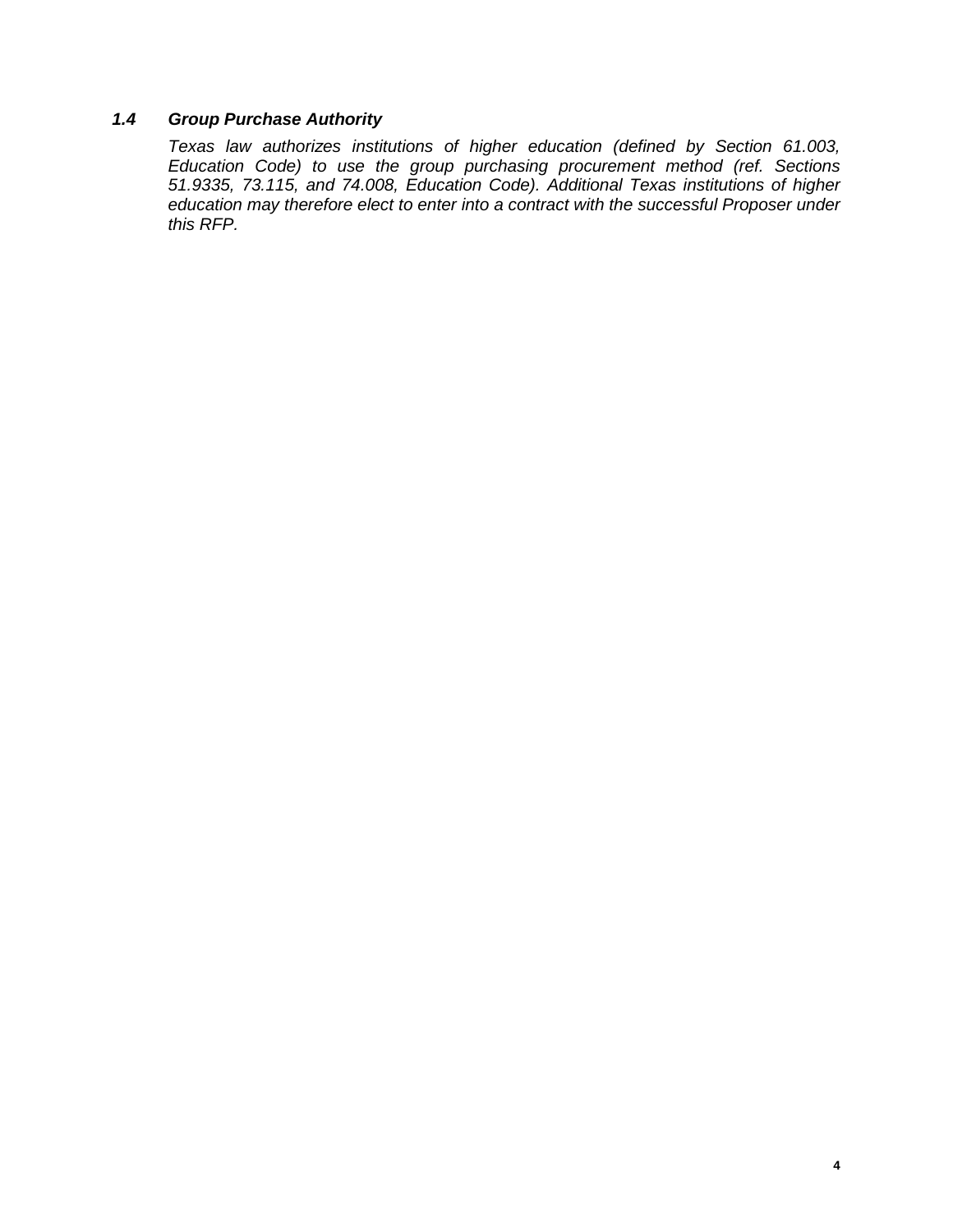#### **SECTION 2**

#### **NOTICE TO PROPOSER**

#### **2.1 Submittal Deadline**

University will accept proposals submitted in response to this RFP until 3:00 p.m., Central Prevailing Time on Monday, August 5, 2013 (the "**Submittal Deadline**").

#### **2.2 University Contact Person**

Proposers will direct all questions or concerns regarding this RFP to the following University contact ("**University Contact**"):

> Mr. Javier Garza Assistant Director, Workers' Compensation Insurance The University of Texas System 220 West 7<sup>th</sup> Street Austin, Texas 78701 jgarza@utsystem.edu

University specifically instructs all interested parties to restrict all contact and questions regarding this RFP to written communications forwarded to University Contact. University Contact must receive all questions or concerns no later than July 19, 2013. University will have a reasonable amount of time to respond to questions or concerns. It is University's intent to respond to all appropriate questions and concerns; however, University reserves the right to decline to respond to any question or concern.

#### **2.3 Criteria for Selection**

The successful Proposer, if any, selected by University in accordance with the requirements and specifications set forth in this RFP will be the Proposer that submits a proposal in response to this RFP on or before the Submittal Deadline that is the most advantageous to University. The successful Proposer is referred to as the "**Contractor**."

Proposer is encouraged to propose terms and conditions offering the maximum benefit to University in terms of (1) services to University, (2) total overall cost to University, and (3) project management expertise. Proposers should describe all educational, state and local government discounts, as well as any other applicable discounts that may be available to University in a contract for the Services.

An evaluation team from University will evaluate proposals. The evaluation of proposals and the selection of Contractor will be based on the information provided by Proposer in its proposal. University may give consideration to additional information if University deems such information relevant.

The criteria to be considered by University in evaluating proposals and selecting Contractor, will be those factors listed below: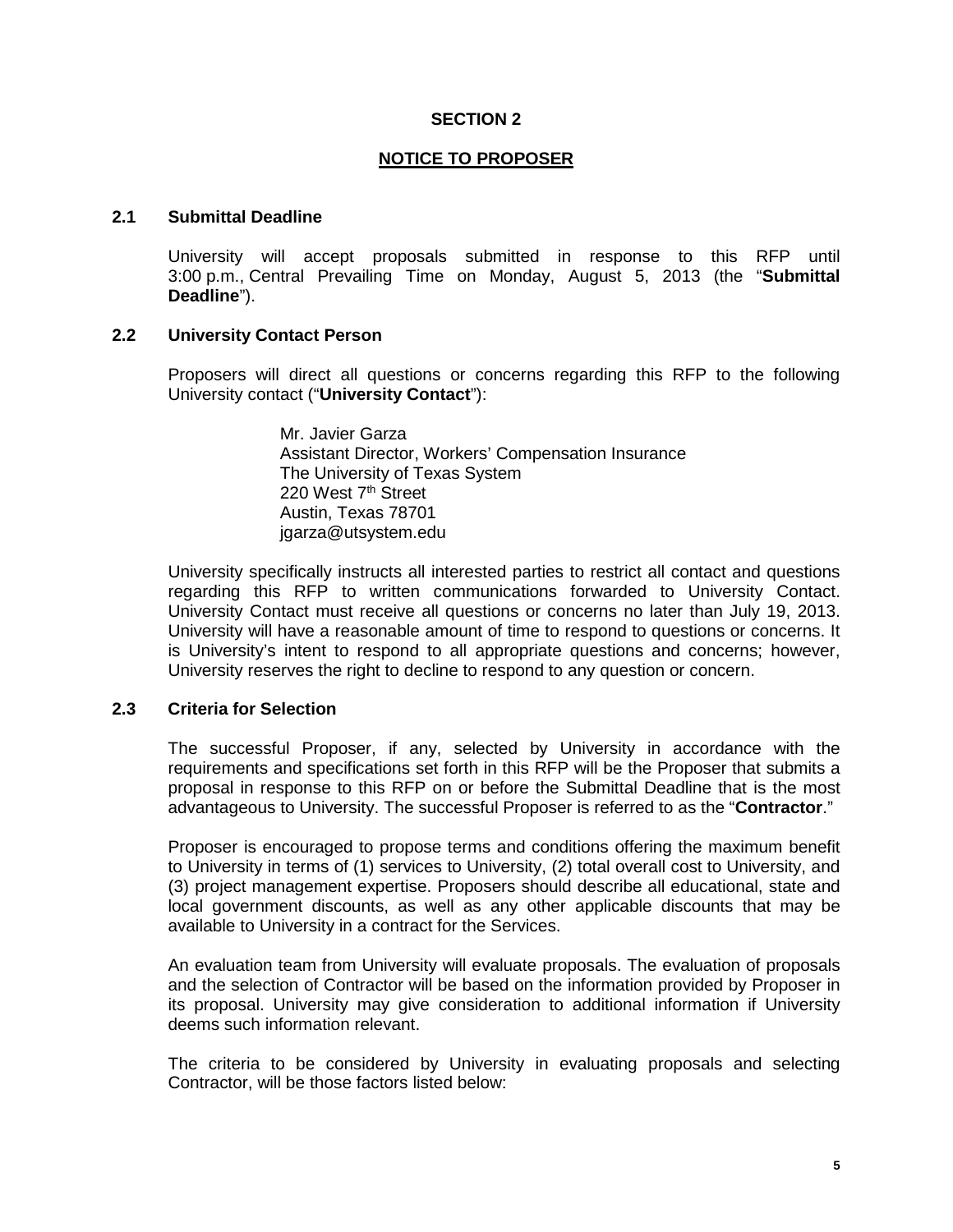- 2.3.1 Threshold Criteria Not Scored
	- 2.3.1.1 Ability of University to comply with laws regarding Historically Underutilized Businesses; and
	- 2.3.1.2 Ability of University to comply with laws regarding purchases from persons with disabilities.
- 2.3.2 Scored Criteria
	- 2.3.2.1 the cost of goods and services;
	- 2.3.2.2 the relevant experience of the Proposer;
	- 2.3.2.3 the reputation of the Proposer and of the Proposer's goods or services;
	- 2.3.2.4 the extent to which the goods or services meet the University's needs;
	- 2.3.2.5 the Proposer's additional capabilities that may enhance or prove potentially valuable in the provision of services; and
	- 2.3.2.6 the Proposer's exceptions to the terms and conditions set forth in Section 4 of this RFP.

#### **2.4 Key Events Schedule**

| <b>Issuance of RFP</b>                                            | July 3, 2013                                                  |
|-------------------------------------------------------------------|---------------------------------------------------------------|
| <b>Pre-Proposal Conference</b><br>(ref. Section 2.6 of this RFP)  | July 16, 2013                                                 |
| Deadline for Questions/Concerns<br>(ref. Section 2.2 of this RFP) | July 19, 2013 by 12:00 p.m.<br><b>Central Prevailing Time</b> |
| Submittal Deadline<br>(ref. Section 2.1 of this RFP)              | August 5, 2013 by 3:00 p.m.<br><b>Central Prevailing Time</b> |
| Oral Presentation (Possible Dates)                                | August 19-23, 2013                                            |
| Anticipated Agreement Award Date                                  | September 1, 2013                                             |

#### **2.5 Historically Underutilized Businesses**

2.5.1 All agencies of the State of Texas are required to make a good faith effort to assist historically underutilized businesses (each a "**HUB**") in receiving contract awards. The goal of the HUB program is to promote full and equal business opportunity for all businesses in contracting with state agencies. Pursuant to the HUB program, if under the terms of any agreement or contractual arrangement resulting from this RFP, Contractor subcontracts any of the Services, then Contractor must make a good faith effort to utilize HUBs certified by the Procurement and Support Services Division of the Texas Comptroller of Public Accounts. Proposals that fail to comply with the requirements contained in this Section 2.5 will constitute a material failure to comply with advertised specifications and will be rejected by University as non-responsive. Additionally, compliance with good faith effort guidelines is a condition precedent to awarding any agreement or contractual arrangement resulting from this RFP. Proposer acknowledges that, if selected by University, its obligation to make a good faith effort to utilize HUBs when subcontracting any of the Services will continue throughout the term of all agreements and contractual arrangements resulting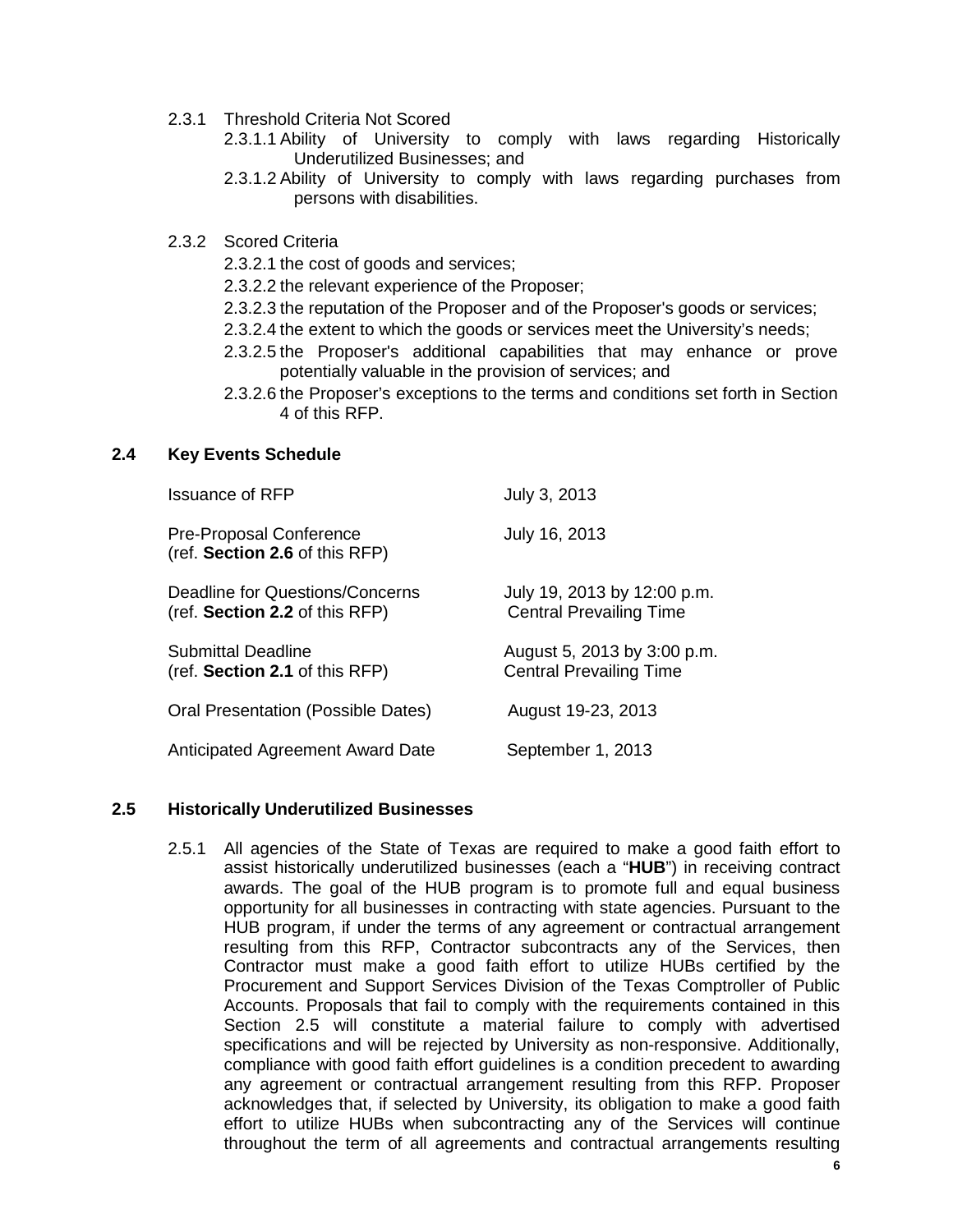from this RFP. Furthermore, any subcontracting of the Services by the Proposer is subject to review by University to ensure compliance with the HUB program. **The HUB participation goal for this RFP is 24.6%.**

- 2.5.2 University has reviewed this RFP in accordance with Title 34, *Texas Administrative Code*, Section 20.14, and has determined that subcontracting opportunities are available under this RFP.
- 2.5.3 A HUB Subcontracting Plan ("**HSP**") is required as part of Proposer's proposal. The HSP will be developed and administered in accordance with University's Policy on Utilization of Historically Underutilized Businesses attached as **APPENDIX THREE** and incorporated for all purposes.

*Each Proposer must complete and return the HSP in accordance with the terms and conditions of this RFP, including APPENDIX THREE. Proposers that fail to do so will be considered non-responsive to this RFP in accordance with Section 2161.252, Government Code.*

Questions regarding the HSP may be directed to:

Contact: Stephanie Park Phone: \_512-499-4378\_ Email: spark@utsystem.edu

Contractor will not be permitted to change its HSP unless: (1) Contractor completes a newly modified version of the HSP in accordance with the terms of **APPENDIX THREE** that sets forth all changes requested by Contractor, (2) Contractor provides University with such a modified version of the HSP, (3) University approves the modified HSP in writing, and (4) all agreements or contractual arrangements resulting from this RFP are amended in writing by University and Contractor to conform to the modified HSP.

- 2.5.4 Proposer must submit three (3) originals of the HSP to University at the same time it submits its proposal to University (ref. **Section 3.2** of this RFP.) The three (3) originals of the HSP must be submitted under separate cover and in a separate envelope (the "HSP Envelope"). Proposer must ensure that the top outside surface of its HSP Envelope clearly shows and makes visible:
	- 2.5.4.1 the RFP No. (ref. **Section 1.3** of this RFP) and the Submittal Deadline (ref. **Section 2.1** of this RFP), both located in the lower left hand corner of the top surface of the envelope,
	- 2.5.4.2 the name and the return address of the Proposer, and
	- 2.5.4.3 the phrase "HUB Subcontracting Plan".

Any proposal submitted in response to this RFP that is not accompanied by a separate HSP Envelope meeting the above requirements will be rejected by University and returned to the Proposer unopened as that proposal will be considered non-responsive due to material failure to comply with advertised specifications. Furthermore, University will open a Proposer's HSP Envelope prior to opening the proposal submitted by the Proposer, in order to ensure that the Proposer has submitted the number of completed and signed originals of the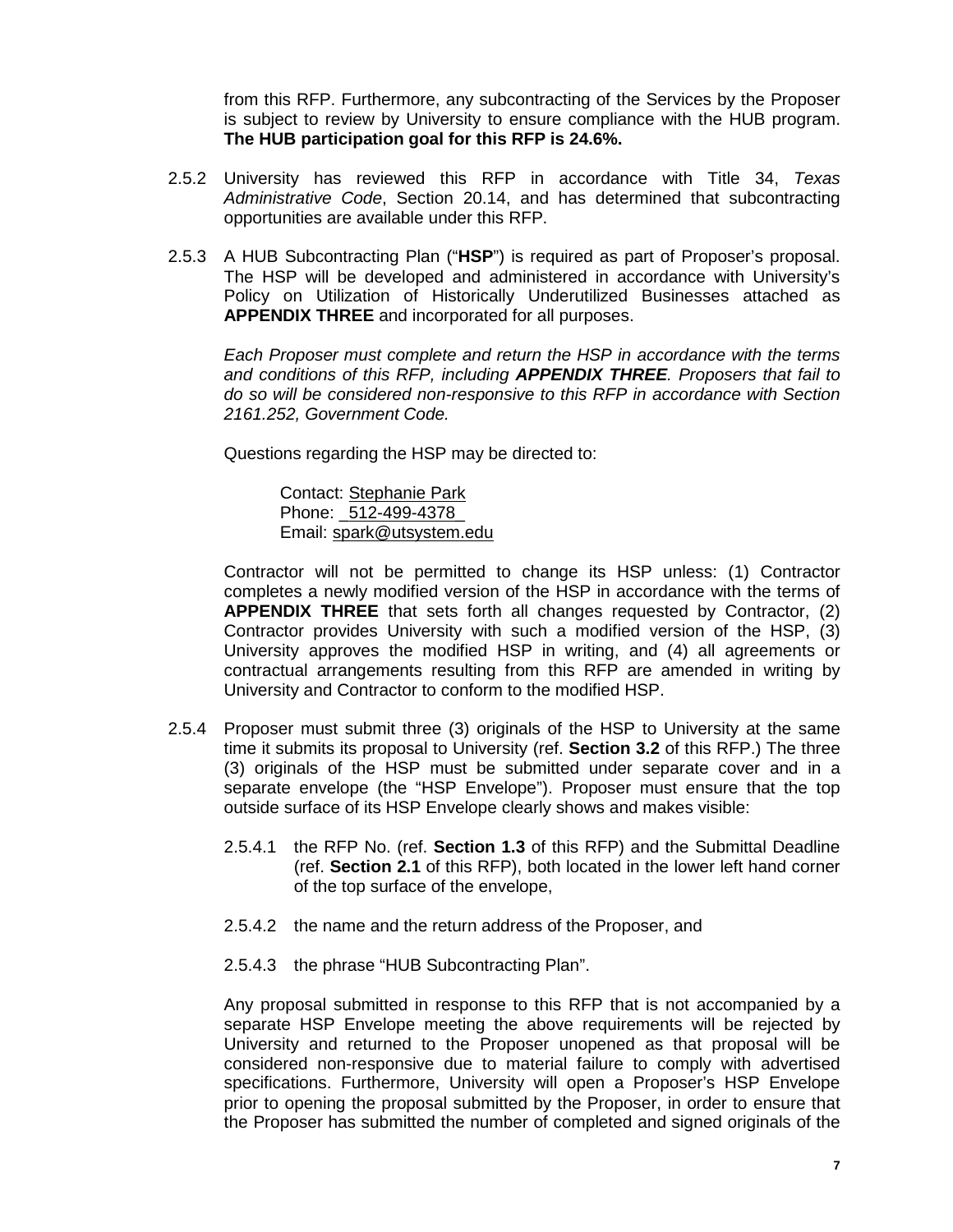Proposer's HUB Subcontracting Plan ("HSP") that are required by this RFP. A Proposer's failure to submit the number of completed and signed originals of the HSP that are required by this RFP will result in University's rejection of the proposal submitted by that Proposer as non-responsive due to material failure to comply with advertised specifications; such a proposal will be returned to the Proposer unopened (ref. **Section 1.5** of **APPENDIX ONE** to this RFP). **Note:** The requirement that Proposer provide three originals of the HSP under this **Section 2.5.4** is separate from and does not affect Proposer's obligation to provide University with the number of copies of its proposal as specified in **Section 3.1** of this RFP.

For HUB related questions please contact:

Stephanie Park The University of Texas System Office of HUB Development 702 Colorado, Suite 6.600 Austin, TX 78701 512-499-4378 spark@utsystem.edu

#### **2.6 Pre-Proposal Conference**

University will hold a pre-proposal conference at 1:00 p.m. Central Prevailing Time on Tuesday, July 16, 2013, in Room 208 of Ashbel Smith Building (201 West Seventh Street Austin, Texas 78701. The pre-proposal conference will allow all Proposers an opportunity to ask University's representatives relevant questions and clarify provisions of this RFP.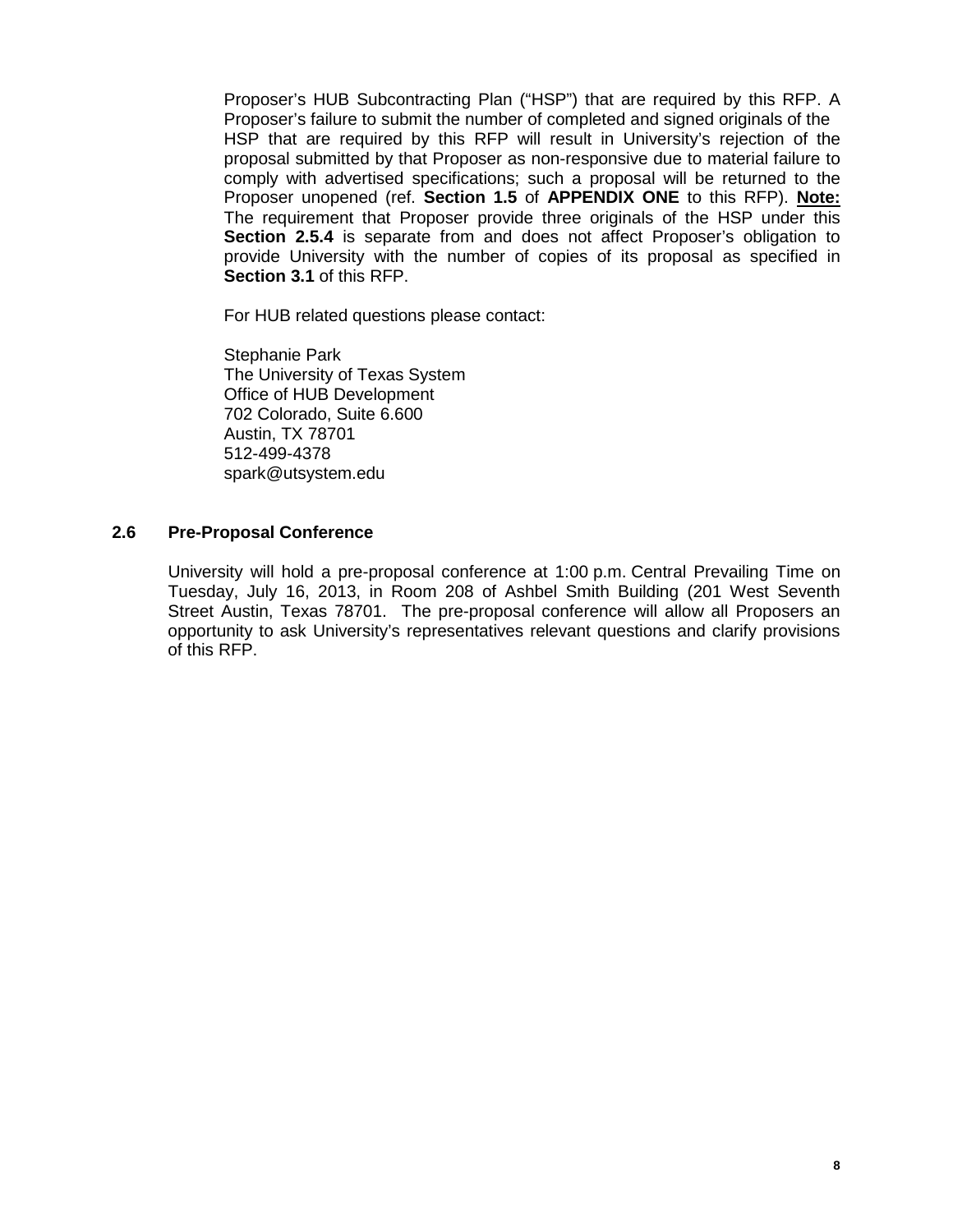# **SECTION 3**

#### **SUBMISSION OF PROPOSAL**

#### **3.1 Number of Copies**

Proposer must submit a total of ten (10) complete and identical copies of its *entire* proposal. An *original* signature by an authorized officer of Proposer must appear on the Execution of Offer (ref. **Section 2** of **APPENDIX ONE**) of at least one (1) copy of the submitted proposal. The copy of the Proposer's proposal bearing an original signature should contain the mark "original" on the front cover of the proposal.

#### **3.2 Submission**

Proposals must be received by University on or before the Submittal Deadline (ref. **Section 2.1** of this RFP) and should be delivered to:

> Ms. Jennifer Murphy Director of Accounting and Purchasing Services The University of Texas System 220 West  $7<sup>th</sup>$  Street, Ste 1.110 Austin, Texas 78701

# **3.3 Proposal Validity Period**

Each proposal must state that it will remain valid for University's acceptance for a minimum of ninety (90) days after the Submittal Deadline, to allow time for evaluation, selection, and any unforeseen delays.

#### **3.4 Terms and Conditions**

- 3.4.1 Proposer must comply with the requirements and specifications contained in this RFP, including the Agreement (ref. **APPENDIX TWO**), the Notice to Proposer (ref. **Section 2** of this RFP), Proposal Requirements (ref. **APPENDIX ONE**) and the Specifications and Additional Questions (ref. **Section 5** of this RFP). If there is a conflict among the provisions in this RFP, the provision requiring Proposer to supply the better quality or greater quantity of services will prevail, or if such conflict does not involve quality or quantity, then interpretation will be in the following order of precedence:
	- 3.4.1.1. Specifications and Additional Questions (ref. **Section 5** of this RFP);
	- 3.4.1.2. Agreement (ref. **APPENDIX TWO**);
	- 3.4.1.3. Proposal Requirements (ref. **APPENDIX ONE**);
	- 3.4.1.4. Notice to Proposers (ref. **Section 2** of this RFP).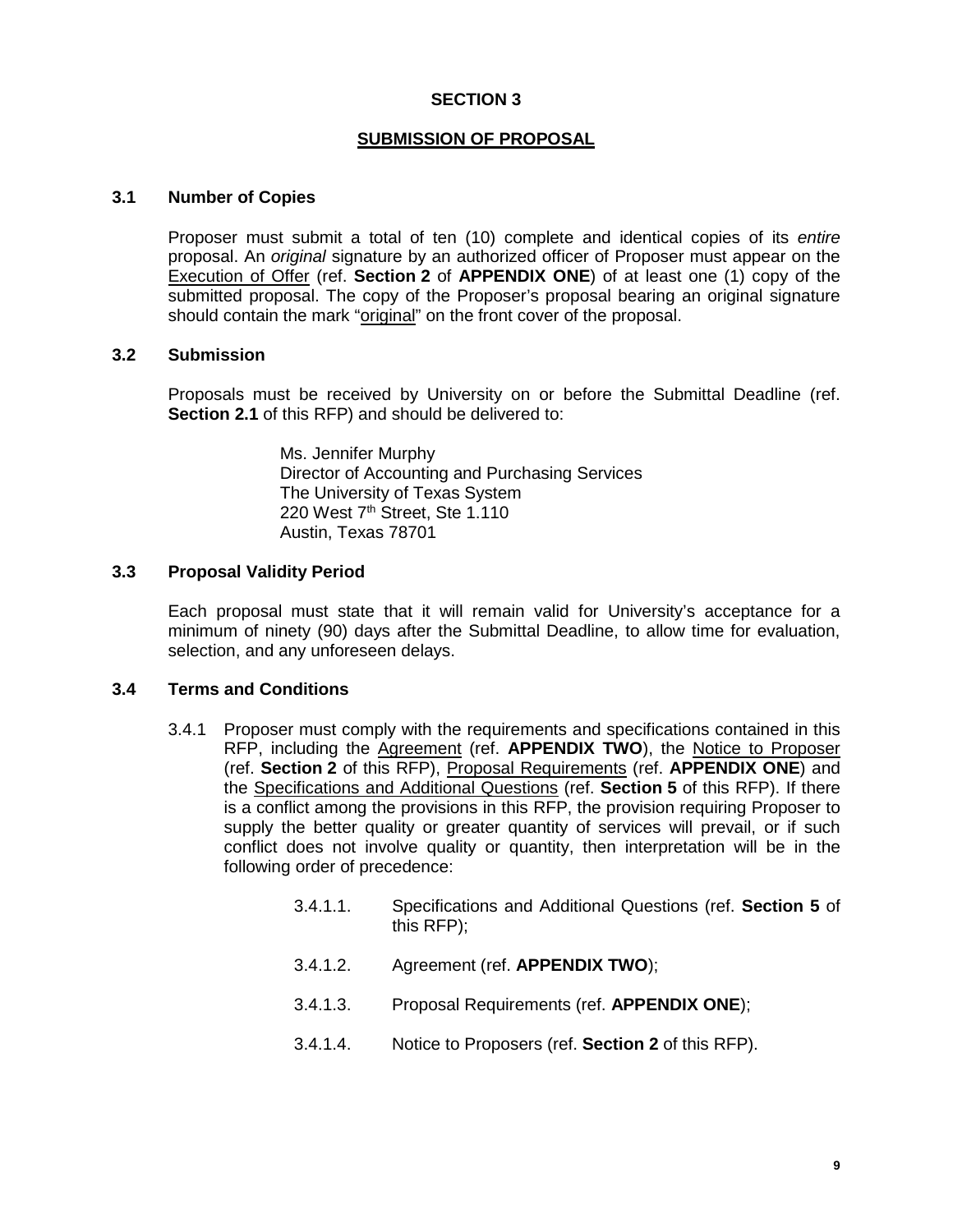# **3.5 Submittal Checklist**

Proposer is instructed to complete, sign, and return the following documents as a part of its proposal. If Proposer fails to return each of the following items with its proposal, then University may reject the proposal:

- 3.5.1 Signed and Completed Execution of Offer (ref. **Section 2** of **APPENDIX ONE**)
- 3.5.2 Signed and Completed Pricing and Delivery Schedule (ref. **Section 6** of this RFP)
- 3.5.3 Responses to Proposer's General Questionnaire (ref. **Section 3** of **APPENDIX ONE**)
- 3.5.4 Signed and Completed Addenda Checklist (ref. Section 4 of **APPENDIX ONE**)
- 3.5.5 Responses to questions and requests for information in the Specifications and Additional Questions Section (ref. **Section 5** of this RFP)
- 3.5.6 Signed and completed originals of the HUB Subcontracting Plan or other applicable documents (ref. **Section 2.5** of this RFP and **APPENDIX THREE**).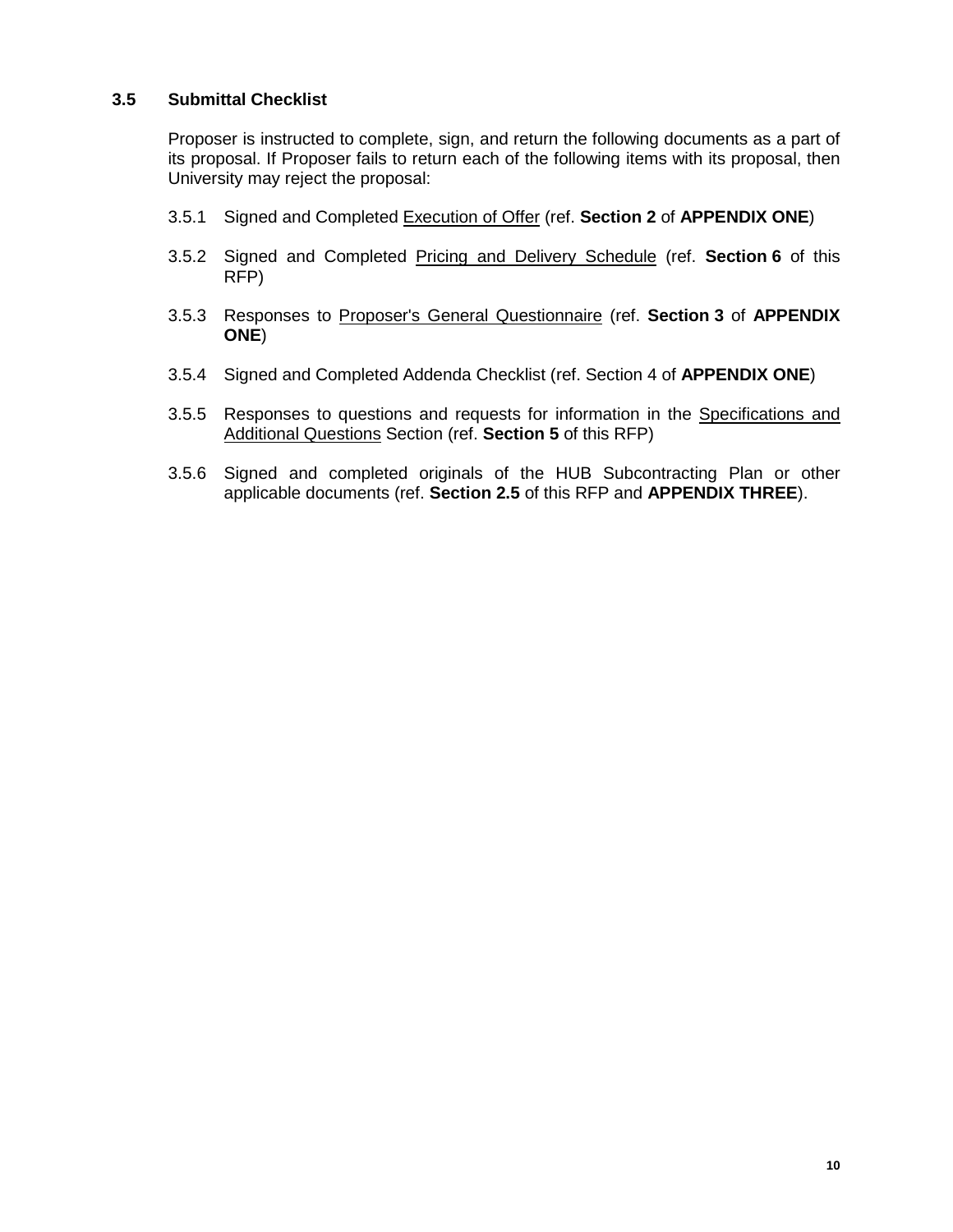# **SECTION 4**

# **GENERAL TERMS AND CONDITIONS**

The terms and conditions contained in the attached Agreement (ref. **APPENDIX TWO**) or, in the sole discretion of University, terms and conditions substantially similar to those contained in the Agreement, will constitute and govern any contract or agreement that results from this RFP. If Proposer takes exception to any terms or conditions set forth in the Agreement, Proposer will submit a list of the exceptions as part of its proposal in accordance with **Section 5.3.1** of this RFP. Proposer's exceptions will be reviewed by University and may result in disqualification of Proposer's proposal as non-responsive to this RFP. If Proposer's exceptions do not result in disqualification of Proposer's proposal, then University may consider Proposer's exceptions when University evaluates the Proposer's proposal.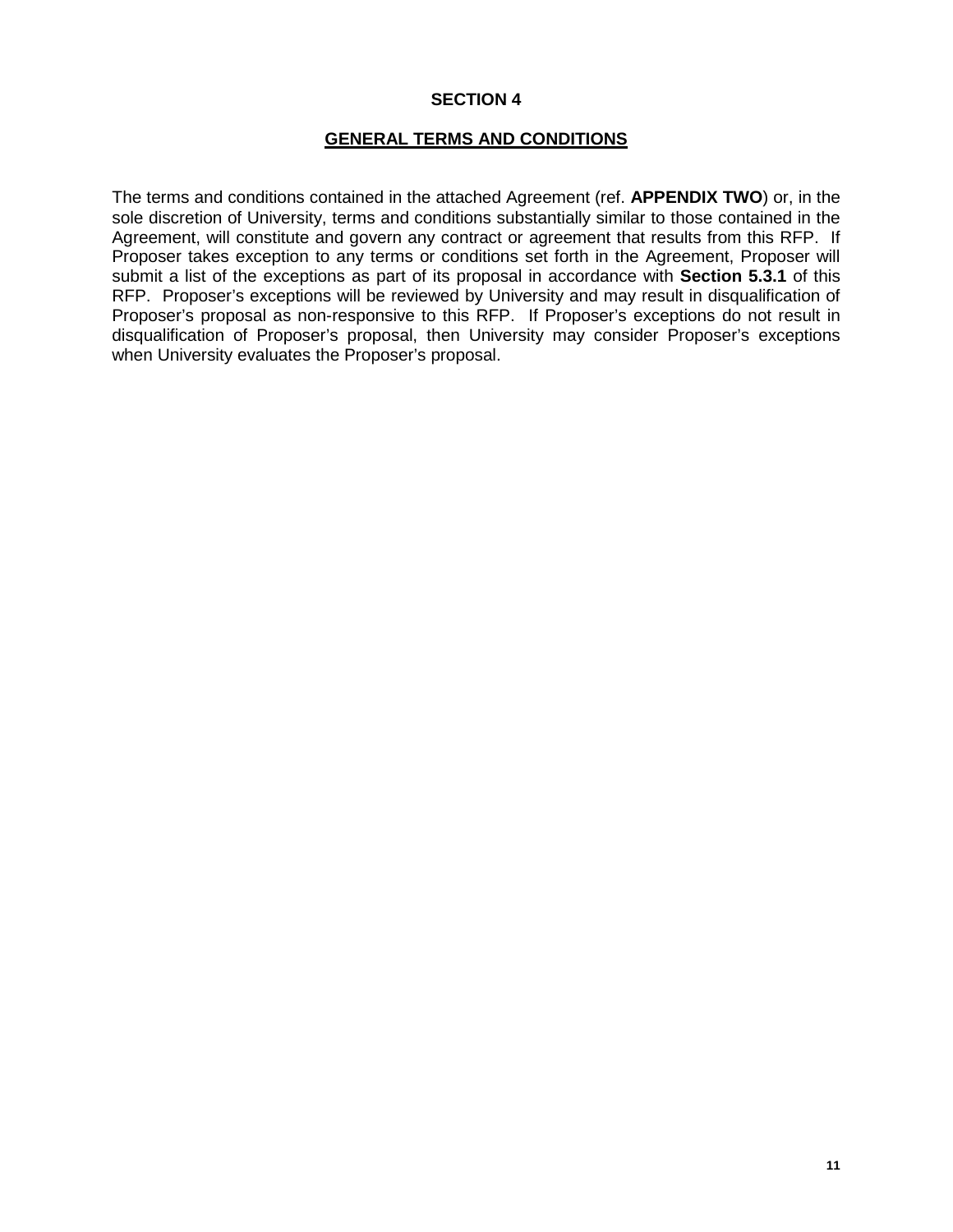# **SECTION 5**

#### **SPECIFICATIONS AND ADDITIONAL QUESTIONS**

#### **5.1 General**

The specifications for the Services, as well as certain requests for information to be provided by Proposer as part of its proposal, are set forth below. As indicated in **Section 2.3** of this RFP, the successful Proposer is referred to as the "**Contractor**."

# **5.2 Each Proposal must include the information below.**

- 5.2.1 A synopsis of Proposer's qualifications and credentials to render the services described in the "Scope of Work."
- 5.2.2 A list and biography, including number of years of experience, of the principal officers and employees who will be responsible for the work product provided to the University;
- 5.2.3 A list of references;
- 5.2.4 Summary of the experience your organization has providing TPA services to selfinsured workers' compensation and other self-insured programs, including automobile liability, particularly in the arena of higher education;
- 5.2.5 A list of each full-service claim office in the State of Texas;
- 5.2.6 Location of corporate headquarters; and
- 5.2.7 Proof of certification to handle claims through Texas Department of Insurance-Division of Workers' Compensation (TDI-DWC).

#### **5.3 Additional Questions Specific to this RFP**

Proposer must submit the following information as part of Proposer's proposal:

- 5.3.1. If Proposer takes exception to any terms or conditions set forth in the Agreement (ref. **APPENDIX TWO**), Proposer must submit a list of the exceptions
- 5.3.2 Claims Handling Services
	- 5.3.2.1 Provide a flowchart describing the claims process from receipt of the DWC-1 or notification of the claim by the injured worker to the final decision of the claim;
	- 5.3.2.2 Describe how the contractor will report approved claims and provide samples of reports available to University;
	- 5.3.2.3 Describe how claim reserves are established and monitored;
	- 5.3.2.4 Describe the oversight and quality control program for claims processing (including data entry), and how you ensure compliance of the Workers' Compensation Act and Rules;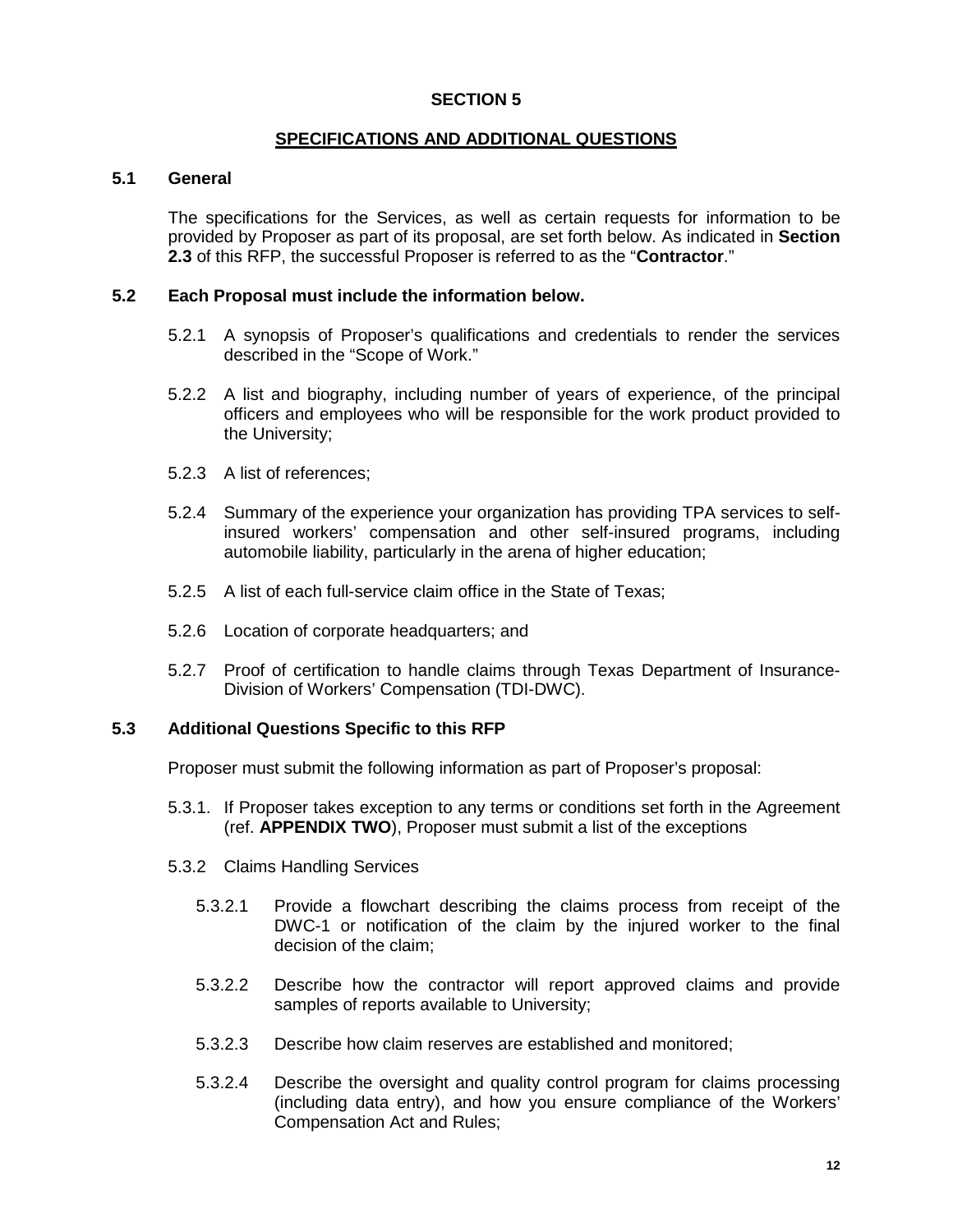- 5.3.2.5 Describe the adjuster's use of claim file checklists to document work already performed or yet to be performed on the file;
- 5.3.2.6 Describe how you monitor regulatory and legislative developments, at both the state and federal level, and how important issues, updates and/or changes are communicated to affected clients and staff;
- 5.3.2.7 Describe whether or not the designated claims personnel on the University's account will also be involved in on-site investigations and other outside claims adjusting functions. Provide some detail as to when and who would perform these outside functions:
- 5.3.2.8 Describe how you identify and handle potential fraud;
- 5.3.2.9 Describe your process for identifying and pursuing third party claims and subrogation;
- 5.3.2.10 Provide the average number of claims each claims adjuster handles (medical only and lost time); and
- 5.3.2.11 State your adjuster turnover rate for each of the last three years.
- 5.3.3 Payment Services
	- 5.3.3.1 Provide an explanation of your claims payment process that includes an explanation of benefits;
	- 5.3.3.2 Describe the procedure to handle undelivered indemnity checks, overpayments and duplicate payments;
	- 5.3.3.3 Address the capability to file any forms or reports required in conjunction with the medical bill payment process for reporting to the TDI;
	- 5.3.3.4 Address the capability to maintain at least 48 months of payment history for all bills processed for the University in such a manner as to prevent duplicate billings/payments and to identify possible over-utilization;
	- 5.3.3.5 What percentage of your bills are currently processed via electronic data interchange? Address the capability to receive and process electronic billing from medical providers; and
	- 5.3.3.6 Describe your process for producing and distributing IRS 1099 Forms.
- 5.3.4 Other Related Services
	- 5.3.4.1 Describe your timeframe for implementation;
	- 5.3.4.2 Describe your ability to co-locate adjusters with a cost containment vendor in multiple sites;
	- 5.3.4.3 Describe your quality improvement strategies;
	- 5.3.4.4 Explain how you will meet the reporting and notification requirements for TDI;
	- 5.3.4.5 Provide any details of all past or pending violations filed against Proposer by the Division of Workers' Compensation; and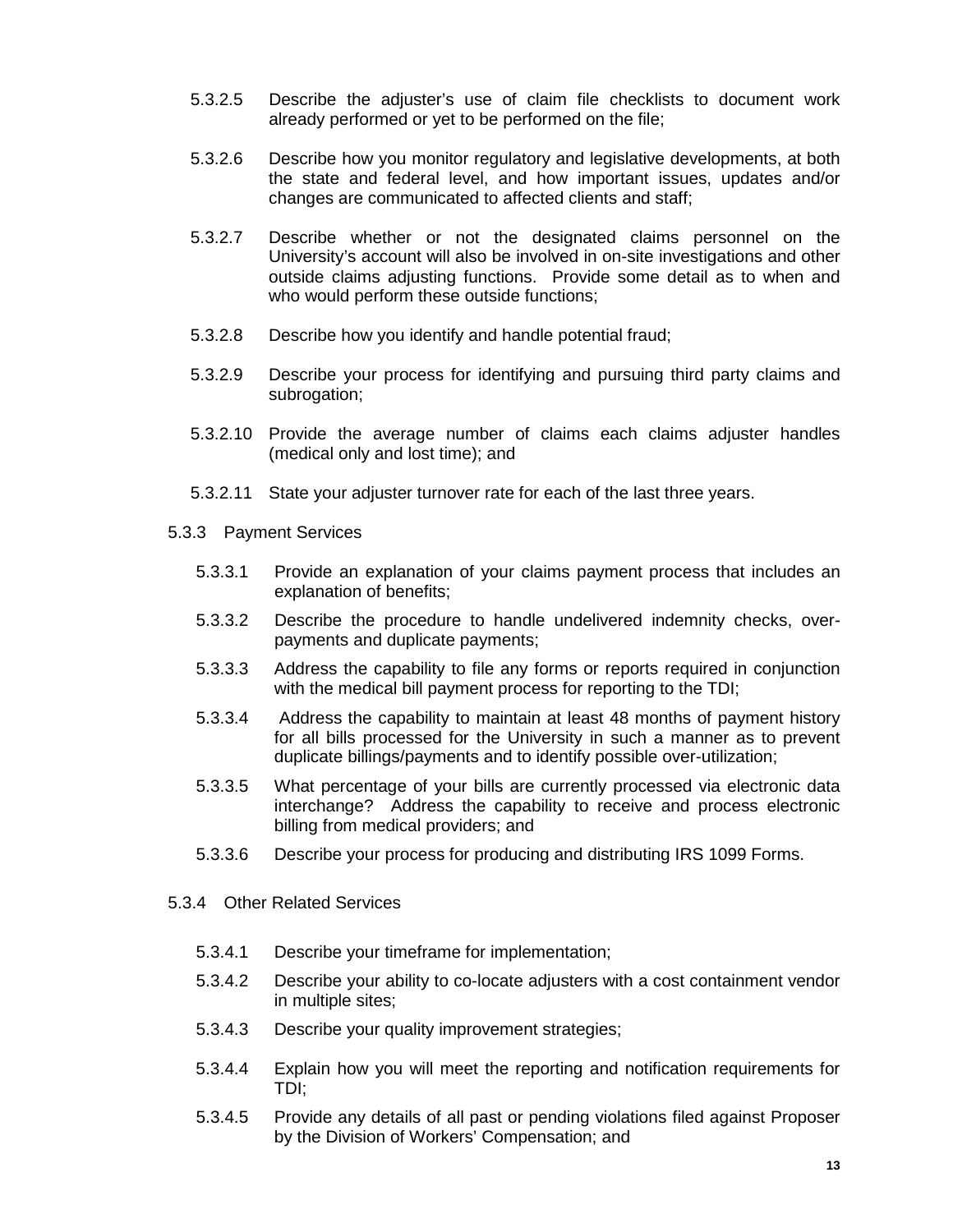- 5.3.4.6 Describe how adjusters are compensated for their work (ex. salaried, paid on a per claim basis, etc.).
- 5.3.5 System Capabilities
	- 5.3.5.1. The University has multiple locations throughout Texas. Is your system a true web-based system accessible anywhere by anyone with proper authority?
	- 5.3.5.2. Does your system allow different levels of authority based on different users? Are there limitations to the number of users allowed?
	- 5.3.5.3. Explain the type of computer reports that are included in the claims servicing contract. Please provide sample copies of all reports, forms utilized and other such items;
	- 5.3.5.4. Provide examples of a standard trend analysis / graph, if any;
	- 5.3.5.5. Describe capabilities for custom reports and ad hoc reports and the associated costs;
	- 5.3.5.6. Provide a sample loss run report. Explain how loss runs are reconciled. Describe your loss run auditing procedures;
	- 5.3.5.7. Can your system provide reports on loss development and forecasting reports, which will allow options for maintenance of loss development?
	- 5.3.5.8. Can your system provide reports that indicate reserve change analysis to monitor reserve practices? If so, provide a sample report;
	- 5.3.5.9. Describe litigation support capabilities of your system;
	- 5.3.5.10. Can your system provide a custom narration on claims in litigation with diary dates for certain key events in order to track these cases?
	- 5.3.5.11. Can your system provide ability to identify claims with a potential for subrogation? Can this information be retrieved and compiled in a report format?
	- 5.3.5.12. Does your system allow claim tracking, review and data correction capabilities?
	- 5.3.5.13. At the time a report is generated, how current is the information provided?
	- 5.3.5.14. Can your system schedule and run recurring reports?
	- 5.3.5.15. The University will require claim reports to be prepared by its fiscal year. Do your systems have this flexibility?
	- 5.3.5.16. Can your payment system register payments by types, such as for audit and payments to doctor, hospital, pharmacy, outpatient, etc.? Allocated expense must also have capability to report the type of payment;
	- 5.3.5.17. For safety management reports, describe the capability of your system to provide reports by cause, location, etc., codes and special analysis codes, such as body part/injury class;
	- 5.3.5.18. Describe the financial safeguards used to prevent duplication of indemnity and medical payments;
	- 5.3.5.19. Does your computer software have the ability to allocate medical bill audits and review fees to the individual claims?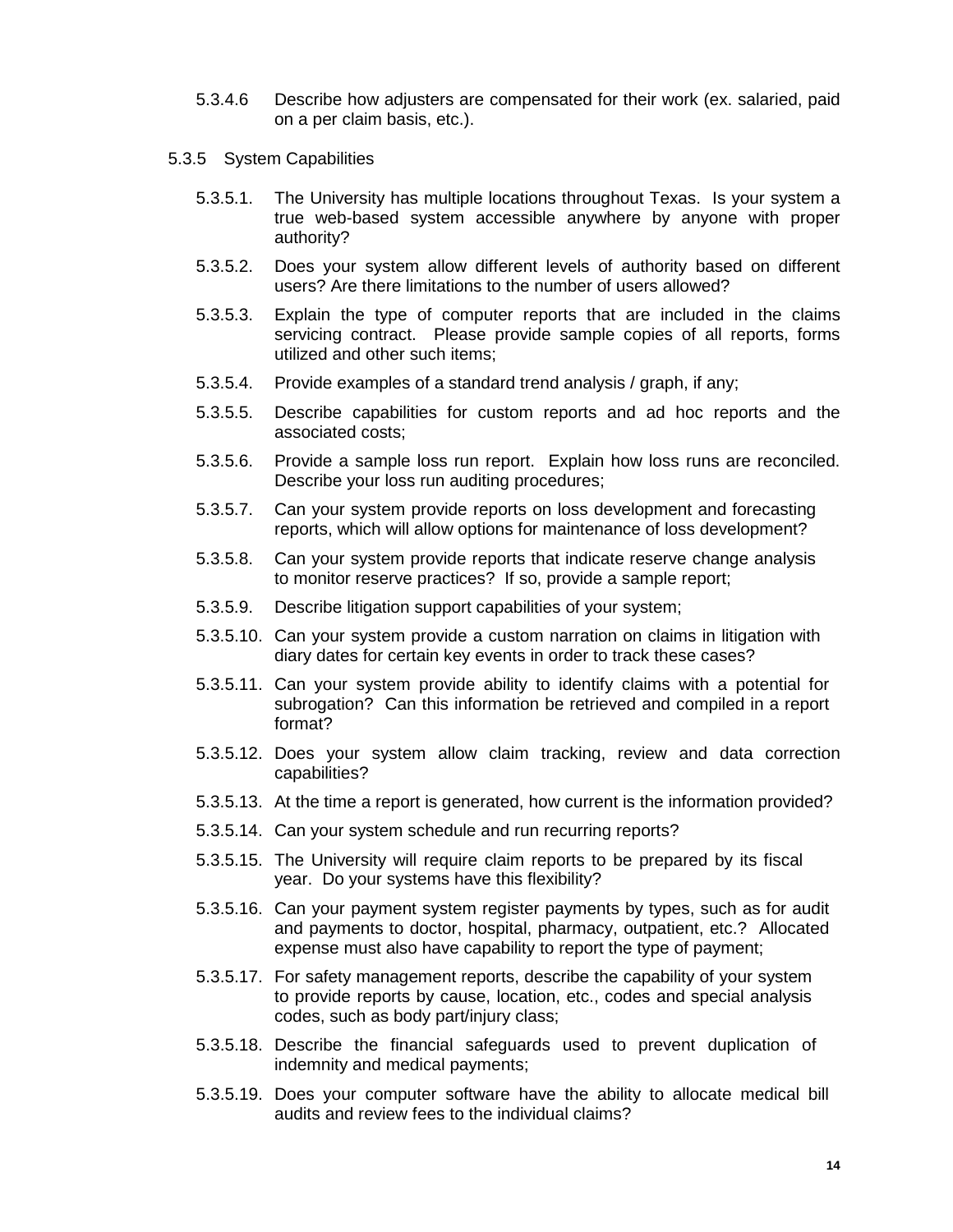- 5.3.5.20. Can your automated check writing system demonstrate batching of checks allocating payments to different claims files?
- 5.3.5.21. Does your company have a bank transfer capability whereby drafts (or checks) can be issued and the account may be replenished daily/weekly/monthly? If yes, which type?
- 5.3.5.22. Your check writing system should provide such information as check number, payee, claim number, entity charged, date, amount, and type of payment. Can you provide this information? Please attach a sample;
- 5.3.5.23. How do you propose to coordinate the exchange of data with the bill review company and certified network?
- 5.3.5.24. Does your system have automated check writing, bank account maintenance and form letter capabilities?
- 5.3.5.25. Please state bank reconciliation systems offered and how often these will be offered?
- 5.3.5.26. Describe your method of checks and balances to safeguard against employee (contractor) dishonesty/fraud;
- 5.3.5.27. How long have you used your proposed management information system to handle and manage workers' compensation claims in Texas? Are there any known MIS issues/problems that need to be resolved or are in the process of being resolved? If yes, what type? When will they be corrected?
- 5.3.5.28. What is your back-up system for your management information system to safeguard integrity of data? Please provide details;
- 5.3.5.29. Will your system allow payments on closed files? If yes, are there any safeguards in place to identify files, with excessive payments, that may indicate the file should be reopened?
- 5.3.5.30. Do you have staff to provide assistance by telephone for problem resolution? Please describe how this will be done;
- 5.3.5.31. How does your system or what does your system have to coordinate and analyze workers' compensation medical with group insurance benefits?
- 5.3.5.32. Describe the file documentation capabilities your system has, e.g. electronic files and/or hard copies;
- 5.3.5.33. Can the system be customized to meet our specific needs?
- 5.3.5.34. The University will require integration with other claims management software for use in-house. Will your system allow your client to download data to other systems?
- 5.3.5.35. Describe your process for sending electronic data to TDI; and
- 5.3.5.36. Describe your process for sending electronic data to Centers for Medicare and Medicaid Services, Medicare Secondary Payer.
- 5.3.6 Describe your capabilities and experience in administering other lines of coverage, including auto liability, to include investigation, liability determinations,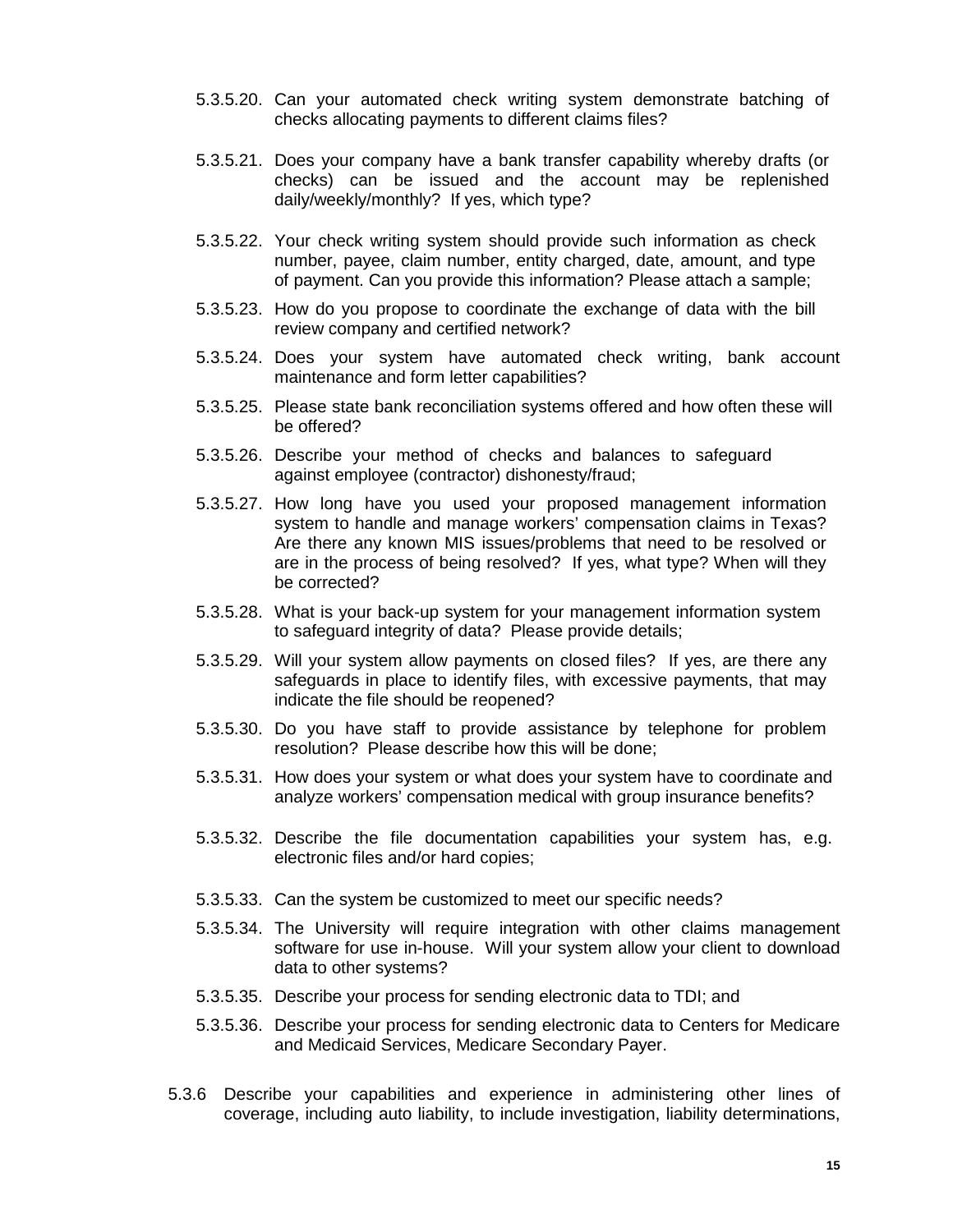bodily injury and property damage evaluations, appraisals, reporting, payment services, outside investigative services, and subrogation.

- 5.3.7 In its proposal, Proposer must indicate whether it will consent to include in the Agreement the "Access by Individuals with Disabilities" language that is set forth in **APPENDIX FIVE, Access by Individuals with Disabilities**. If Proposer objects to the inclusion of the "Access by Individuals with Disabilities" language in the Agreement, Proposer must, as part of its proposal, specifically identify and describe in detail all of the reasons for Proposer's objection. NOTE THAT A GENERAL OBJECTION IS NOT AN ACCEPTABLE RESPONSE TO THIS QUESTION.
- 5.3.8 In its proposal, Proposer must respond to each item listed in **APPENDIX SIX, Electronic and Information Resources ("EIR") Environment Specifications**. **APPENDIX SIX** will establish specifications, representations, warranties and agreements related to the EIR that Proposer is offering to provide to University. Responses to **APPENDIX SIX** will be incorporated into the Agreement and will be binding on Contractor.**]**
- 5.3.9 In its proposal, Proposer must respond to each item listed in APPENDIX SEVEN, Security Characteristics and Functionality of Contractor's Information Resources. APPENDIX SEVEN will establish specifications, representations, warranties and agreements related to the EIR that Proposer is offering to provide to University. Responses to APPENDIX SEVEN will be incorporated into the Agreement and will be binding on Contractor.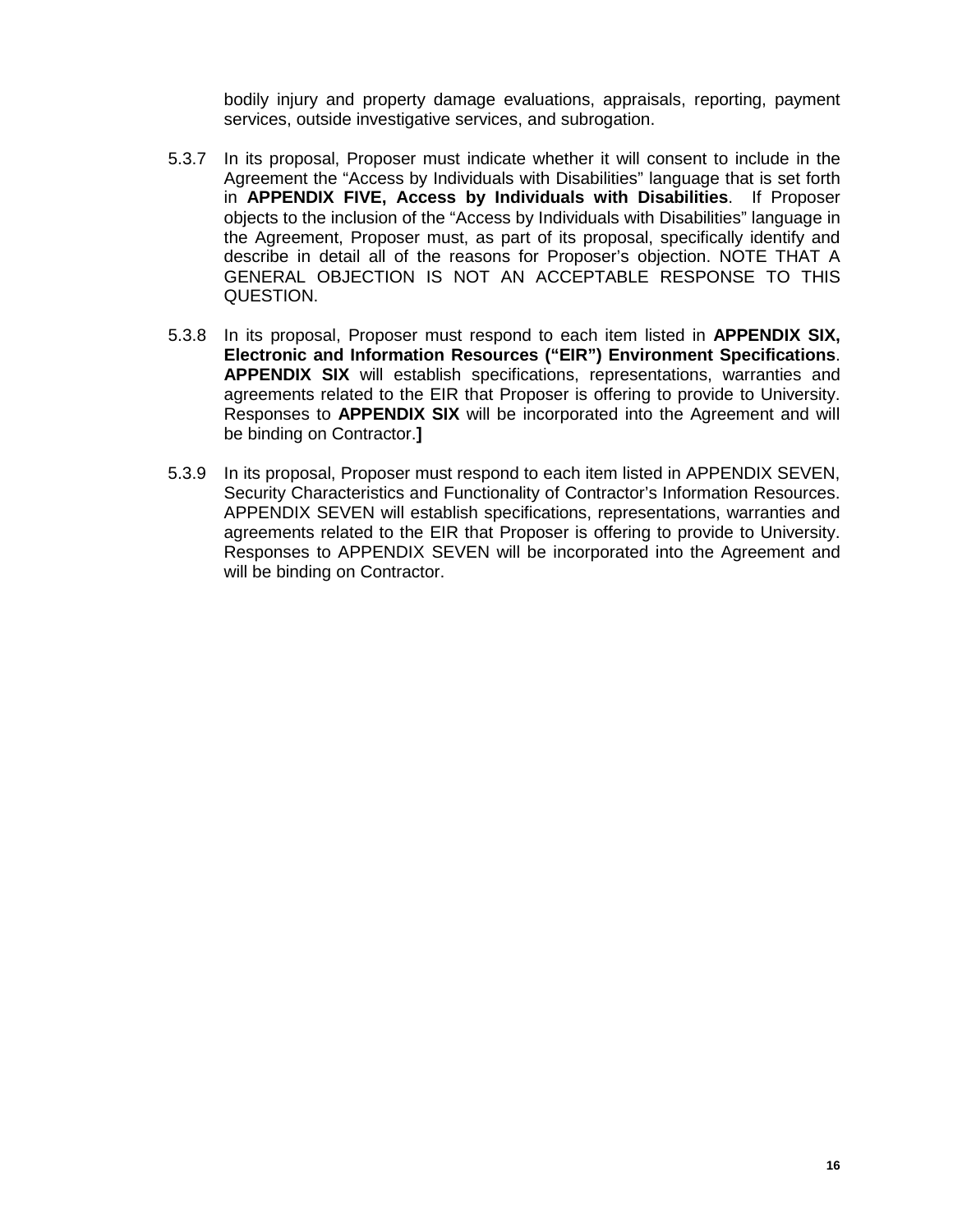# **5.4 Scope of Work**

# SECTION 1 CLAIMS HANDLING SERVICES

The TPA shall provide and be in compliance with all Texas Department of Insurance-Division of Workers' Compensation (TDI-DWC) claims handling requirements to include, but not limited to:

- 1. 1 Adjust and manage Workers' Compensation Insurance (WCI) claims in accordance with established University policy and applicable Texas Workers' Compensation Act and Rules;
- 1. 2 Complete and document three/four point contact for each claim (employee, supervisor, provider and witness), if applicable, within 24 hours of receipt of the claim;
- 1. 3 Make and document daily attempts (unsuccessful and successful) to complete recorded statement as soon as possible to finalize the claim investigation and make the appropriate compensability determination;
- 1. 4 Assign the appropriate network level to implement appropriate network involvement. Claim activity should continue to be monitored and network level should be adjusted in accordance with severity level description;
- 1. 5 Manage a claim file work load up to 110 lost time claims per adjuster and 175 medical only claims per adjuster;
- 1. 6 Receive approval from University prior to denying any claim;
- 1. 7 Promptly file a dispute or denial of compensability as soon as appropriate upon completion of each claim investigation to protect exposure per Texas Insurance Code 1305.153(e);
- 1. 8 Seek and receive approval from University prior to requesting Peer Review, Required Medical Exam (RME), Private Investigation and Case Management services where necessary to maintain cost control;
- 1. 9 Identify and take necessary steps to report potential fraud;
- 1. 10 Use surveillance, following approval from University, where length or extent of temporary disability is questioned. Outside investigation services, such as a private investigator, will be employed only where necessary. Documentation of assignment will include specific reasons for referral. Direction and control will be exercised over the investigator's activities;
- 1. 11 Seek and receive approval from University prior to assigning outside vendors on any claim;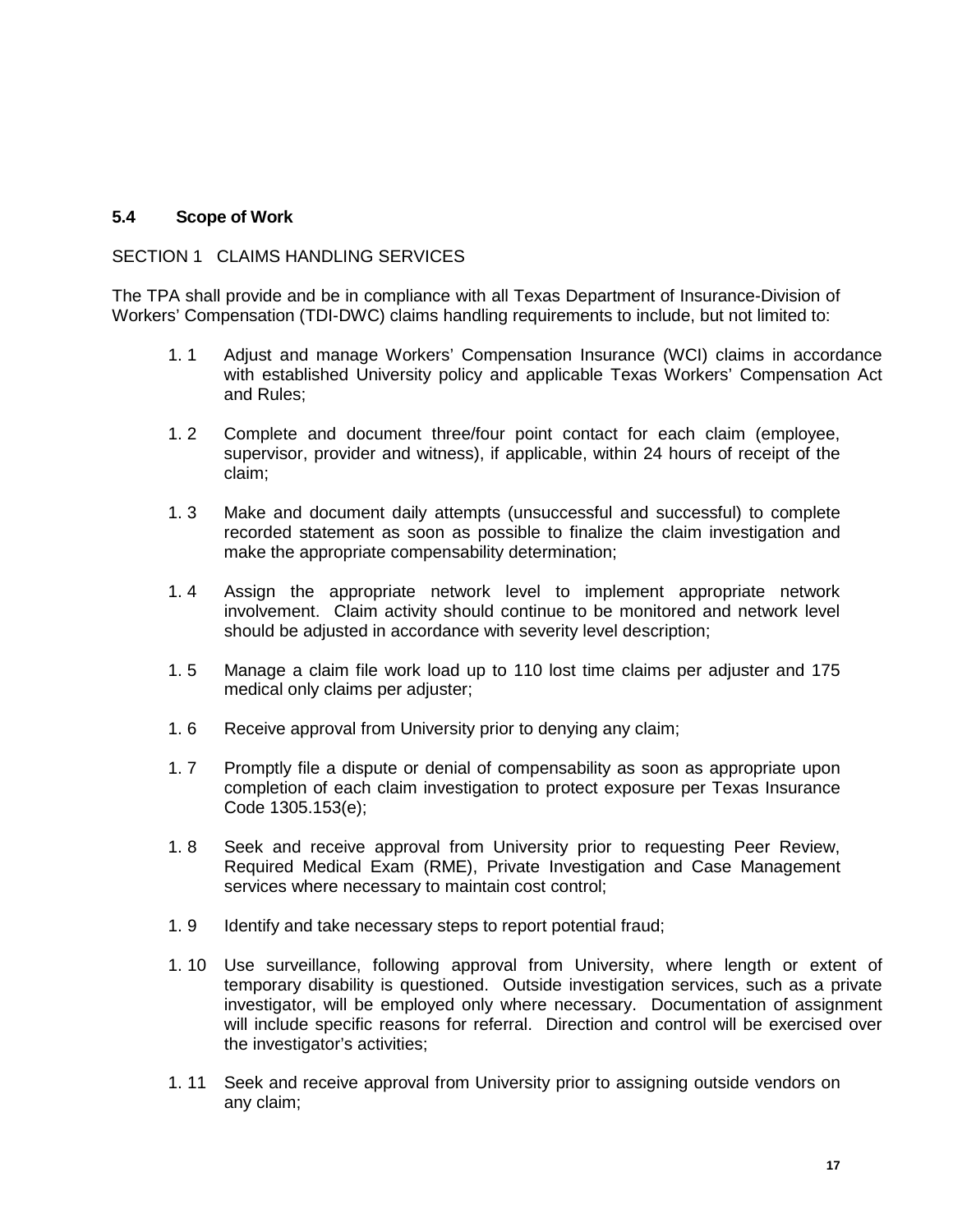- 1. 12 Ensure personal delivery of any documentation needed in order for any RME or Designated Doctor exam to be completed, at no additional cost;
- 1. 13 Timely delivery of Medical/Indemnity benefits, in accordance with Texas Workers' Compensation Act and Rules, as and when benefits accrue to maintain top tier status in the Performance Based Oversight before the DWC;
- 1. 14 Analyze medical documents and correspondence promptly upon receipt and take appropriate action based on the analysis and its effect on the claim;
- 1. 15 Maintain accurate and current documentation on each claim;
- 1. 16 Respond to telephone or written inquiries from attorneys, health care providers, injured workers, TDI/DWC staff, vendors, network and University staff;
- 1. 17 Assign a value for adequate medical and indemnity reserves based on generally accepted claims handling procedures;
- 1. 18 Submit Electronic Data Information (EDI) to TDI/DWC on all claims related information;
- 1. 19 Work closely with institution representatives on all claims to assure timely filing of employer-related documents;
- 1. 20 Work closely with University, institution representatives, claimants, supervisors, and network telephonic case manager to facilitate stay at work or return to work;
- 1. 21 Assist and cooperate with the University, University's Office of General Counsel and the Office of the Attorney General on any claim that is in the dispute resolution process or litigation. University personnel will be responsible for claim dispute resolution and litigation proceedings unless University defers to Contractor;
- 1. 22 Identify third party claims and pursue subrogation to recover monies spent on University claims;
- 1. 23 Have a claims reporting system capable of receiving claim reports (First Report of Injury and Supplemental Report of Injury) forms, twenty-four (24) hours a day, 365 days per year, and capable of making the appropriate data entry into a Risk Management Information System (RMIS) to begin the claims handling process from the University and its institutions;
- 1. 24 Have a RMIS system that is able to generate "real time" reports to analyze claims handling performance;
- 1. 25 Provide the University with appearance hours as needed at no additional charge to address issues associated with claims handling activity or other aspects of the related services in the contract;
- 1. 26 Meet monthly with the University to discuss claims handling;
- 1. 27 Forward reports on claims in litigation monthly to the University;
- 1. 28 Forward reserve reports monthly to the University;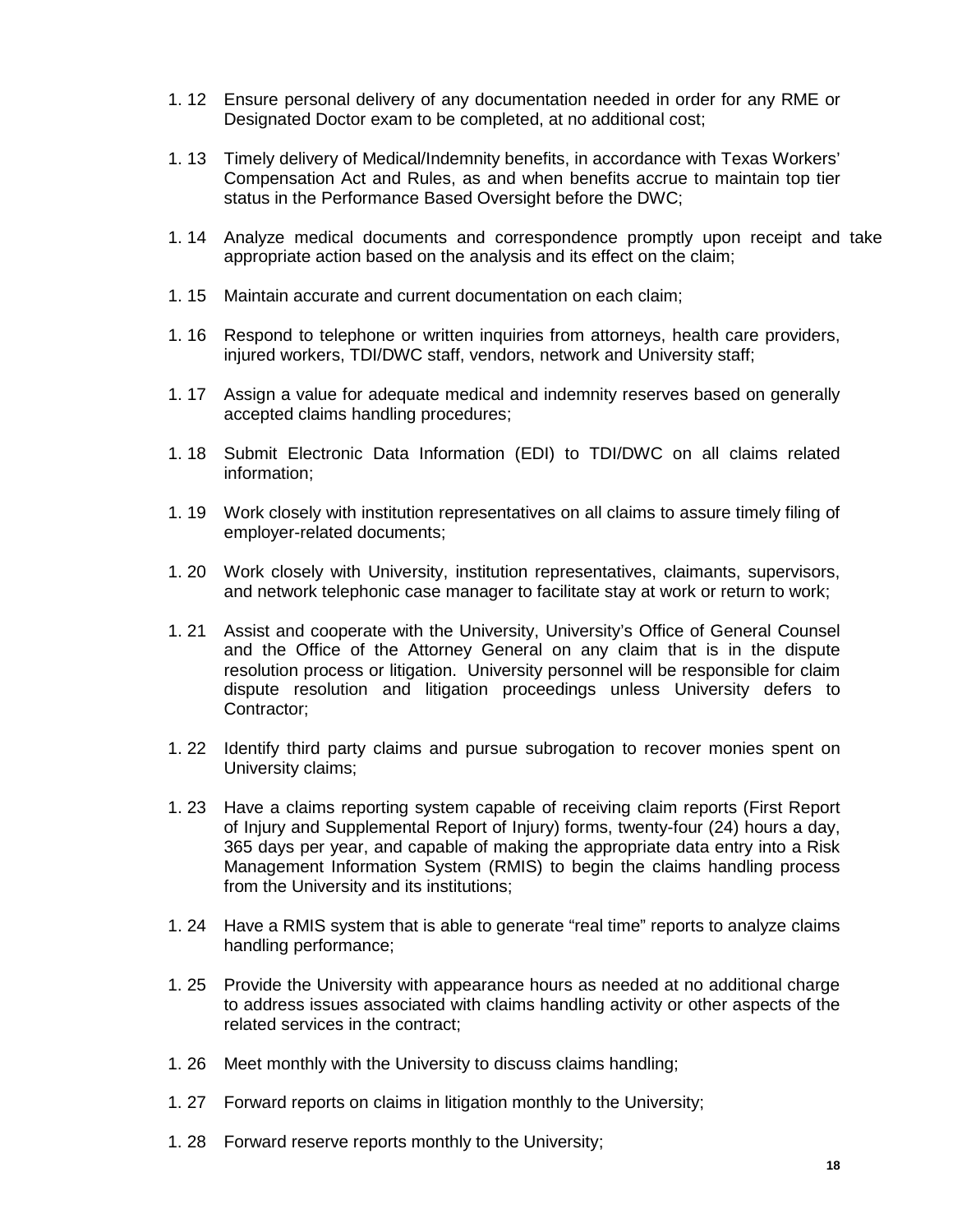- 1. 29 Report any reserves greater than \$50,000;
- 1. 30 Report any reserve increases greater than \$10,000; and
- 1. 31 Cooperate and coordinate activities with the Cost Containment and Health Care Network vendor, chosen by the University, for all claims handling activities.

# SECTION 2 PAYMENT SERVICES

Contractor will provide the following Payment Services to University to include, but may not be limited to:

- 2. 1 Determine eligibility for and authorize payment of medical benefits, as well as compensation for temporary and permanent disability;
- 2. 2 Provide the mechanisms for the electronic submission and processing of medical bills by health care providers;
- 2. 3 Have the capabilities to provide an integrated digital imaging system;
- 2. 4 Issue checks tied to a zero balance checking account;
- 2. 5 Balance and reconcile the account monthly;
- 2. 6 Identify, report, and reimburse overpayments and duplicate payments to the University;
- 2. 7 Produce IRS Forms 1099-Misc for all vendors and mail the forms to the appropriate vendors; and
- 2. 8 The TPA shall not add fees or profit sharing to the actual cost to the TPA for subcontractor services.

SECTION 3 OTHER RELATED SERVICES

Contractor will provide the following Other Related Services to University to include, but may not be limited to:

- 3. 1 Provide data integration between all parties including University and the cost containment/health care network vendor at no additional cost to University or vendor;
- 3. 2 Provide implementation status reports biweekly to University until program start date;
- 3. 3 Keep apprised of changes in TDI/DWC rules and regulations that affect medical bill processing and claims handling and make necessary adjustments in operating procedures to promptly comply with these changes;
- 3. 4 Submit to and cooperate with onsite visits by University staff and claims and operational audits performed by third-party consultants or University staff;
- 3. 5 Provide periodic information to and cooperate with the University's actuarial service provider;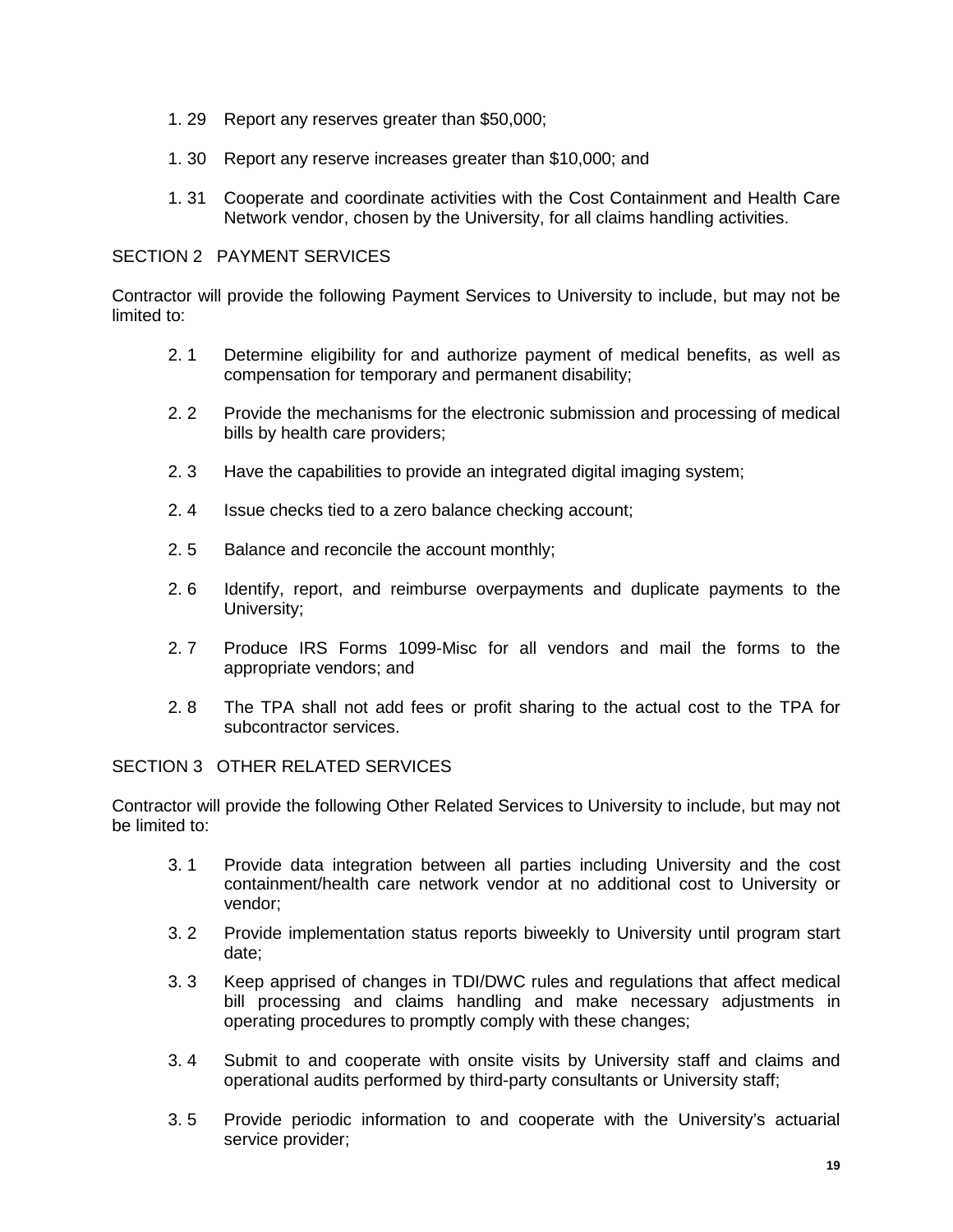- 3. 6 Provide annual audited financial statements following the end of the University's fiscal year;
- 3. 7 Provide data as requested by TDI;
- 3. 8 Provide electronic claims submission to Centers for Medicare and Medicaid Services/Medicare Secondary Payer;
- 3. 9 Hire staff for the account at the direction of the University;
- 3. 10 Have a local (City in Texas) office;
- 3. 11 Provide ad hoc reporting through the RMIS;
- 3. 12 Provide loss run reports monthly;
- 3. 13 Transmit claim and payment information daily to the University at no additional cost;
- 3. 14 Designate an account manager to University;
- 3. 15 The TPA shall respond to and be financially responsible for any penalties and related administrative and or defense costs resulting from TDI-DWC administrative violation or alleged administrative violation as a result of the TPA's actions or failure to act;
- 3. 16 The TPA shall be financially responsible for any penalties or costs resulting from a security breach; and
- 3. 17 The University reserves the right to remove and/or include work that may be contracted by the cost containment and health care network vendor.

Claim History (see below)

| <b>FY</b> | New Claims   Open |      |     | Medical   Lost Time/Indemnity   (Less than   (Greater than or |                     |                                                                                      |
|-----------|-------------------|------|-----|---------------------------------------------------------------|---------------------|--------------------------------------------------------------------------------------|
|           |                   |      |     | (see                                                          |                     | next two $\begin{vmatrix} 8 & \text{days} & \text{of} \end{vmatrix}$ equal to 8 days |
|           |                   |      |     | columns for details)                                          | $\vert$ disability) | of disability)                                                                       |
| 2011      | 1693              | 1209 | 980 | 713                                                           | N/A                 | N/A                                                                                  |
| 2012      | 1679              | 1150 | 939 | 740                                                           | 475                 | 265                                                                                  |

SECTION 4 OUALITY ASSURANCE

Contractor will provide to the University quality assurance services described as follows:

4.1 Contractor shall submit to the University quarterly reports that objectively monitor and evaluate the quality and appropriateness of care and services as mandated by statute, and rules.

# SECTION 5 GENERAL DUTIES OF THE PARTIES

Contractor shall perform the following general duties: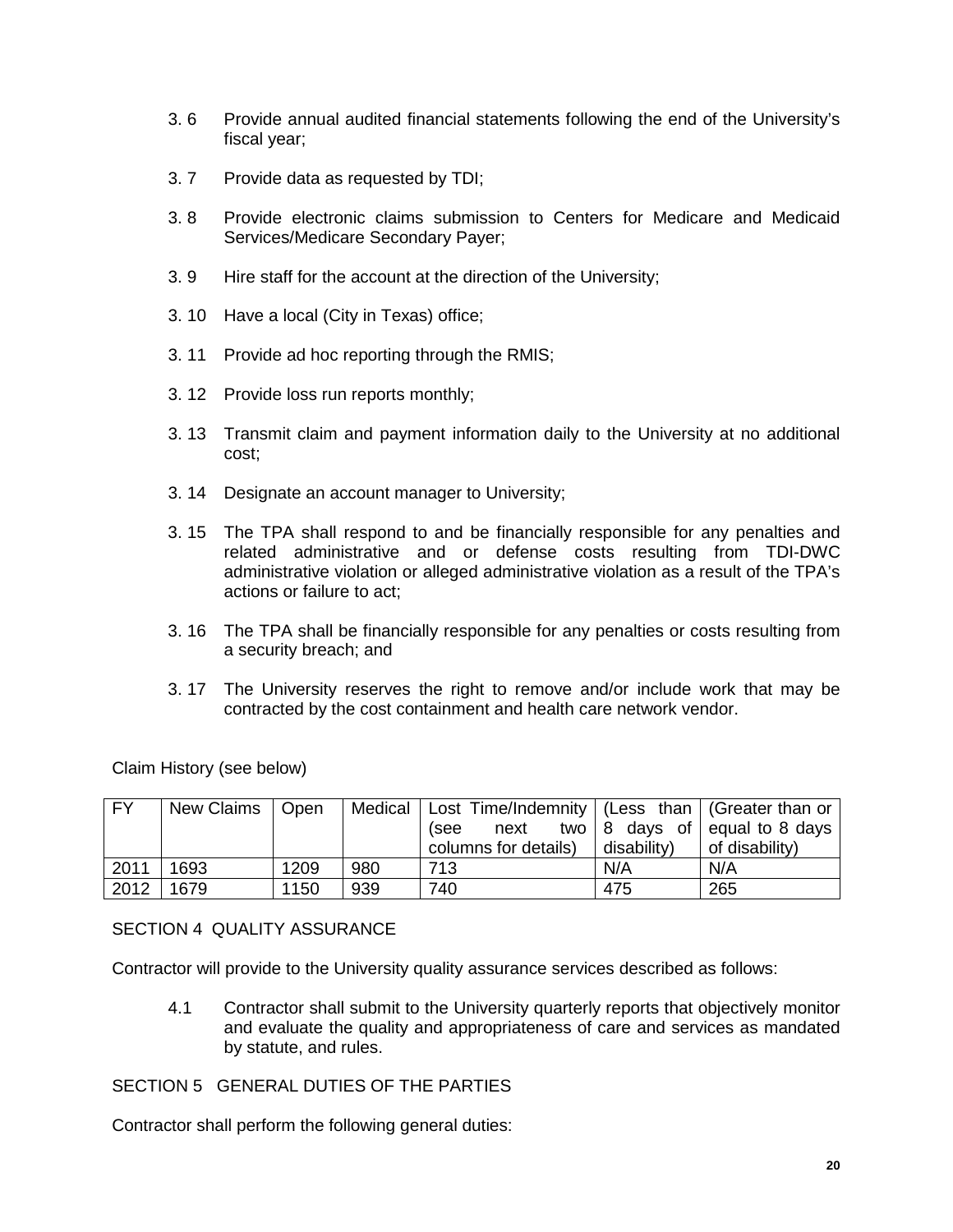5.1 Assume responsibility for all services described in the preceding provisions of this Agreement, including payments of its subcontractors' fees. The University will establish a method by which to review or audit Contractor's performance to determine sufficiency of performance and compliance with the requirements of this Agreement, and may, in its discretion, establish sanctions for noncompliance in addition to those sanctions specified in this Agreement.

The University shall perform the following general duties:

- 5.2 Provide Contractor with an initial claim file built on historical claims in the record layout format described in Exhibit A.
- 5.3 At any time during the term of this Agreement and for a period of four (4) years thereafter the University or a duly authorized audit representative of the University, or the State of Texas, at its expense and at reasonable times, shall have the right to audit Contractor's records and books relevant to all services provided under this Agreement. In the event such an audit reveals any overpayments by the University, Contractor shall refund to the University the full amount of such overpayments within thirty (30) days of such audit findings, or the University, at its option, shall have the right to deduct such amounts owed to the University from any payments due Contractor. Contractor will be given a notice of at least five (5) working days in the event an audit shall be performed under this section.
- 5.4 Contractor shall allow the Comptroller General of the United States, the U.S. Department of Health and Human Services and their duly authorized representatives to have access, during and for a period of not less than four (4) years after the expiration or earlier termination or cancellation of the Agreement, to (1) the Agreement and Contractor's books, documents, and records related to the Agreement; and (2) all agreements between Contractor and its subcontractors or related organizations, including books, documents and records relating to same.
- 5.5 The University shall have the right to withhold from amounts otherwise due Contractor under this Agreement the amount of any administrative fines and/or penalties imposed on the University by the TDI/DWC or any workers' compensation agency caused by or resulting from the acts, omissions of, or information supplied by Contractor, its employees, subcontractors, or agents in the performance of duties related to this Agreement.
- 5.6 Contractor must reimburse the University for any overpayments made to Contractor caused by or resulting from the acts or omissions of Contractor, its employees, subcontractors, or agents. Additionally, Contractor must refund audit fee charges for treatments, services or equipment improperly recommended for payment. As used in this Agreement, the term "overpayments" shall include any payments that a reasonable and prudent workers' compensation medical cost management company would not have made or recommended. The University will identify overpayments and notify Contractor in writing. Contractor shall respond in writing to any notice of overpayment within thirty (30) days after notice is given. If Contractor is unable to justify the payment, then the University will credit the overpayment against future service fees due Contractor. The University will be the final arbiter on the issue of overpayments.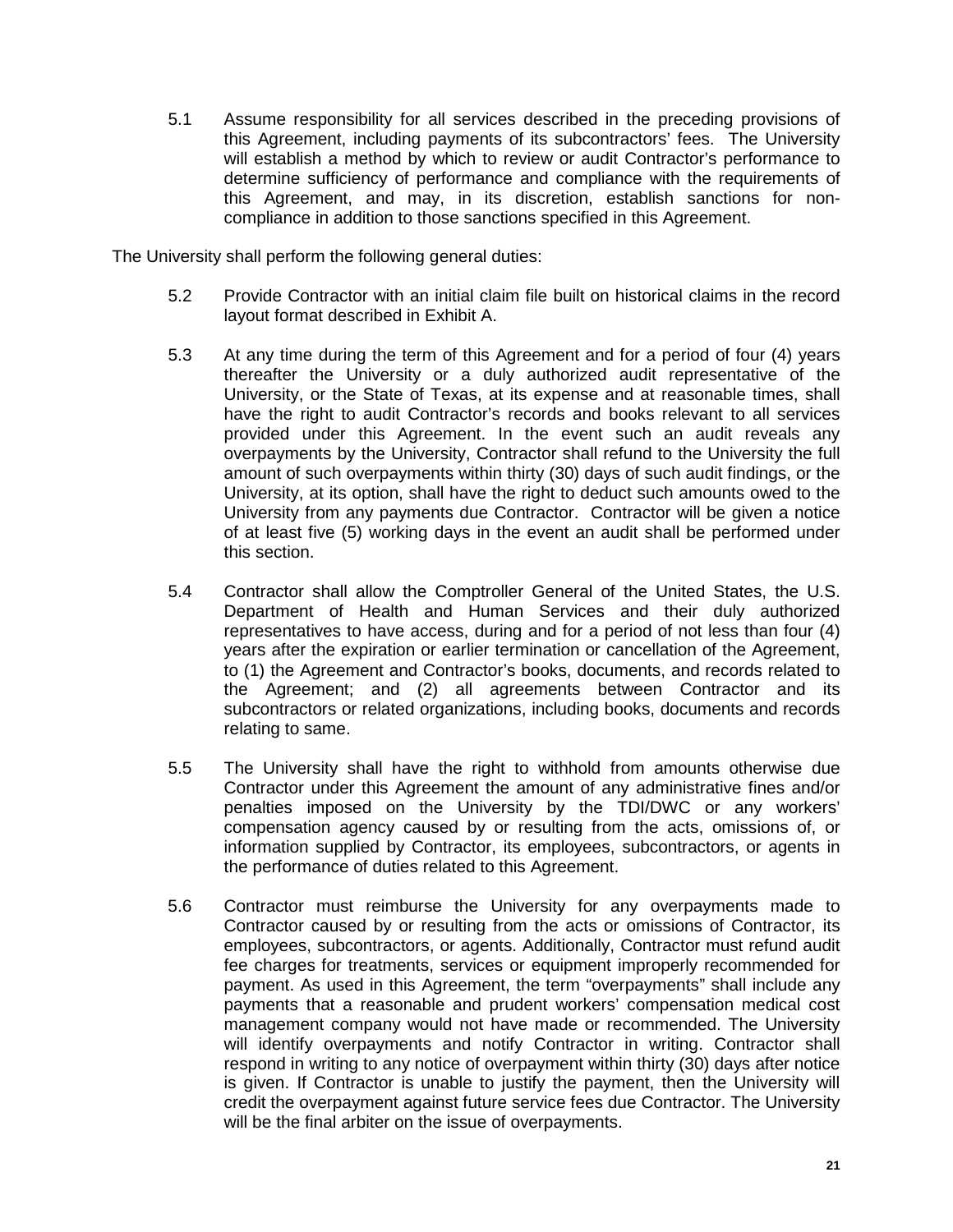# **SECTION 6**

# **PRICING AND DELIVERY SCHEDULE**

Proposal of: \_ (Proposer Company Name)

- **To:** The University of Texas at System
- **Ref.:** Vendor to Provide Workers' Compensation Claims Handling, Payment Services, and Other Related Services related to the Workers' Compensation Insurance Self-Insurance Program

**RFP No.:** 2013 – W

Ladies and Gentlemen:

Having carefully examined all the specifications and requirements of this RFP and any attachments thereto, the undersigned proposes to furnish the services required pursuant to the above-referenced Request for Proposal upon the terms quoted below.

# **6.1 Pricing for Services Offered**

Your proposed pricing should include the following assumptions:

- 1) Based on University 2012 Claims History data in Section 3, Other Related Services;
- 2) University defines lost time claims as 8 days or greater of disability; and
- 3) The TPA selected will administer all claims still open as of February 1, 2014 as well as any prior claims that may be reopened.

**Base Fee** (Specify how the base price is computed, i.e. flat fee or per claim fee. Include any minimums and maximums, and any special services included in the base price):  $\frac{1}{2}$ 

Please describe annual cost increases, if any: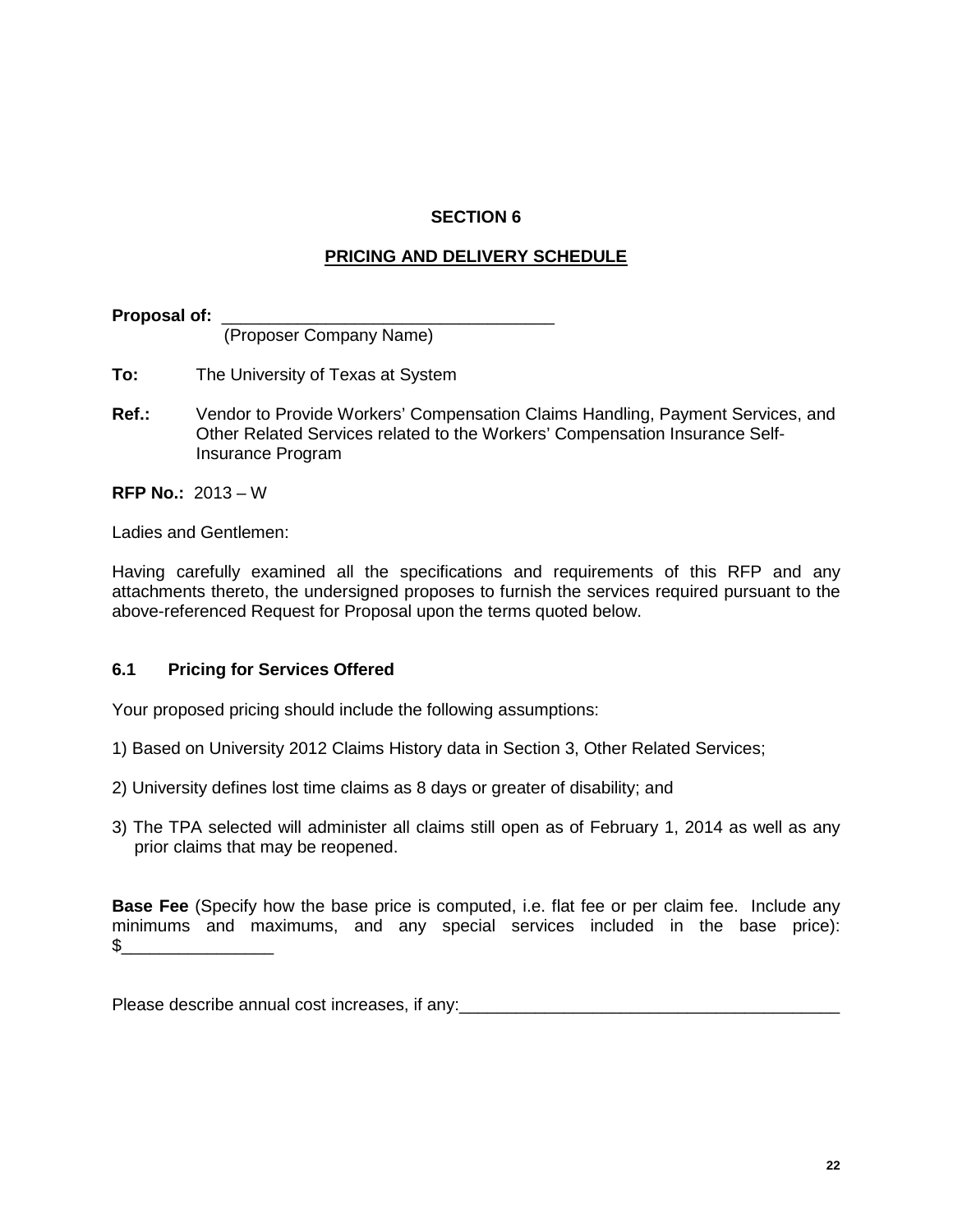| <b>Services</b>               | Included in Base Fee | <b>Per Claim Fee</b> | <b>One Time Fee</b> |
|-------------------------------|----------------------|----------------------|---------------------|
| <b>Claim Handling Fees</b>    |                      |                      |                     |
| <b>WCI Medical Only</b>       | Y / N                |                      |                     |
| <b>WCI Lost Time</b>          | Y / N                |                      |                     |
| <b>WCI Existing Claims</b>    | Y / N                |                      |                     |
| Includes:                     |                      |                      |                     |
|                               |                      |                      |                     |
|                               |                      |                      |                     |
|                               |                      |                      |                     |
| Other Lines of Coverage       |                      |                      |                     |
| Includes:                     |                      |                      |                     |
| Attach fee schedule if needed |                      |                      |                     |
| Includes:                     |                      |                      |                     |
|                               |                      |                      |                     |
|                               |                      |                      |                     |
| <b>Administrative Fees</b>    |                      |                      |                     |
| <b>Customized Reports</b>     | Y / N                |                      |                     |
| <b>Payment Processing</b>     | Y /<br>N             |                      |                     |
| Issuing 1099s                 | Y /<br>N             |                      |                     |
| Mileage/Travel Charges        | $\overline{Y}$ / N   |                      |                     |
| Medicare Reporting            | Y/N                  |                      |                     |
| Includes:                     |                      |                      |                     |
|                               |                      |                      |                     |
| Other (Please list below)     |                      |                      |                     |
|                               |                      |                      |                     |
|                               |                      |                      |                     |
| Includes:                     |                      |                      |                     |
|                               |                      |                      |                     |
|                               |                      |                      |                     |

\_\_\_\_\_\_\_\_\_\_\_\_\_\_\_\_\_\_\_\_\_\_\_\_\_\_\_\_\_\_\_\_\_\_\_\_\_\_\_\_\_\_\_\_\_\_\_\_\_\_\_\_\_\_\_\_\_\_\_\_\_\_\_\_

\_\_\_\_\_\_\_\_\_\_\_\_\_\_\_\_\_\_\_\_\_\_\_\_\_\_\_\_\_\_\_\_\_\_\_\_\_\_\_\_\_\_\_\_\_\_\_\_\_\_\_\_\_\_\_\_\_\_\_\_\_\_\_\_

\_\_\_\_\_\_\_\_\_\_\_\_\_\_\_\_\_\_\_\_\_\_\_\_\_\_\_\_\_\_\_\_\_\_\_\_\_\_\_\_\_\_\_\_\_\_\_\_\_\_\_\_\_\_\_\_\_\_\_\_\_\_\_\_

\_\_\_\_\_\_\_\_\_\_\_\_\_\_\_\_\_\_\_\_\_\_\_\_\_\_\_\_\_\_\_\_\_\_\_\_\_\_\_\_\_\_\_\_\_\_\_\_\_\_\_\_\_\_\_\_\_\_\_\_\_\_\_\_

# **6.2 Delivery Schedule of Events and Time Periods**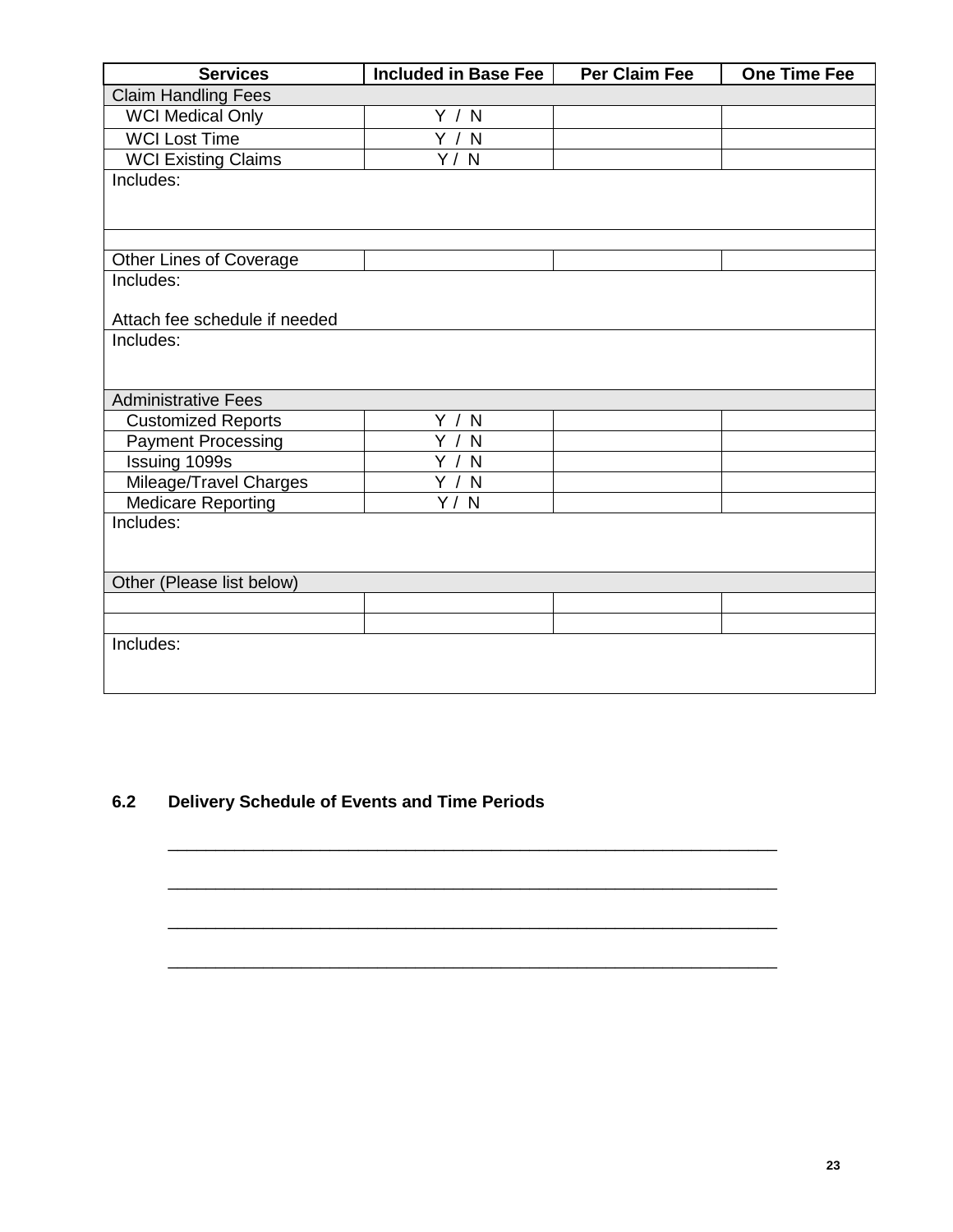# **6.3 University's Payment Terms**

University's standard payment terms for services are "Net 30 days." Proposer agrees that University will be entitled to withhold \_\_\_\_\_\_\_\_\_\_ percent (\_\_\_\_\_\_\_\_%) of the total payment due under the Agreement until after University's acceptance of the final work product. Indicate below the prompt payment discount that Proposer will provide to University:

Prompt Payment Discount: \_\_\_\_\_%\_\_\_\_\_days/net 30 days.

Contractor understands and agrees that payments under the Agreement may be subject to the withholding requirements of Section 3402(t) of the Internal Revenue Code.

Respectfully submitted,

**Proposer:** \_\_\_\_\_\_\_\_\_\_\_\_\_\_\_\_\_\_\_\_\_\_\_\_\_\_\_\_

**By:** \_\_\_\_\_\_\_\_\_\_\_\_\_\_\_\_\_\_\_\_\_\_\_\_\_\_\_ (Authorized Signature for Proposer) **Name:**  $\blacksquare$ **Title:** \_\_\_\_\_\_\_\_\_\_\_\_\_\_\_\_\_\_\_\_\_\_\_\_\_\_

**Date:** \_\_\_\_\_\_\_\_\_\_\_\_\_\_\_\_\_\_\_\_\_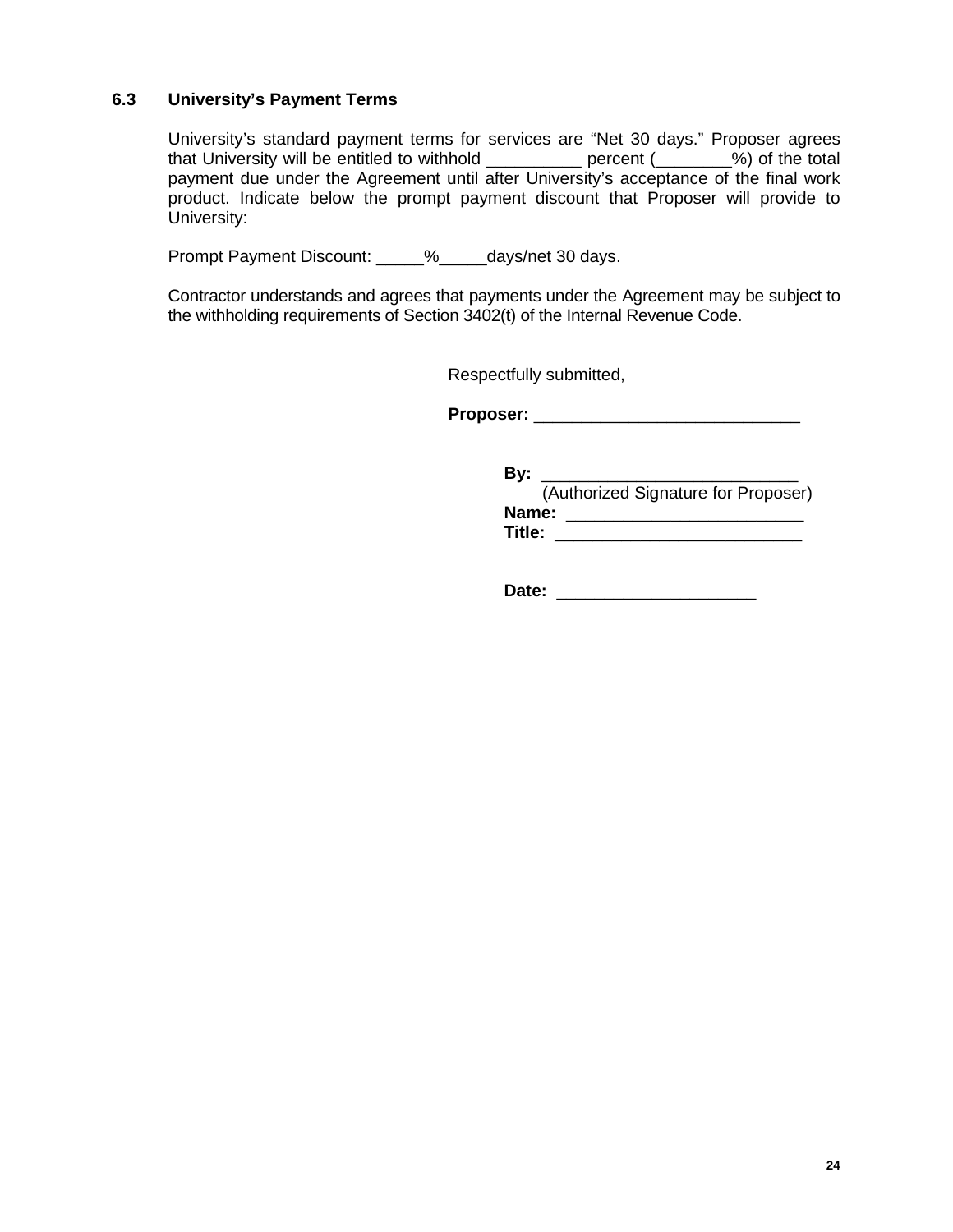# **APPENDIX ONE**

# **PROPOSAL REQUIREMENTS**

# **TABLE OF CONTENTS**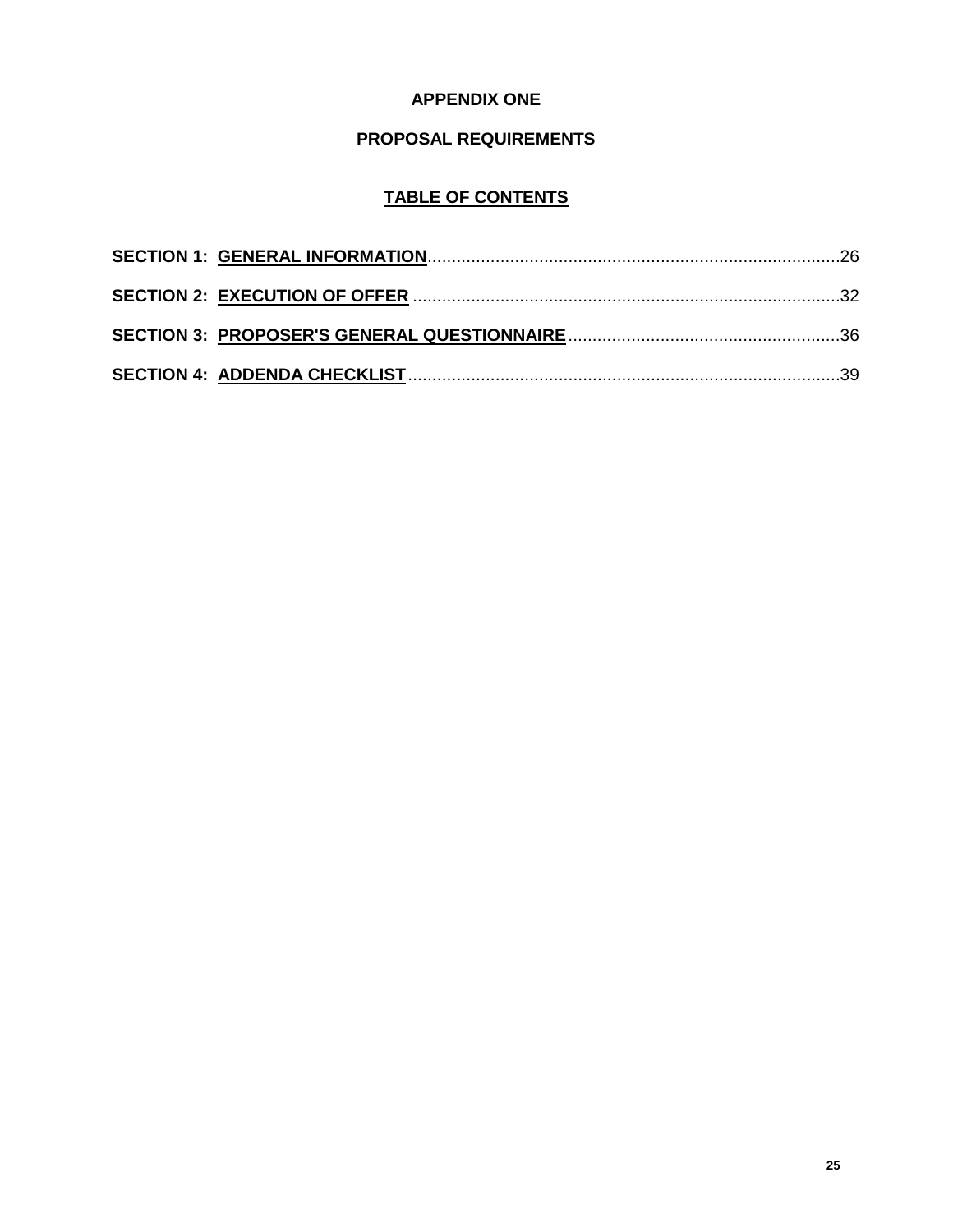# **SECTION 1**

#### **GENERAL INFORMATION**

#### **1.1 Purpose**

University is soliciting competitive sealed proposals from Proposers having suitable qualifications and experience providing services in accordance with the terms, conditions and requirements set forth in this RFP. This RFP provides sufficient information for interested parties to prepare and submit proposals for consideration by University.

By submitting a proposal, Proposer certifies that it understands this RFP and has full knowledge of the scope, nature, quality, and quantity of the services to be performed, the detailed requirements of the services to be provided, and the conditions under which such services are to be performed. Proposer also certifies that it understands that all costs relating to preparing a response to this RFP will be the sole responsibility of the Proposer.

PROPOSER IS CAUTIONED TO READ THE INFORMATION CONTAINED IN THIS RFP CAREFULLY AND TO SUBMIT A COMPLETE RESPONSE TO ALL REQUIREMENTS AND QUESTIONS AS DIRECTED.

# **1.2 Inquiries and Interpretations**

University may in its sole discretion respond in writing to written inquiries concerning this RFP and mail its response as an Addendum to all parties recorded by University as having received a copy of this RFP. Only University's responses that are made by formal written Addenda will be binding on University. Any verbal responses, written interpretations or clarifications other than Addenda to this RFP will be without legal effect. All Addenda issued by University prior to the Submittal Deadline will be and are hereby incorporated as a part of this RFP for all purposes.

Proposers are required to acknowledge receipt of each Addendum as specified in this Section. The Proposer must acknowledge all Addenda by completing, signing and returning the Addenda Checklist (ref. **Section 4** of **APPENDIX ONE**). The Addenda Checklist must be received by University prior to the Submittal Deadline and should accompany the Proposer's proposal.

Any interested party that receives this RFP by means other than directly from University is responsible for notifying University that it has received an RFP package, and should provide its name, address, telephone number and FAX number to University, so that if University issues Addenda to this RFP or provides written answers to questions, that information can be provided to such party.

#### **1.3 Public Information**

Proposer is hereby notified that University strictly adheres to all statutes, court decisions and the opinions of the Texas Attorney General with respect to disclosure of public information.

University may seek to protect from disclosure all information submitted in response to this RFP until such time as a final agreement is executed.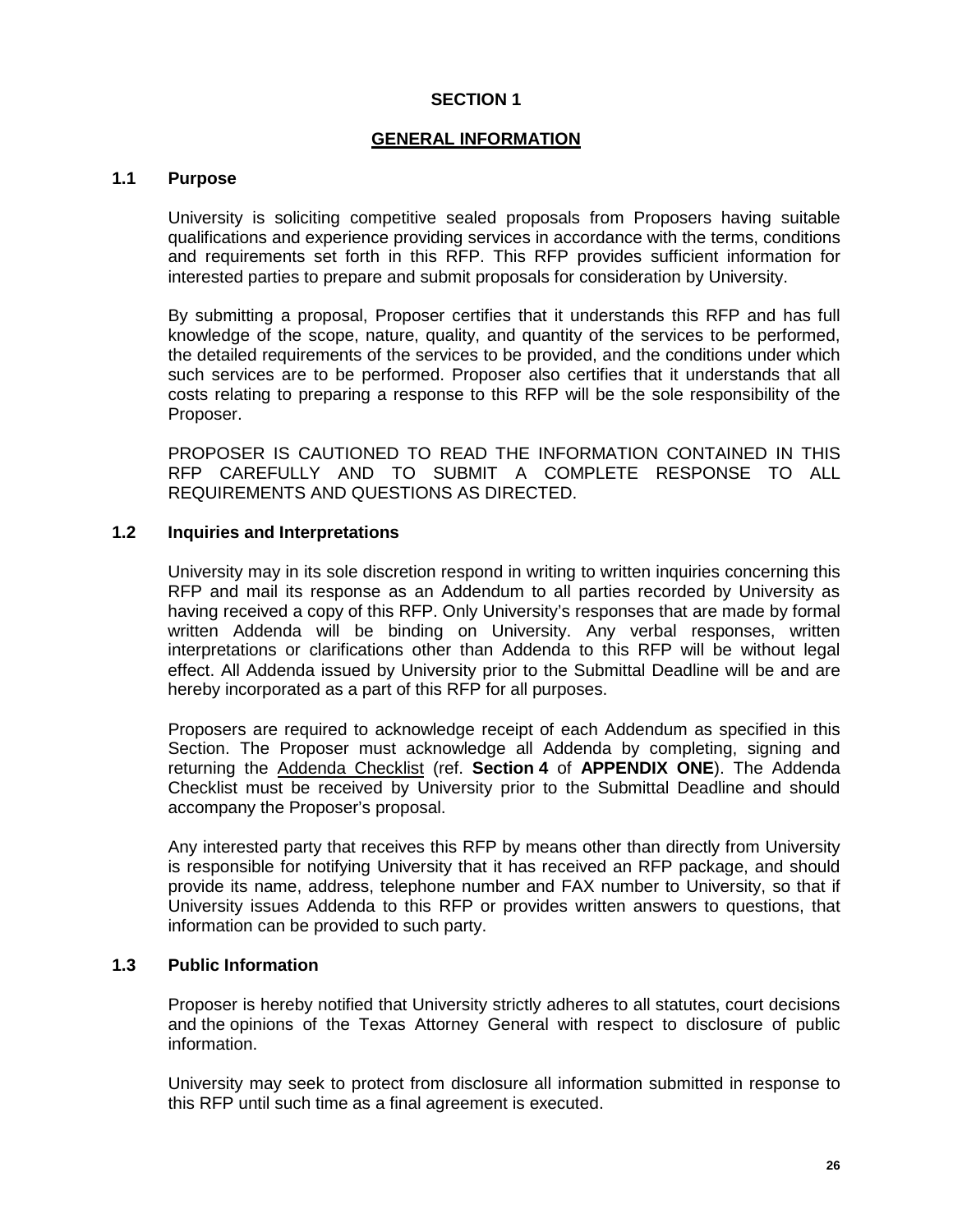Upon execution of a final agreement, University will consider all information, documentation, and other materials requested to be submitted in response to this RFP, to be of a non-confidential and non-proprietary nature and, therefore, subject to public disclosure under the *Texas Public Information Act* (*Government Code*, Chapter 552.001, et seq.). Proposer will be advised of a request for public information that implicates their materials and will have the opportunity to raise any objections to disclosure to the Texas Attorney General. Certain information may be protected from release under Sections 552.101, 552.110, 552.113, and 552.131, *Government Code*.

# **1.4 Type of Agreement**

Contractor, if any, will be required to enter into a contract with University in a form substantially similar to the Agreement between University and Contractor (the "**Agreement**") attached to this RFP as **APPENDIX TWO** and incorporated for all purposes.

# **1.5 Proposal Evaluation Process**

University will select Contractor by using the competitive sealed proposal process described in this Section. University will open the HSP Envelope submitted by a Proposer prior to opening the Proposer's proposal in order to ensure that the Proposer has submitted the number of completed and signed originals of the Proposer's HUB Subcontracting Plan ("HSP") that are required by this RFP (ref. **Section 2.5.4** of the RFP.) All proposals submitted by the Submittal Deadline accompanied by the number of completed and signed originals of the HSP that are required by this RFP will be opened publicly to identify the name of each Proposer submitting a proposal. Any proposals that are not submitted by the Submittal Date or that are not accompanied by the number of completed and signed originals of the HSP that are required by this RFP will be rejected by University as non-responsive due to material failure to comply with advertised specifications. After the opening of the proposals and upon completion of the initial review and evaluation of the proposals, University may invite one or more selected Proposers to participate in oral presentations. University will use commercially reasonable efforts to avoid public disclosure of the contents of a proposal prior to selection of Contractor.

University may make the selection of Contractor on the basis of the proposals initially submitted, without discussion, clarification or modification. In the alternative, University may make the selection of Contractor on the basis of negotiation with any of the Proposers. In conducting such negotiations, University will use commercially reasonable efforts to avoid disclosing the contents of competing proposals.

At University's sole option and discretion, University may discuss and negotiate all elements of the proposals submitted by selected Proposers within a specified competitive range. For purposes of negotiation, University may establish, after an initial review of the proposals, a competitive range of acceptable or potentially acceptable proposals composed of the highest rated proposal(s). In that event, University will defer further action on proposals not included within the competitive range pending the selection of Contractor; provided, however, University reserves the right to include additional proposals in the competitive range if deemed to be in the best interests of University.

After submission of a proposal but before final selection of Contractor is made, University may permit a Proposer to revise its proposal in order to obtain the Proposer's best and final offer. In that event, representations made by Proposer in its revised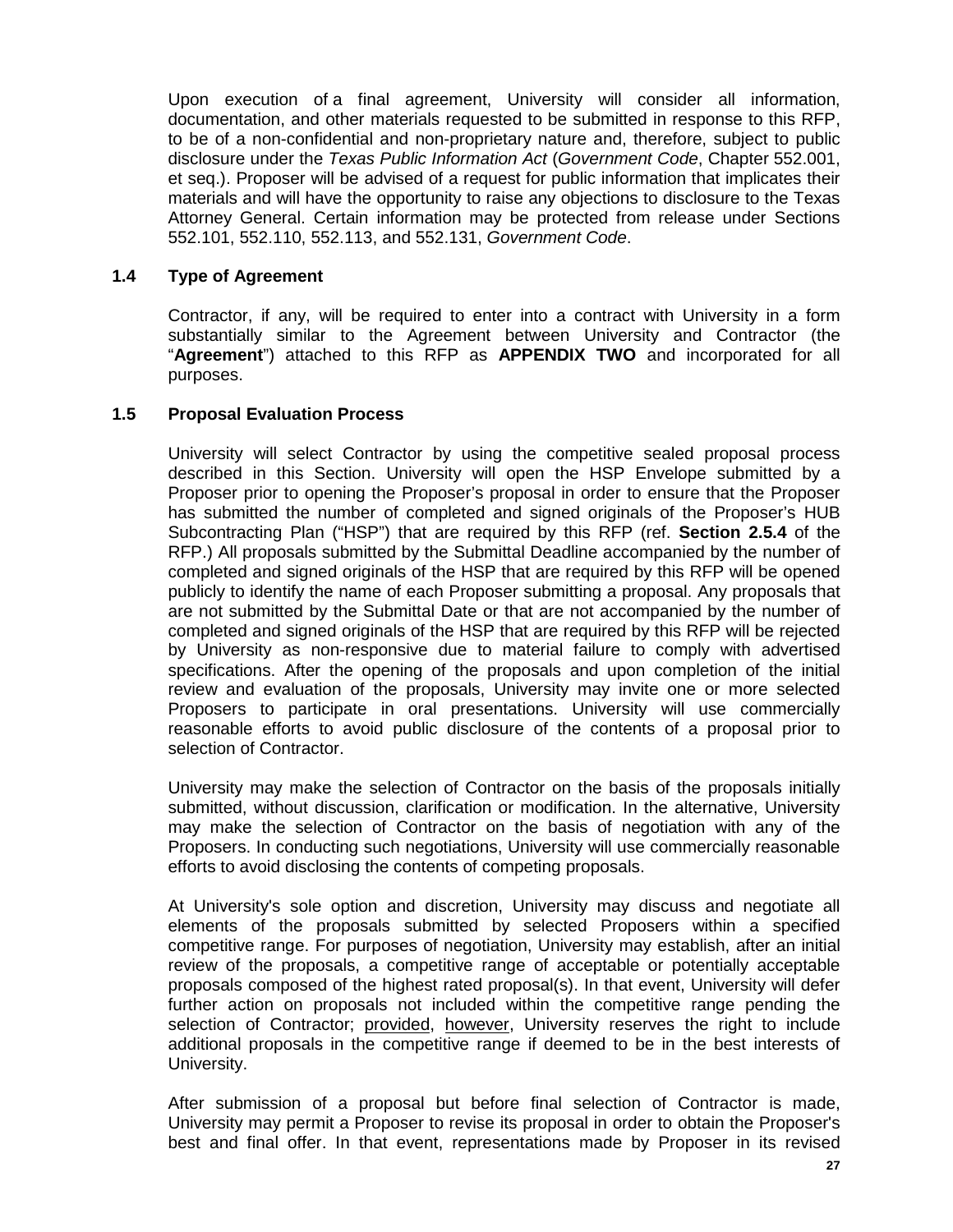proposal, including price and fee quotes, will be binding on Proposer. University will provide each Proposer within the competitive range with an equal opportunity for discussion and revision of its proposal. University is not obligated to select the Proposer offering the most attractive economic terms if that Proposer is not the most advantageous to University overall, as determined by University.

University reserves the right to (a) enter into an agreement for all or any portion of the requirements and specifications set forth in this RFP with one or more Proposers, (b) reject any and all proposals and re-solicit proposals, or (c) reject any and all proposals and temporarily or permanently abandon this selection process, if deemed to be in the best interests of University. Proposer is hereby notified that University will maintain in its files concerning this RFP a written record of the basis upon which a selection, if any, is made by University.

#### **1.6 Proposer's Acceptance of Evaluation Methodology**

By submitting a proposal, Proposer acknowledges (1) Proposer's acceptance of [a] the Proposal Evaluation Process (ref. **Section 1.5** of **APPENDIX ONE**), [b] the Criteria for Selection (ref. **2.3** of this RFP), [c] the Specifications and Additional Questions (ref. **Section 5** of this RFP), [d] the terms and conditions of the Agreement (ref. **APPENDIX TWO**), and [e] all other requirements and specifications set forth in this RFP; and (2) Proposer's recognition that some subjective judgments must be made by University during this RFP process.

# **1.7 Solicitation for Proposal and Proposal Preparation Costs**

Proposer understands and agrees that (1) this RFP is a solicitation for proposals and University has made no representation written or oral that one or more agreements with University will be awarded under this RFP; (2) University issues this RFP predicated on University's anticipated requirements for the Services, and University has made no representation, written or oral, that any particular scope of services will actually be required by University; and (3) Proposer will bear, as its sole risk and responsibility, any cost that arises from Proposer's preparation of a proposal in response to this RFP.

#### **1.8 Proposal Requirements and General Instructions**

- 1.8.1 Proposer should carefully read the information contained herein and submit a complete proposal in response to all requirements and questions as directed.
- 1.8.2 Proposals and any other information submitted by Proposer in response to this RFP will become the property of University.
- 1.8.3 University will not provide compensation to Proposer for any expenses incurred by the Proposer for proposal preparation or for demonstrations or oral presentations that may be made by Proposer, unless otherwise expressly agreed in writing. Proposer submits its proposal at its own risk and expense.
- 1.8.4 Proposals that (i) are qualified with conditional clauses; (ii) alter, modify, or revise this RFP in any way; or (iii) contain irregularities of any kind, are subject to disqualification by University, at University's sole discretion.
- 1.8.5 Proposals should be prepared simply and economically, providing a straightforward, concise description of Proposer's ability to meet the requirements and specifications of this RFP. Emphasis should be on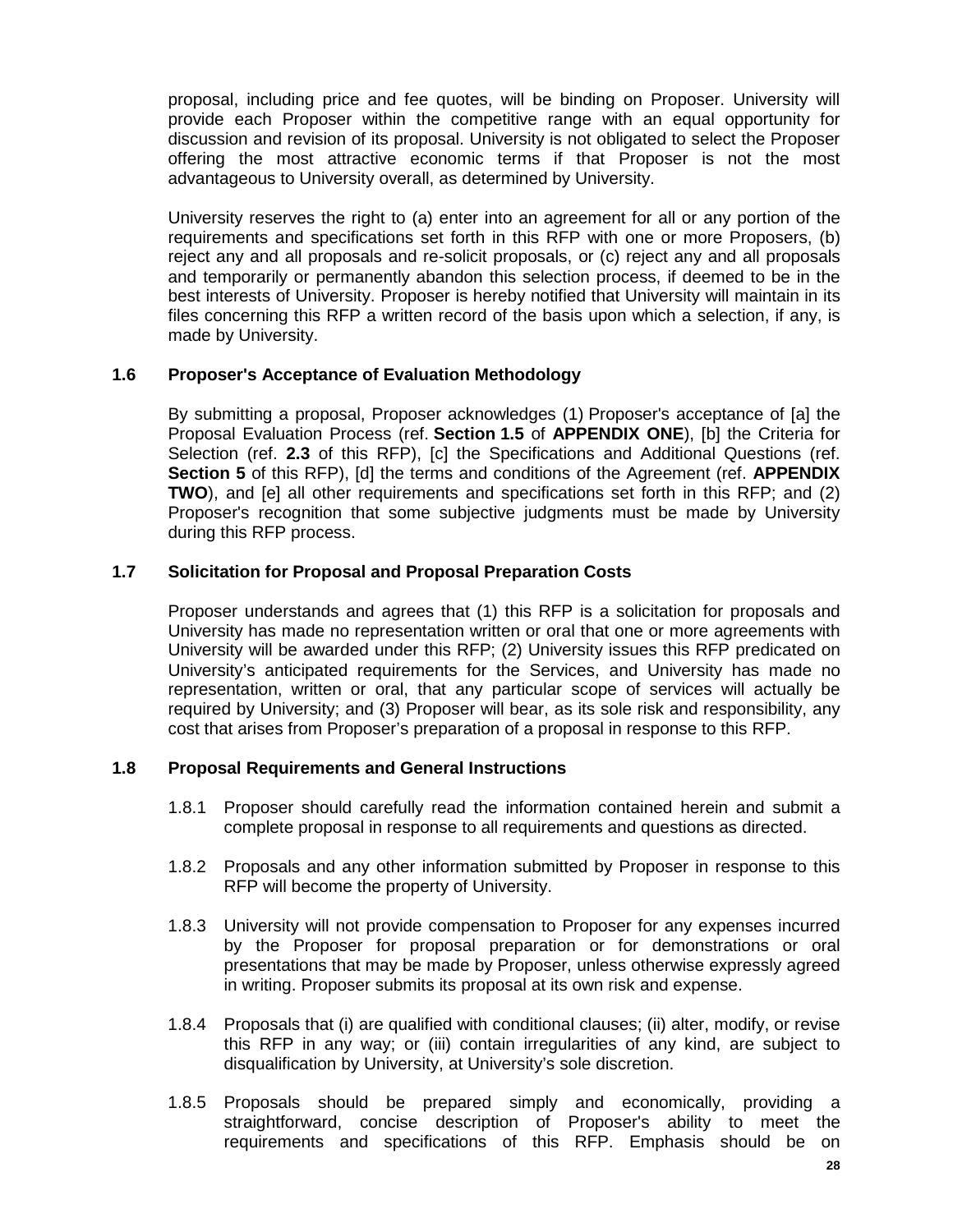completeness, clarity of content, and responsiveness to the requirements and specifications of this RFP.

- 1.8.6 University makes no warranty or guarantee that an award will be made as a result of this RFP. University reserves the right to accept or reject any or all proposals, waive any formalities, procedural requirements, or minor technical inconsistencies, and delete any requirement or specification from this RFP or the Agreement when deemed to be in University's best interest. University reserves the right to seek clarification from any Proposer concerning any item contained in its proposal prior to final selection. Such clarification may be provided by telephone conference or personal meeting with or writing to University, at University's sole discretion. Representations made by Proposer within its proposal will be binding on Proposer.
- 1.8.7 Any proposal that fails to comply with the requirements contained in this RFP may be rejected by University, in University's sole discretion.

# **1.9 Preparation and Submittal Instructions**

#### 1.9.1 Specifications and Additional Questions

Proposals must include responses to the questions in Specifications and Additional Questions (ref. **Section 5** of this RFP). Proposer should reference the item number and repeat the question in its response. In cases where a question does not apply or if unable to respond, Proposer should refer to the item number, repeat the question, and indicate N/A (Not Applicable) or N/R (No Response), as appropriate. Proposer should explain the reason when responding N/A or N/R.

#### 1.9.2 Execution of Offer

Proposer must complete, sign and return the attached Execution of Offer (ref. **Section 2** of **APPENDIX ONE**) as part of its proposal. The Execution of Offer must be signed by a representative of Proposer duly authorized to bind the Proposer to its proposal. Any proposal received without a completed and signed Execution of Offer may be rejected by University, in its sole discretion.

#### 1.9.3 Pricing and Delivery Schedule

Proposer must complete and return the Pricing and Delivery Schedule (ref. **Section 6** of this RFP), as part of its proposal. In the Pricing and Delivery Schedule, the Proposer should describe in detail (a) the total fees for the entire scope of the Services; and (b) the method by which the fees are calculated. The fees must be inclusive of all associated costs for delivery, labor, insurance, taxes, overhead, and profit.

University will not recognize or accept any charges or fees to perform the Services that are not specifically stated in the Pricing and Delivery Schedule.

In the Pricing and Delivery Schedule, Proposer should describe each significant phase in the process of providing the Services to University, and the time period within which Proposer proposes to be able to complete each such phase.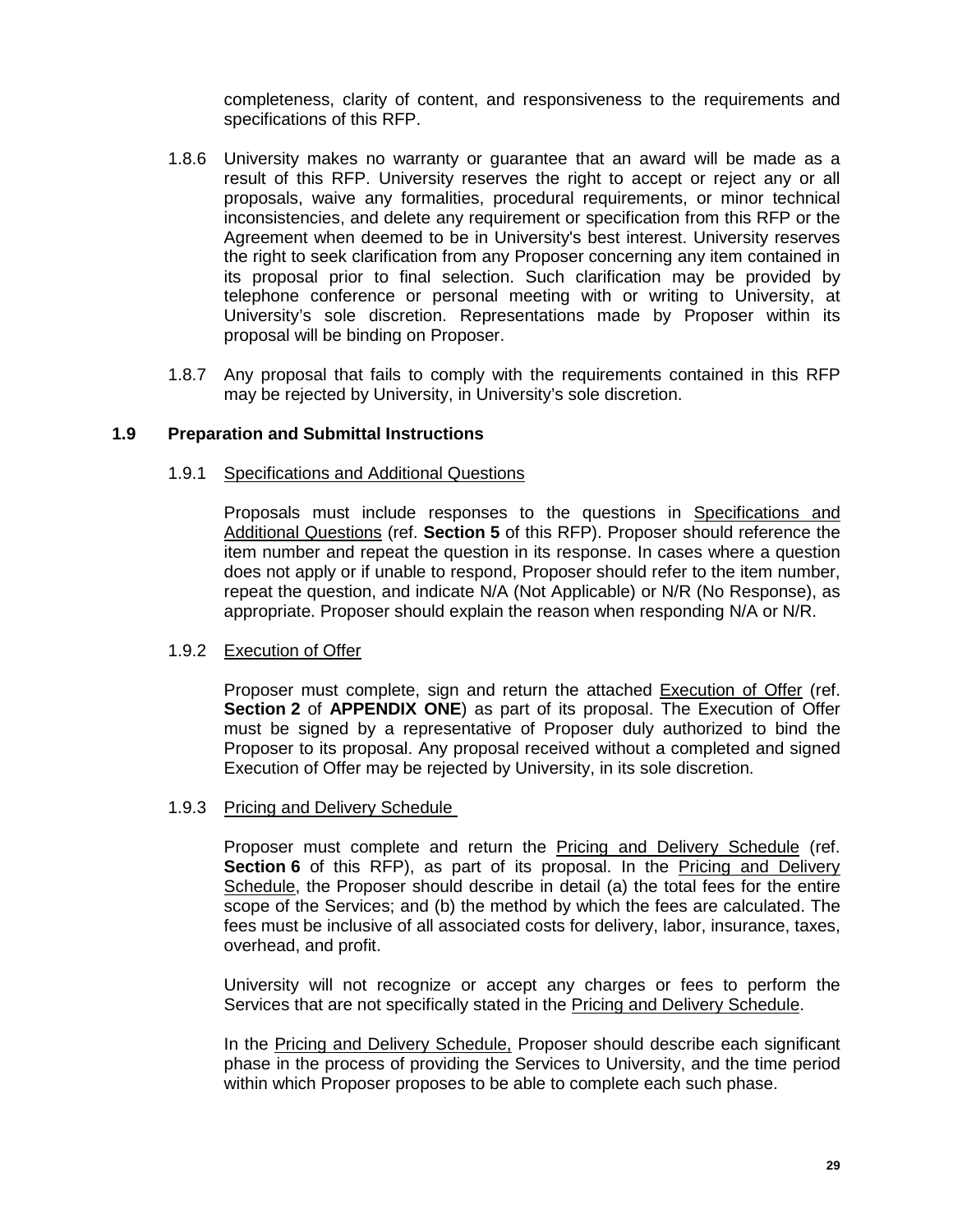#### 1.9.4 Proposer's General Questionnaire

Proposals must include responses to the questions in Proposer's General Questionnaire (ref. **Section 3** of **APPENDIX ONE).** Proposer should reference the item number and repeat the question in its response. In cases where a question does not apply or if unable to respond, Proposer should refer to the item number, repeat the question, and indicate N/A (Not Applicable) or N/R (No Response), as appropriate. Proposer should explain the reason when responding N/A or N/R.

#### 1.9.5 Addenda Checklist

Proposer should acknowledge all Addenda to this RFP (if any) by completing, signing and returning the Addenda Checklist (ref. **Section 4** of **APPENDIX ONE**) as part of its proposal. Any proposal received without a completed and signed Addenda Checklist may be rejected by University, in its sole discretion.

#### 1.9.6 Submission

Proposer should submit all proposal materials enclosed in a sealed envelope, box, or container. The RFP No. (ref. **Section 1.3** of this RFP) and the Submittal Deadline (ref. **Section 2.1** of this RFP) should be clearly shown in the lower left-hand corner on the top surface of the container. In addition, the name and the return address of the Proposer should be clearly visible.

Proposer must also submit the number of originals of the HUB Subcontracting Plan ("HSP") as required by this RFP (ref. **Section 2.5** of the RFP.)

Upon Proposer's request and at Proposer's expense, University will return to a Proposer its proposal received after the Submittal Deadline if the proposal is properly identified. University will not under any circumstances consider a proposal that is received after the Submittal Deadline or which is not accompanied by the number of completed and signed originals of the HSP that are required by this RFP.

University will not accept proposals submitted by telephone, proposals submitted by Facsimile ("**FAX**") transmission, or proposals submitted by electronic transmission (i.e., e-mail) in response to this RFP.

Except as otherwise provided in this RFP, no proposal may be changed, amended, or modified after it has been submitted to University. However, a proposal may be withdrawn and resubmitted at any time prior to the Submittal Deadline. No proposal may be withdrawn after the Submittal Deadline without University's consent, which will be based on Proposer's submittal of a written explanation and documentation evidencing a reason acceptable to University, in University's sole discretion.

By signing the Execution of Offer (ref. **Section 2** of **APPENDIX ONE**) and submitting a proposal, Proposer certifies that any terms, conditions, or documents attached to or referenced in its proposal are applicable to this procurement only to the extent that they (a) do not conflict with the laws of the State of Texas or this RFP and (b) do not place any requirements on University that are not set forth in this RFP or in the Appendices to this RFP. Proposer further certifies that the submission of a proposal is Proposer's good faith intent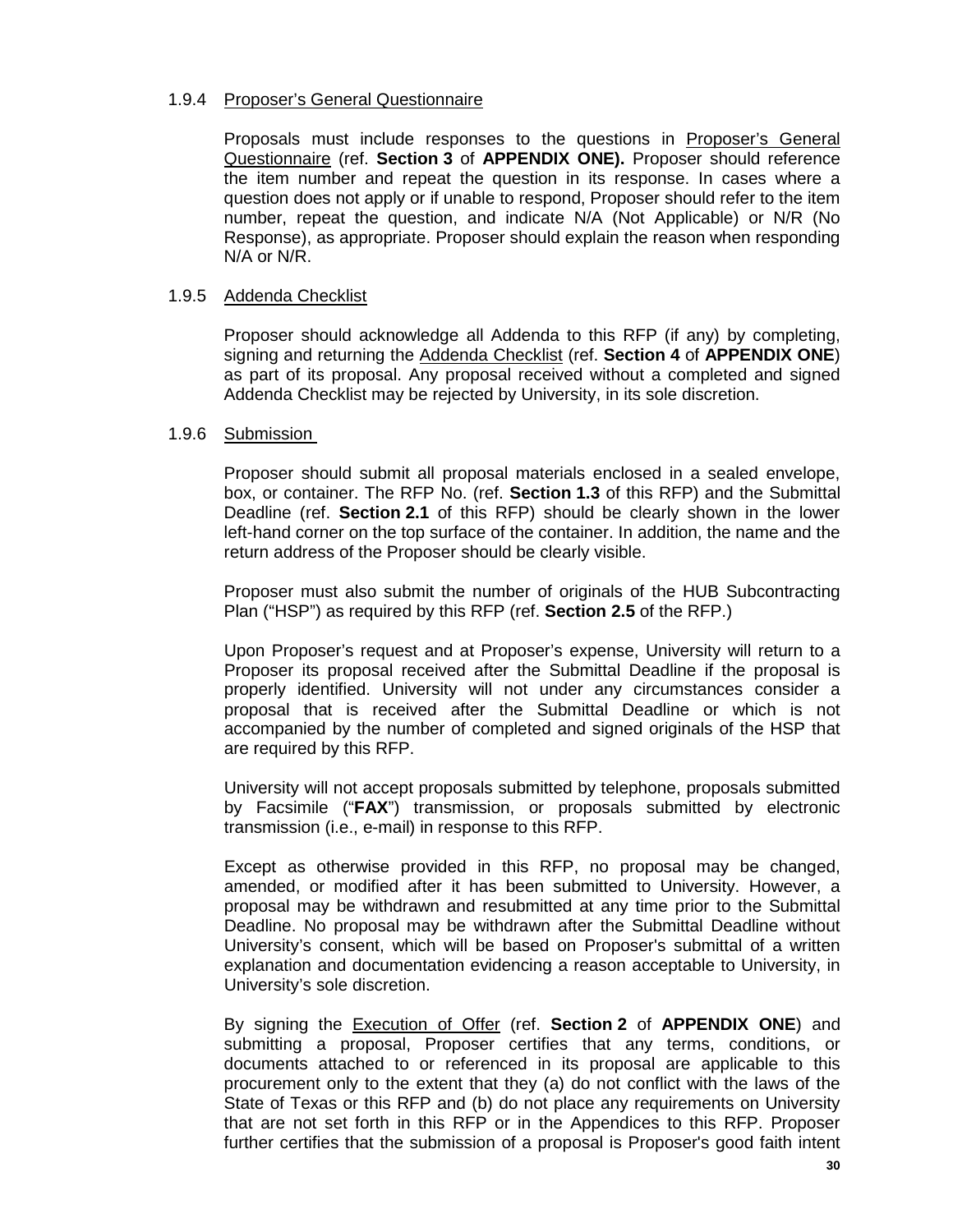to enter into the Agreement with University as specified herein and that such intent is not contingent upon University's acceptance or execution of any terms, conditions, or other documents attached to or referenced in Proposer's proposal.

#### 1.9.7 Page Size, Binders, and Dividers

Proposals must be typed on letter-size (8-1/2" x 11") paper, and must be submitted in a binder. Preprinted material should be referenced in the proposal and included as labeled attachments. Sections within a proposal should be divided by tabs for ease of reference.

# 1.9.8 Table of Contents

Proposals must include a Table of Contents with page number references. The Table of Contents must contain sufficient detail and be organized according to the same format as presented in this RFP, to allow easy reference to the sections of the proposal as well as to any separate attachments (which should be identified in the main Table of Contents). If a Proposer includes supplemental information or non-required attachments with its proposal, this material should be clearly identified in the Table of Contents and organized as a separate section of the proposal.

# 1.9.9 Pagination

All pages of the proposal should be numbered sequentially in Arabic numerals (1, 2, 3, etc.). Attachments should be numbered or referenced separately.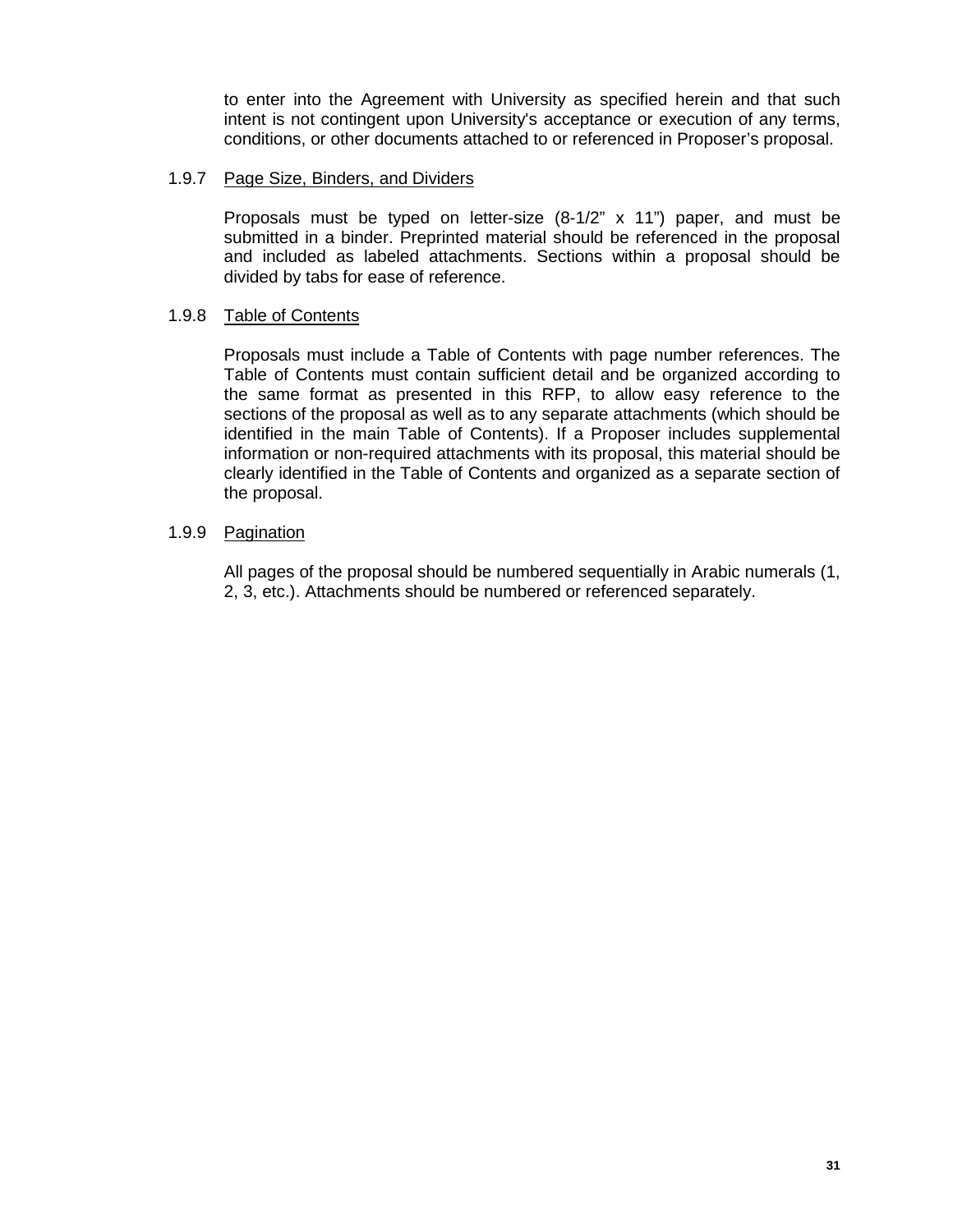# **SECTION 2**

# **EXECUTION OF OFFER**

**THIS EXECUTION OF OFFER MUST BE COMPLETED, SIGNED AND RETURNED WITH PROPOSER'S PROPOSAL. FAILURE TO COMPLETE, SIGN AND RETURN THIS EXECUTION OF OFFER WITH THE PROPOSER'S PROPOSAL MAY RESULT IN THE REJECTION OF THE PROPOSAL.**

- 2.1 By signature hereon, Proposer represents and warrants the following:
	- 2.1.1 Proposer acknowledges and agrees that (1) this RFP is a solicitation for a proposal and is not a contract or an offer to contract; (2) the submission of a proposal by Proposer in response to this RFP will not create a contract between University and Proposer; (3) University has made no representation or warranty, written or oral, that one or more contracts with University will be awarded under this RFP; and (4) Proposer will bear, as its sole risk and responsibility, any cost arising from Proposer's preparation of a response to this RFP.
	- 2.1.2 Proposer is a reputable company that is lawfully and regularly engaged in providing the Services.
	- 2.1.3 Proposer has the necessary experience, knowledge, abilities, skills, and resources to perform the Services.
	- 2.1.4 Proposer is aware of, is fully informed about, and is in full compliance with all applicable federal, state and local laws, rules, regulations and ordinances.
	- 2.1.5 Proposer understands (i) the requirements and specifications set forth in this RFP and (ii) the terms and conditions set forth in the Agreement under which Proposer will be required to operate.
	- 2.1.6 If selected by University, Proposer will not delegate any of its duties or responsibilities under this RFP or the Agreement to any sub-contractor, except as expressly provided in the Agreement.
	- 2.1.7 If selected by University, Proposer will maintain any insurance coverage as required by the Agreement during the term thereof.
	- 2.1.8 All statements, information and representations prepared and submitted in response to this RFP are current, complete, true and accurate. Proposer acknowledges that University will rely on such statements, information and representations in selecting Contractor. If selected by University, Proposer will notify University immediately of any material change in any matters with regard to which Proposer has made a statement or representation or provided information.
	- 2.1.9 Proposer will defend with counsel approved by University, indemnify, and hold harmless University, The University of Texas System, the State of Texas, and all of their regents, officers, agents and employees, from and against all actions, suits, demands, costs, damages, liabilities and other claims of any nature, kind or description, including reasonable attorneys' fees incurred in investigating, defending or settling any of the foregoing, arising out of, connected with, or resulting from any negligent acts or omissions or willful misconduct of Proposer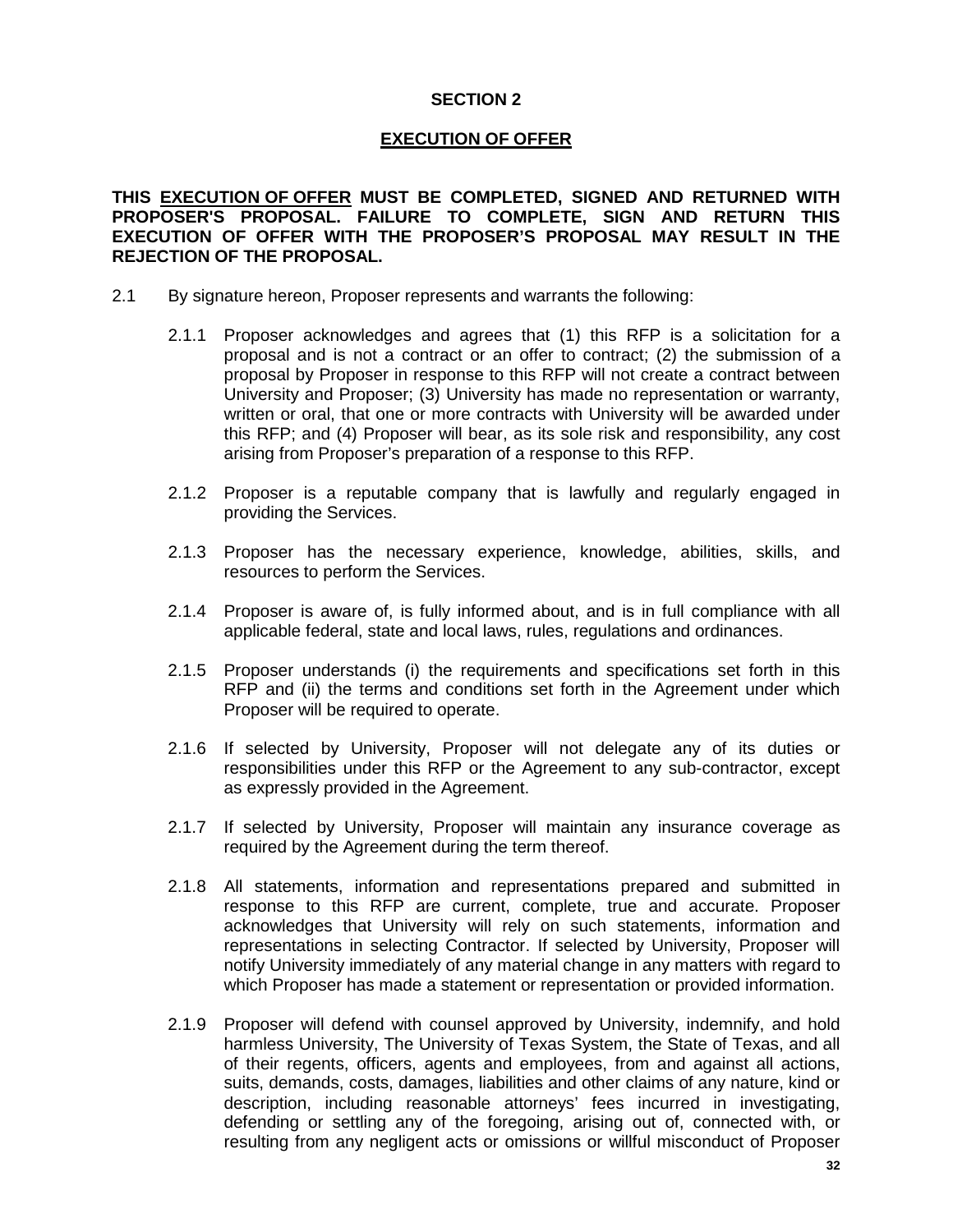or any agent, employee, subcontractor, or supplier of Proposer in the execution or performance of any contract or agreement resulting from this RFP.

- 2.1.10 Pursuant to Sections 2107.008 and 2252.903, *Government Code*, any payments owing to Proposer under any contract or agreement resulting from this RFP may be applied directly to any debt or delinquency that Proposer owes the State of Texas or any agency of the State of Texas regardless of when it arises, until such debt or delinquency is paid in full.
- 2.2 By signature hereon, Proposer offers and agrees to furnish the Services to University and comply with all terms, conditions, requirements and specifications set forth in this RFP.
- 2.3 By signature hereon, Proposer affirms that it has not given or offered to give, nor does Proposer intend to give at any time hereafter, any economic opportunity, future employment, gift, loan, gratuity, special discount, trip, favor or service to a public servant in connection with its submitted proposal. Failure to sign this Execution of Offer, or signing with a false statement, may void the submitted proposal or any resulting contracts, and the Proposer may be removed from all proposal lists at University.
- 2.4 By signature hereon, Proposer certifies that it is not currently delinquent in the payment of any taxes due under Chapter 171, *Tax Code*, or that Proposer is exempt from the payment of those taxes, or that Proposer is an out-of-state taxable entity that is not subject to those taxes, whichever is applicable. A false certification will be deemed a material breach of any resulting contract or agreement and, at University's option, may result in termination of any resulting contract or agreement.
- 2.5 By signature hereon, Proposer hereby certifies that neither Proposer nor any firm, corporation, partnership or institution represented by Proposer, or anyone acting for such firm, corporation or institution, has violated the antitrust laws of the State of Texas, codified in Section 15.01, et seq., *Business and Commerce Code*, or the Federal antitrust laws, nor communicated directly or indirectly the proposal made to any competitor or any other person engaged in such line of business.
- 2.6 By signature hereon, Proposer certifies that the individual signing this document and the documents made a part of this RFP, is authorized to sign such documents on behalf of Proposer and to bind Proposer under any agreements and other contractual arrangements that may result from the submission of Proposer's proposal.
- 2.7 By signature hereon, Proposer certifies as follows:

"Under Section 231.006, *Family Code,* relating to child support, Proposer certifies that the individual or business entity named in the Proposer's proposal is not ineligible to receive the specified contract award and acknowledges that any agreements or other contractual arrangements resulting from this RFP may be terminated if this certification is inaccurate."

2.8 By signature hereon, Proposer certifies that (i) no relationship, whether by blood, marriage, business association, capital funding agreement or by any other such kinship or connection exists between the owner of any Proposer that is a sole proprietorship, the officers or directors of any Proposer that is a corporation, the partners of any Proposer that is a partnership, the joint ventures of any Proposer that is a joint venture or the members or managers of any Proposer that is a limited liability company, on one hand, and an employee of any component of The University of Texas System, on the other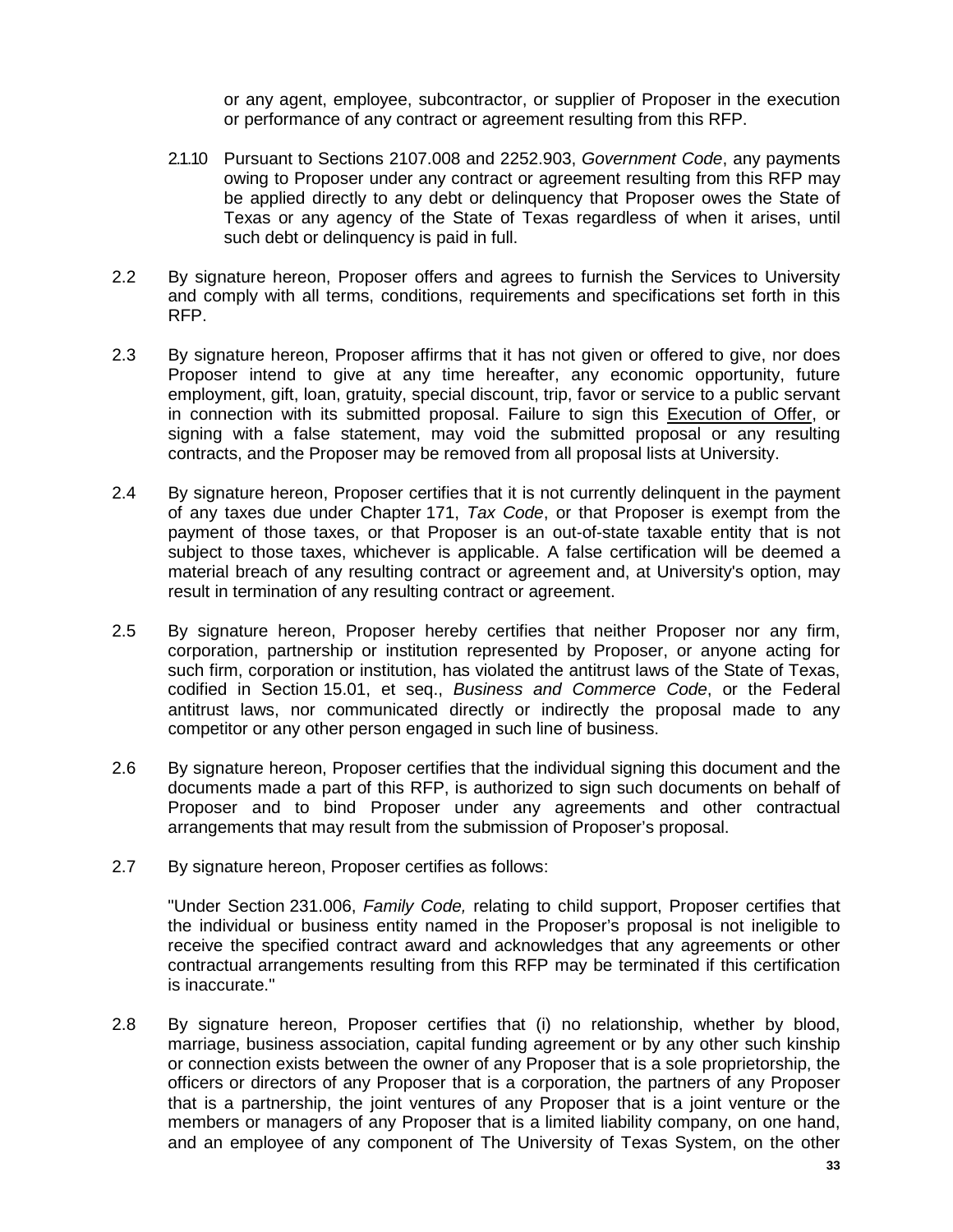hand, other than the relationships which have been previously disclosed to University in writing; (ii) Proposer has not been an employee of any component institution of The University of Texas System within the immediate twelve (12) months prior to the Submittal Deadline; and (iii) no person who, in the past four (4) years served as an executive of a state agency was involved with or has any interest in Proposer's proposal or any contract resulting from this RFP (ref. Section 669.003, *Government Code*). All disclosures by Proposer in connection with this certification will be subject to administrative review and approval before University enters into a contract or agreement with Proposer.

- 2.9 By signature hereon, Proposer certifies its compliance with all federal laws and regulations pertaining to Equal Employment Opportunities and Affirmative Action.
- 2.10 By signature hereon, Proposer represents and warrants that all products and services offered to University in response to this RFP meet or exceed the safety standards established and promulgated under the Federal Occupational Safety and Health Law (Public Law 91-596) and the *Texas Hazard Communication Act*, Chapter 502, *Health and Safety Code*, and all related regulations in effect or proposed as of the date of this RFP.
- 2.11 Proposer will and has disclosed, as part of its proposal, any exceptions to the certifications stated in this Execution of Offer. All such disclosures will be subject to administrative review and approval prior to the time University makes an award or enters into any contract or agreement with Proposer.
- 2.12 If Proposer will sell or lease computer equipment to the University under any agreements or other contractual arrangements that may result from the submission of Proposer's proposal then, pursuant to Section 361.965(c), *Health & Safety Code*, Proposer certifies that it is in compliance with the Manufacturer Responsibility and Consumer Convenience Computer Equipment Collection and Recovery Act set forth in Chapter 361, Subchapter Y, *Health & Safety Code* and the rules adopted by the Texas Commission on Environmental Quality under that Act as set forth in Title 30, Chapter 328, Subchapter I, *Texas Administrative Code*. Section 361.952(2), *Health & Safety Code,* states that, for purposes of the Manufacturer Responsibility and Consumer Convenience Computer Equipment Collection and Recovery Act*,* the term "computer equipment" means a desktop or notebook computer and includes a computer monitor or other display device that does not contain a tuner.

# 2.13 **Proposer should complete the following information:**

If Proposer is a Corporation, then State of Incorporation:

If Proposer is a Corporation then Proposer's Corporate Charter Number: \_\_\_\_\_\_

RFP No.: 2013 – W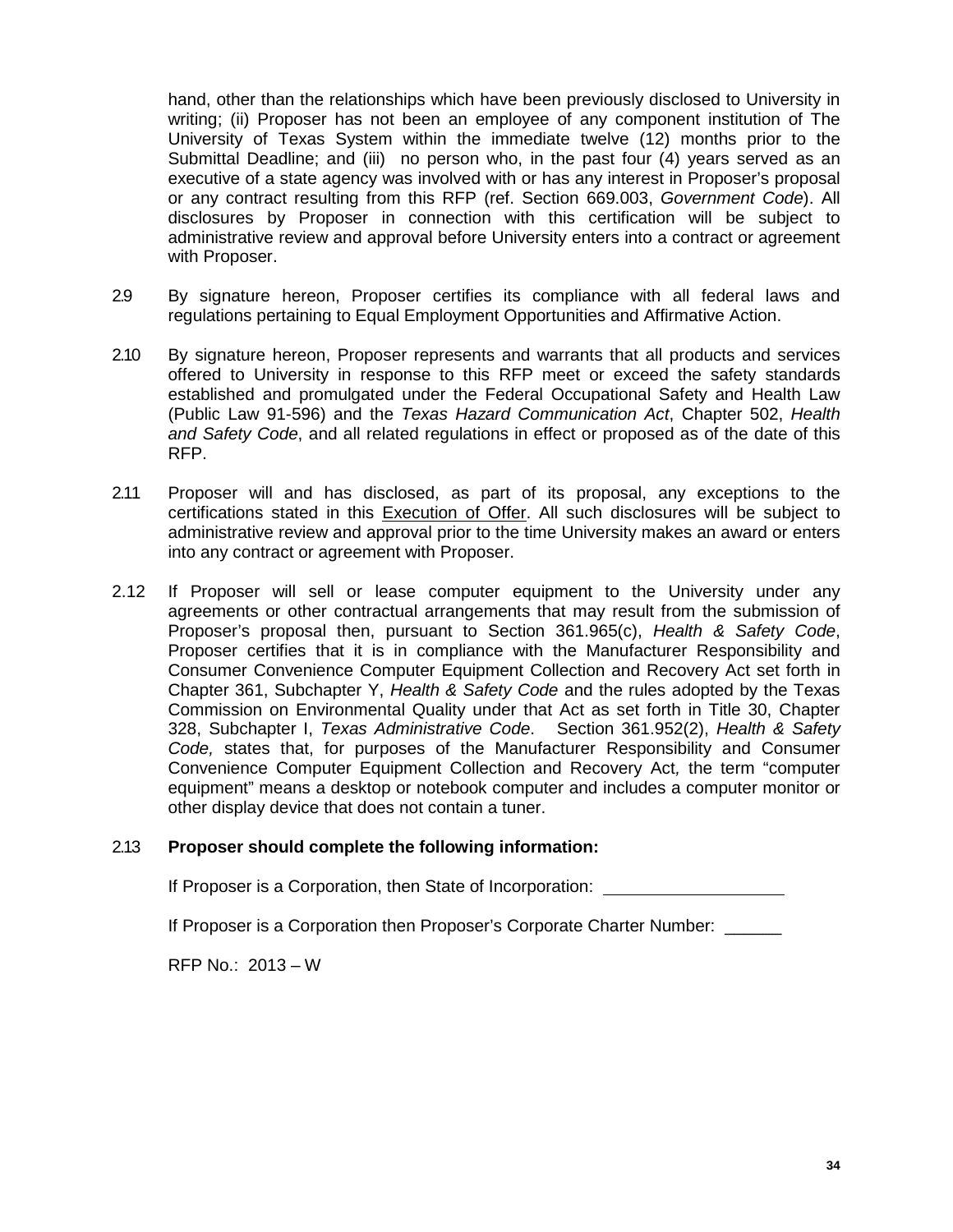**NOTICE: WITH FEW EXCEPTIONS, INDIVIDUALS ARE ENTITLED ON REQUEST TO BE INFORMED ABOUT THE INFORMATION THAT GOVERNMENTAL BODIES OF THE STATE OF TEXAS COLLECT ABOUT SUCH INDIVIDUALS. UNDER SECTIONS 552.021 AND 552.023,** *GOVERNMENT CODE***, INDIVIDUALS ARE ENTITLED TO RECEIVE AND REVIEW SUCH INFORMATION. UNDER SECTION 559.004,** *GOVERNMENT CODE***, INDIVIDUALS ARE ENTITLED TO HAVE GOVERNMENTAL BODIES OF THE STATE OF TEXAS CORRECT INFORMATION ABOUT SUCH INDIVIDUALS THAT IS INCORRECT.**

# **Submitted and Certified By:**

(Proposer Institution's Name)

(Signature of Duly Authorized Representative)

(Printed Name/Title)

(Date Signed)

(Proposer's Street Address)

(City, State, Zip Code)

(Telephone Number)

(FAX Number)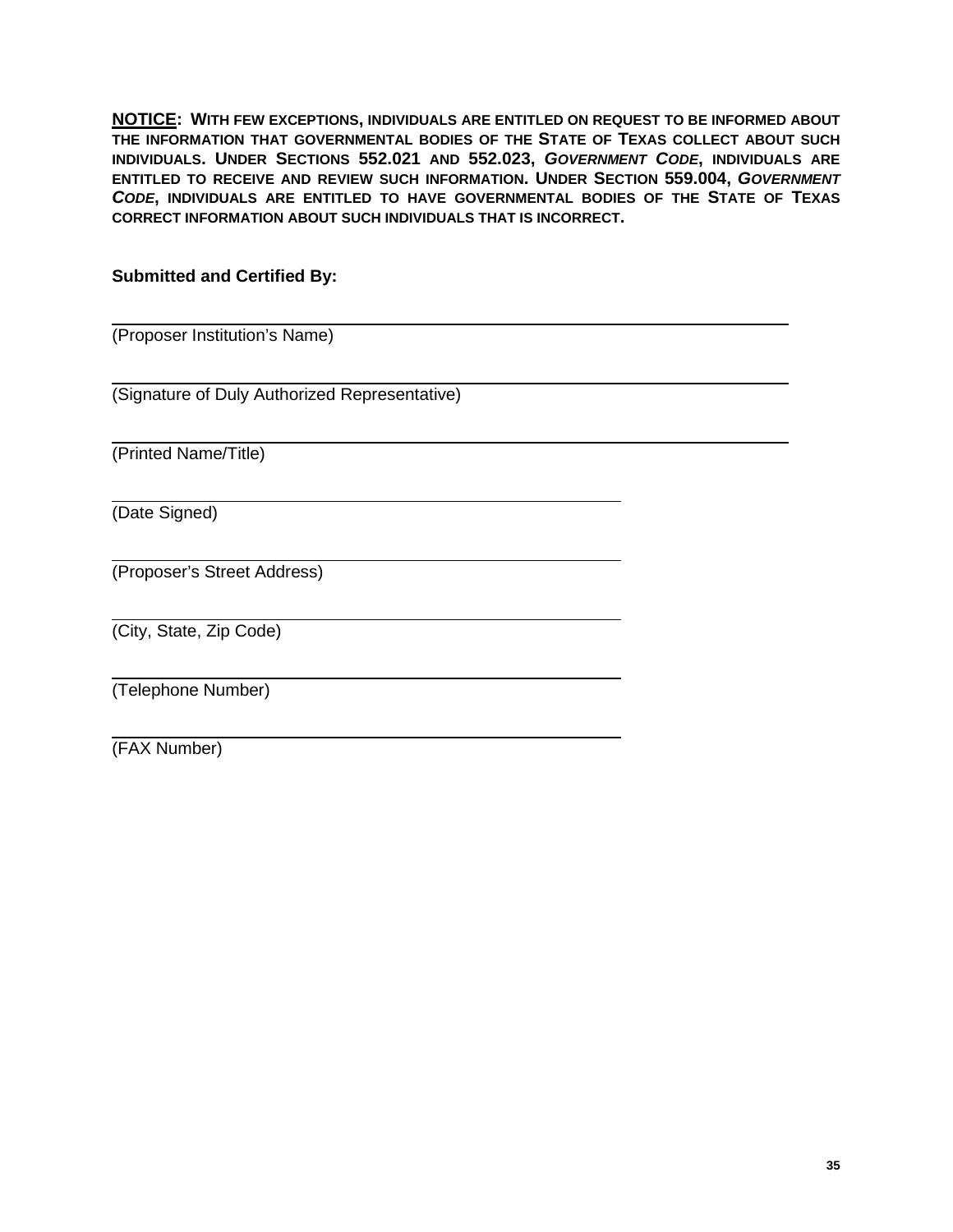# **SECTION 3**

#### **PROPOSER'S GENERAL QUESTIONNAIRE**

**NOTICE: WITH FEW EXCEPTIONS, INDIVIDUALS ARE ENTITLED ON REQUEST TO BE INFORMED ABOUT THE INFORMATION THAT GOVERNMENTAL BODIES OF THE STATE OF TEXAS COLLECT ABOUT SUCH INDIVIDUALS. UNDER SECTIONS 552.021 AND 552.023,** *GOVERNMENT CODE***, INDIVIDUALS ARE ENTITLED TO RECEIVE AND REVIEW SUCH INFORMATION. UNDER SECTION 559.004,** *GOVERNMENT CODE***, INDIVIDUALS ARE ENTITLED TO HAVE GOVERNMENTAL BODIES OF THE STATE OF TEXAS CORRECT INFORMATION ABOUT SUCH INDIVIDUALS THAT IS INCORRECT.**

Proposals must include responses to the questions contained in this Proposer's General Questionnaire. Proposer should reference the item number and repeat the question in its response. In cases where a question does not apply or if unable to respond, Proposer should refer to the item number, repeat the question, and indicate N/A (Not Applicable) or N/R (No Response), as appropriate. Proposer will explain the reason when responding N/A or N/R.

#### **3.1 Proposer Profile**

3.1.1 Legal name of Proposer Company:

| Address of principal place of business: |  |
|-----------------------------------------|--|
|-----------------------------------------|--|

Address of office that would be providing service under the Agreement:

Number of years in Business:

State of incorporation:

Number of Employees:

Annual Revenues Volume:

Name of Parent Corporation, if any

**NOTE: If Proposer is a subsidiary, University prefers to enter into a contract or agreement with the Parent Corporation or to receive assurances of performance from the Parent Corporation.**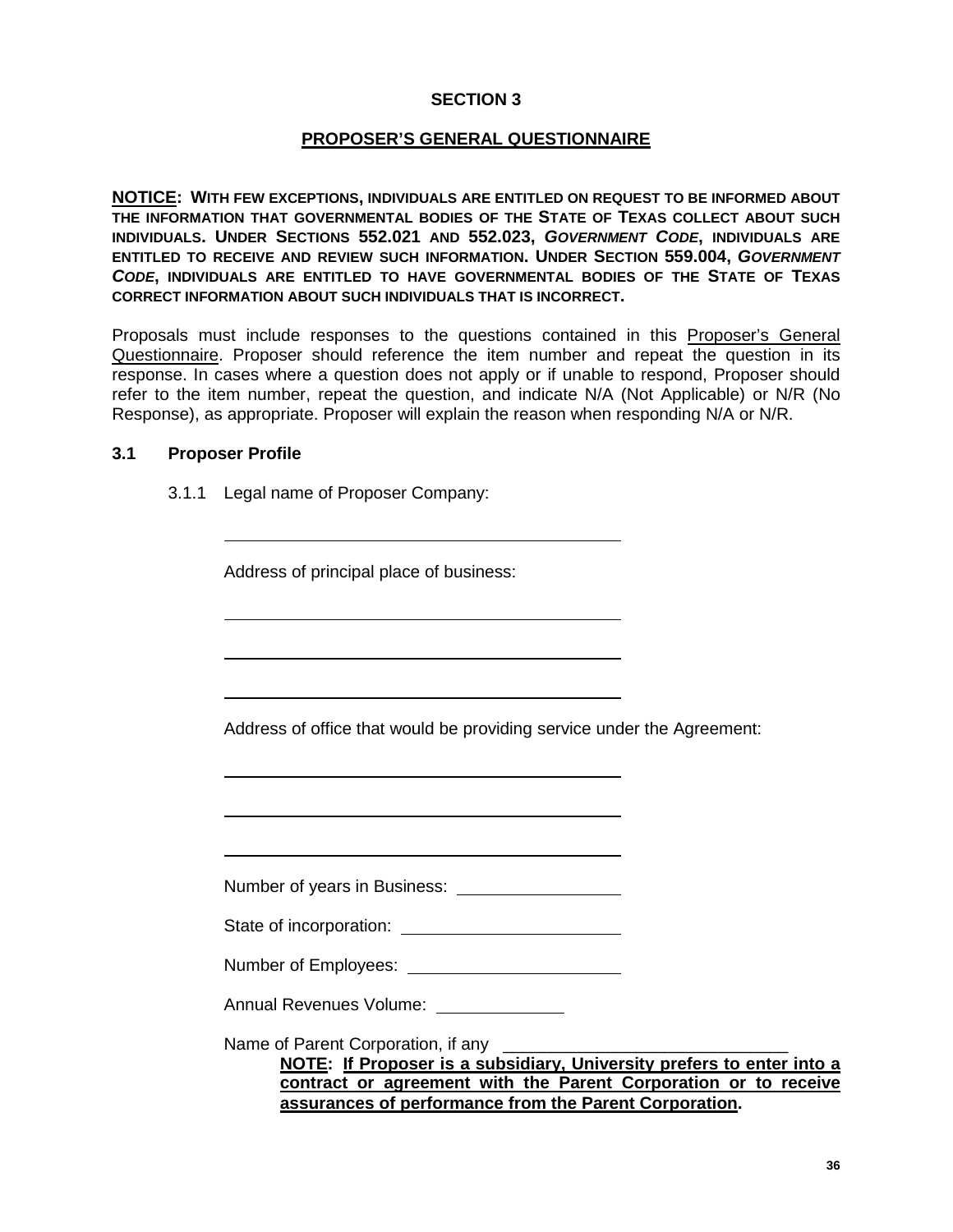- 3.1.2 State whether Proposer will provide a copy of its financial statements for the past two (2) years, if requested by University.
- 3.1.3 Proposer will provide a financial rating of the Proposer entity and any related documentation (such as a Dunn and Bradstreet analysis) that indicates the financial stability of Proposer.
- 3.1.4 Is Proposer currently for sale or involved in any transaction to expand or to become acquired by another business entity? If yes, Proposer will explain the expected impact, both in organizational and directional terms.
- 3.1.5 Proposer will provide any details of all past or pending litigation or claims filed against Proposer that would affect its performance under an Agreement with University (if any).
- 3.1.6 Is Proposer currently in default on any loan agreement or financing agreement with any bank, financial institution, or other entity? If yes, Proposer will specify the pertinent date(s), details, circumstances, and describe the current prospects for resolution.
- 3.1.7 Proposer will provide a customer reference list of no less than three (3) organizations with which Proposer currently has contracts and/or to which Proposer has previously provided services (within the past five (5) years) of a type and scope similar to those required by University's RFP. Proposer will include in its customer reference list the customer's company name, contact person, telephone number, project description, length of business relationship, and background of services provided by Proposer.
- 3.1.8 Does any relationship exist (whether by family kinship, business association, capital funding agreement, or any other such relationship) between Proposer and any employee of University? If yes, Proposer will explain.
- 3.1.9 Proposer will provide the name and Social Security Number for each person having at least 25% ownership interest in Proposer. This disclosure is mandatory pursuant to Section 231.006, *Family Code*, and will be used for the purpose of determining whether an owner of Proposer with an ownership interest of at least 25% is more than 30 days delinquent in paying child support. Further disclosure of this information is governed by the *Texas Public Information Act*, Chapter 552, *Government Code*, and other applicable law.

# **3.2 Approach to Project Services**

- 3.2.1 Proposer will provide a statement of the Proposer's service approach and will describe any unique benefits to University from doing business with Proposer. Proposer will briefly describe its approach for each of the required services identified in Scope of Work of this RFP.
- 3.2.2 Proposer will provide an estimate of the earliest starting date for services following execution of an Agreement.
- 3.2.3 Proposer will submit a work plan with key dates and milestones. The work plan should include: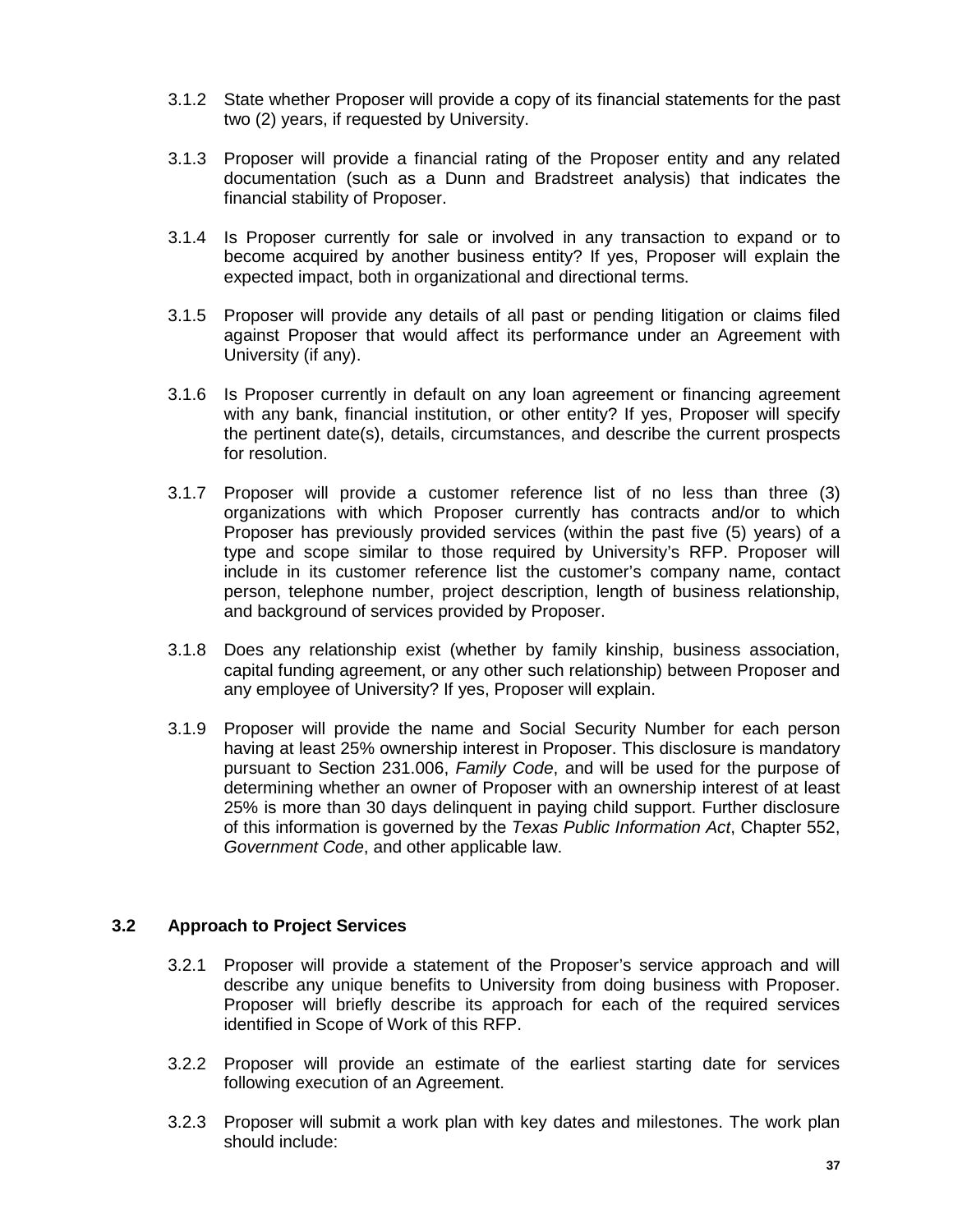- 3.2.3.1 Identification of tasks to be performed;
- 3.2.3.2 Time frames to perform the identified tasks;
- 3.2.3.3 Project management methodology;
- 3.2.3.4 Implementation strategy; and
- 3.2.3.5 The expected time frame in which the services would be implemented.
- 3.2.4 Proposer will describe the types of reports or other written documents Proposer will provide (if any) and the frequency of reporting, if more frequent than required in the RFP. Proposer will include samples of reports and documents if appropriate.

# **3.3 General Requirements**

- 3.3.1 Proposer will provide summary resumes for its proposed key personnel who will be providing services under the Agreement with University, including their specific experiences with similar service projects, and number of years of employment with Proposer.
- 3.3.2 Proposer will describe any difficulties it anticipates in performing its duties under the Agreement with University and how Proposer plans to manage these difficulties. Proposer will describe the assistance it will require from University.

#### **3.4 Service Support**

3.4.1 Proposer will describe its service support philosophy, how it is implemented, and how Proposer measures its success in maintaining this philosophy.

# **3.5 Quality Assurance**

3.5.1 Proposer will describe its quality assurance program, its quality requirements, and how they are measured.

#### **3.6 Miscellaneous**

- 3.6.1 Proposer will provide a list of any additional services or benefits not otherwise identified in this RFP that Proposer would propose to provide to University. Additional services or benefits must be directly related to the goods and services solicited under this RFP.
- 3.6.2 Proposer will provide details describing any unique or special services or benefits offered or advantages to be gained by University from doing business with Proposer. Additional services or benefits must be directly related to the goods and services solicited under this RFP.
- 3.6.3 Does Proposer have a contingency plan or disaster recovery plan in the event of a disaster? If so, then Proposer will provide a copy of the plan.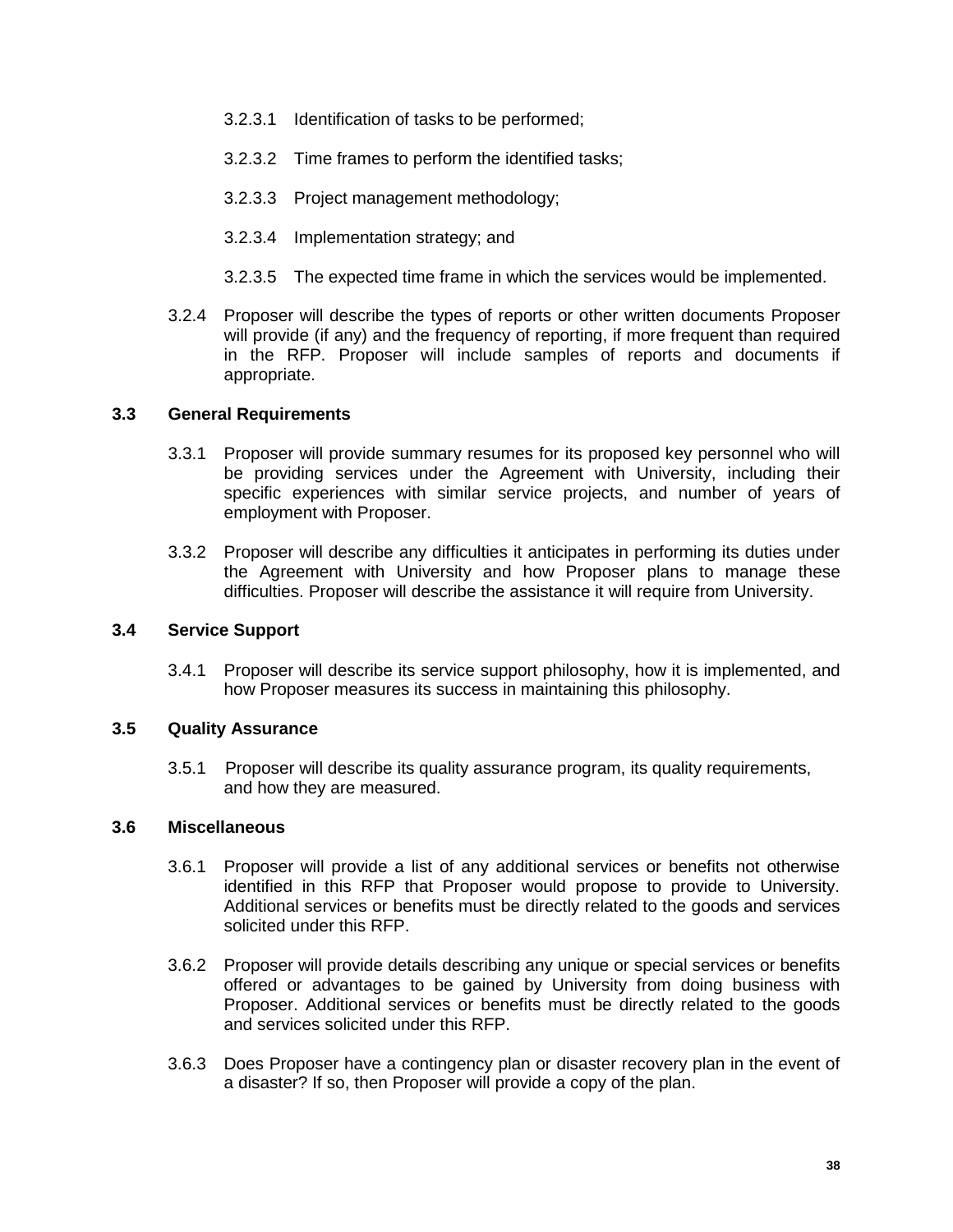# **SECTION 4**

# **ADDENDA CHECKLIST**

**Proposal of:** \_\_\_\_\_\_\_\_\_\_\_\_\_\_\_\_\_\_\_\_\_\_\_\_\_\_\_\_\_\_\_\_\_\_\_

(Proposer Company Name)

**To:** The University of Texas \_\_\_\_\_\_\_\_\_\_\_\_\_\_\_\_\_\_\_\_\_\_\_\_\_

**Ref.:** Claims Handling, Payment Services, and Other Related Services related to Worker's Compensation Insurance, Self-Insurance Program

**RFP No.:** 2013 – W

Ladies and Gentlemen:

The undersigned Proposer hereby acknowledges receipt of the following Addenda to the captioned RFP (initial if applicable).

No. 1 \_\_\_\_\_\_ No. 2 \_\_\_\_\_ No. 3 \_\_\_\_\_ No. 4 \_\_\_\_\_ No. 5 \_\_\_\_\_

Respectfully submitted,

**Proposer:** \_\_\_\_\_\_\_\_\_\_\_\_\_\_\_\_\_\_\_\_\_\_\_\_

**By:** \_\_\_\_\_\_\_\_\_\_\_\_\_\_\_\_\_\_\_\_\_\_\_\_\_\_\_ (Authorized Signature for Proposer) **Name:** \_\_\_\_\_\_\_\_\_\_\_\_\_\_\_\_\_\_\_\_\_\_\_\_\_ **Title:** \_\_\_\_\_\_\_\_\_\_\_\_\_\_\_\_\_\_\_\_\_\_\_\_\_\_

**Date:** \_\_\_\_\_\_\_\_\_\_\_\_\_\_\_\_\_\_\_\_\_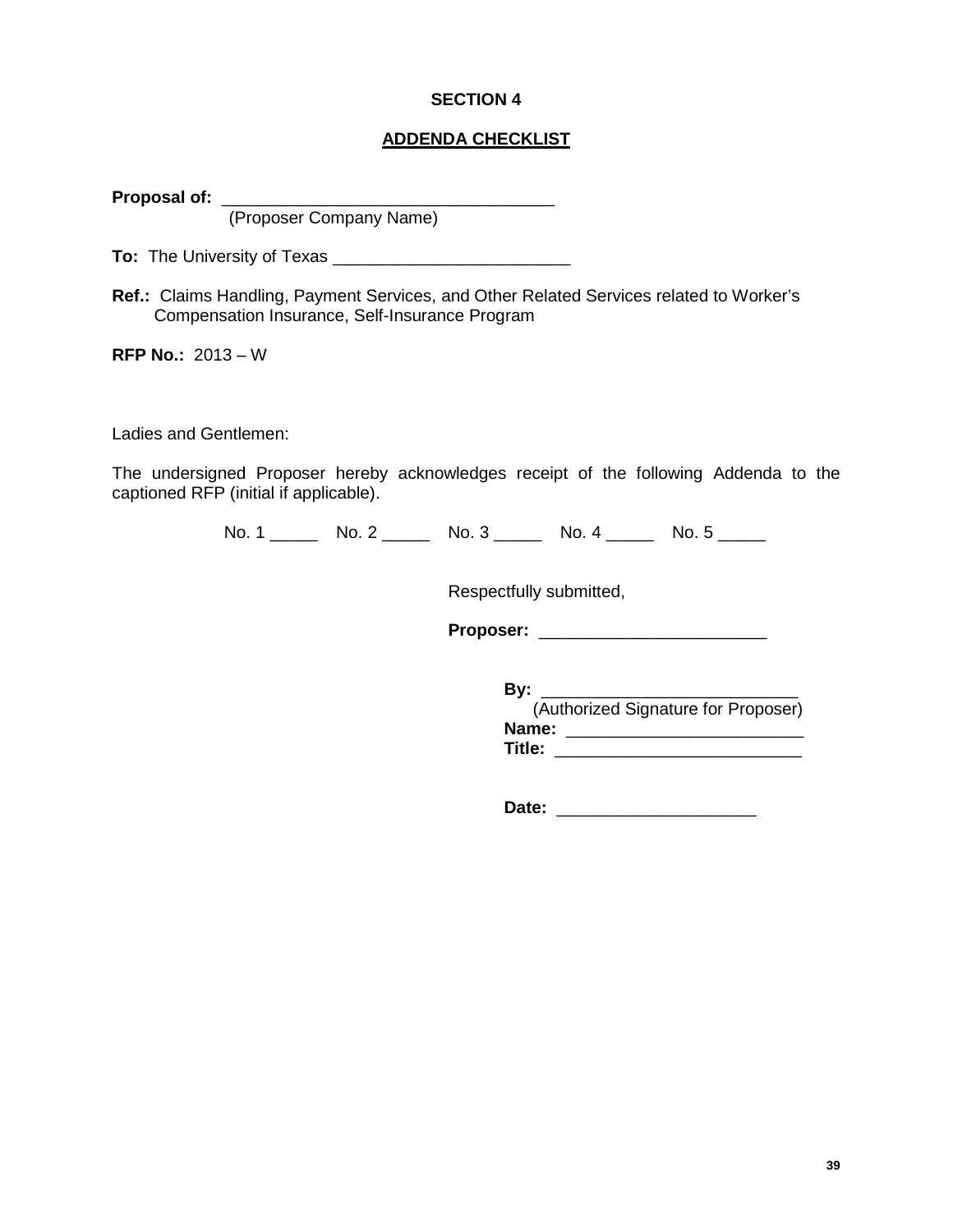# **APPENDIX TWO**

# **AGREEMENT BETWEEN UNIVERSITY AND CONTRACTOR**

This Agreement between University and Contractor ("**Agreement**") is made and entered into effective as of September 1, 2013 (the "**Effective Date**"), by and between **The University of Texas System**, an agency and institution of higher education established under the laws of the State of Texas ("**University**"), and

("**Contractor**"), Federal Tax Identification Number \_\_\_\_\_\_\_\_\_\_\_\_\_\_\_\_\_\_\_\_\_\_\_*Please review UT System Policy UTS165 related to protecting the confidentiality of Social Security numbers.*

University and Contractor hereby agree as follows:

# **1. Scope of Work.**

- 1.1 Contractor will perform the scope of the work ("**Work**") set forth in Scope of Work, to the satisfaction of University. Time is of the essence in connection with this Agreement. University will have no obligation to accept late performance or waive timely performance by Contractor.
- 1.2 Contractor will obtain, at its own cost, any and all approvals, licenses, filings, registrations and permits required by federal, state or local laws, regulations or ordinances, for the performance of the Work.
- 1.3 Upon execution of this Agreement, all services previously performed by Contractor on behalf of University and included in the description of the Work, will become a part of the Work and will be subject to the terms and conditions of this Agreement.

# **2. The Project.**

The Work will be provided in connection with The University of Texas System, Workers' Compensation Program and all other related, necessary and appropriate services (the "**Project**").

#### **3. Time for Commencement and Completion**.

The term of this Agreement will begin on the Effective Date and expire on September 1, 2014. University will have the option to renew this Agreement for Four (4) additional one (1) year terms.

# **4. Contractor's Obligations**.

4.1 Contractor will perform the Work in compliance with all applicable federal, state and local, laws, regulations, and ordinances. Contractor represents and warrants that neither Contractor nor any firm, corporation or institution represented by Contractor, or anyone acting for the firm, corporation or institution, (1) has violated the antitrust laws of the State of Texas, Chapter 15, *Texas Business and Commerce Code*, or federal antitrust laws, or (2) has communicated directly or indirectly the content of Contractor's response to University's procurement solicitation to any competitor or any other person engaged in a similar line of business during the procurement process for this Agreement.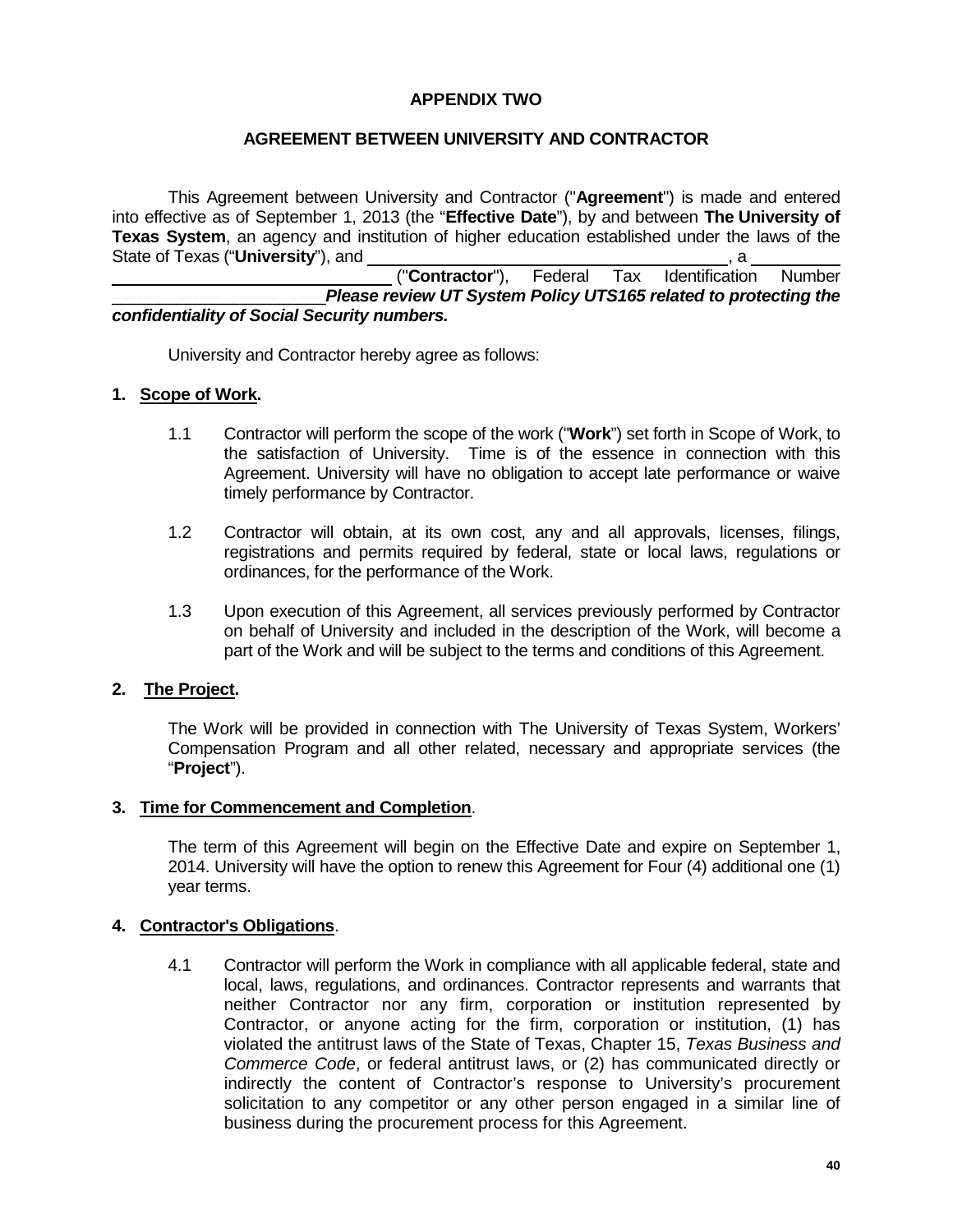- 4.2 Contractor represents, warrants and agrees that (a) it will use its best efforts to perform the Work in a good and workmanlike manner and in accordance with the highest standards of Contractor's profession or business, and (b) all of the Work to be performed will be of the quality that prevails among similar businesses of superior knowledge and skill engaged in providing similar services in major United States urban areas under the same or similar circumstances.
- 4.3 Contractor will call to University's attention in writing all information in any materials supplied to Contractor (by University or any other party) that Contractor regards as unsuitable, improper or inaccurate in connection with the purposes for which the material is furnished.
- 4.4 Contractor warrants and agrees that the Work will be accurate and free from any material defects. Contractor's duties and obligations under this Agreement will at no time be in any way diminished by reason of any approval by University nor will Contractor be released from any liability by reason of any approval by University, it being agreed that University at all times is relying upon Contractor's skill and knowledge in performing the Work.
- 4.5 Contractor will, at its own cost, correct all material defects in the Work as soon as practical after Contractor becomes aware of the defects. If Contractor fails to correct material defects in the Work within a reasonable time, then University may correct the defective Work at Contractor's expense. This remedy is in addition to, and not in substitution for, any other remedy for defective Work that University may have at law or in equity.
- 4.6 Contractor will maintain a staff of properly trained and experienced personnel to ensure satisfactory performance under this Agreement. Contractor will cause all persons connected with Contractor directly in charge of the Work to be duly registered and/or licensed under all applicable federal, state and local, laws, regulations, and ordinances. Contractor will assign to the Project a designated representative who will be responsible for the administration and coordination of the Work.
- 4.7 Contractor represents that if (i) it is a corporation, then it is a corporation duly organized, validly existing and in good standing under the laws of the State of Texas, or a foreign corporation or limited liability company duly authorized and in good standing to conduct business in the State of Texas, that it has all necessary corporate power and has received all necessary corporate approvals to execute and deliver this Agreement, and the individual executing this Agreement on behalf of Contractor has been duly authorized to act for and bind Contractor; or (ii) if it is a partnership, limited partnership, limited liability partnership, or limited liability company then it has all necessary power and has secured all necessary approvals to execute and deliver this Agreement and perform all its obligations hereunder, and the individual executing this Agreement on behalf of Contractor has been duly authorized to act for and bind Contractor.
- 4.8 Contractor represents and warrants that neither the execution and delivery of this Agreement by Contractor nor the performance of its duties and obligations under this Agreement will (a) result in the violation of any provision [i] if a corporation, of Contractor's articles of incorporation or by-laws, [ii] if a limited liability company, of its articles of organization or regulations, or [iii] if a partnership, of any partnership agreement by which Contractor is bound; (b) result in the violation of any provision of any agreement by which Contractor is bound; or (c) to the best of Contractor's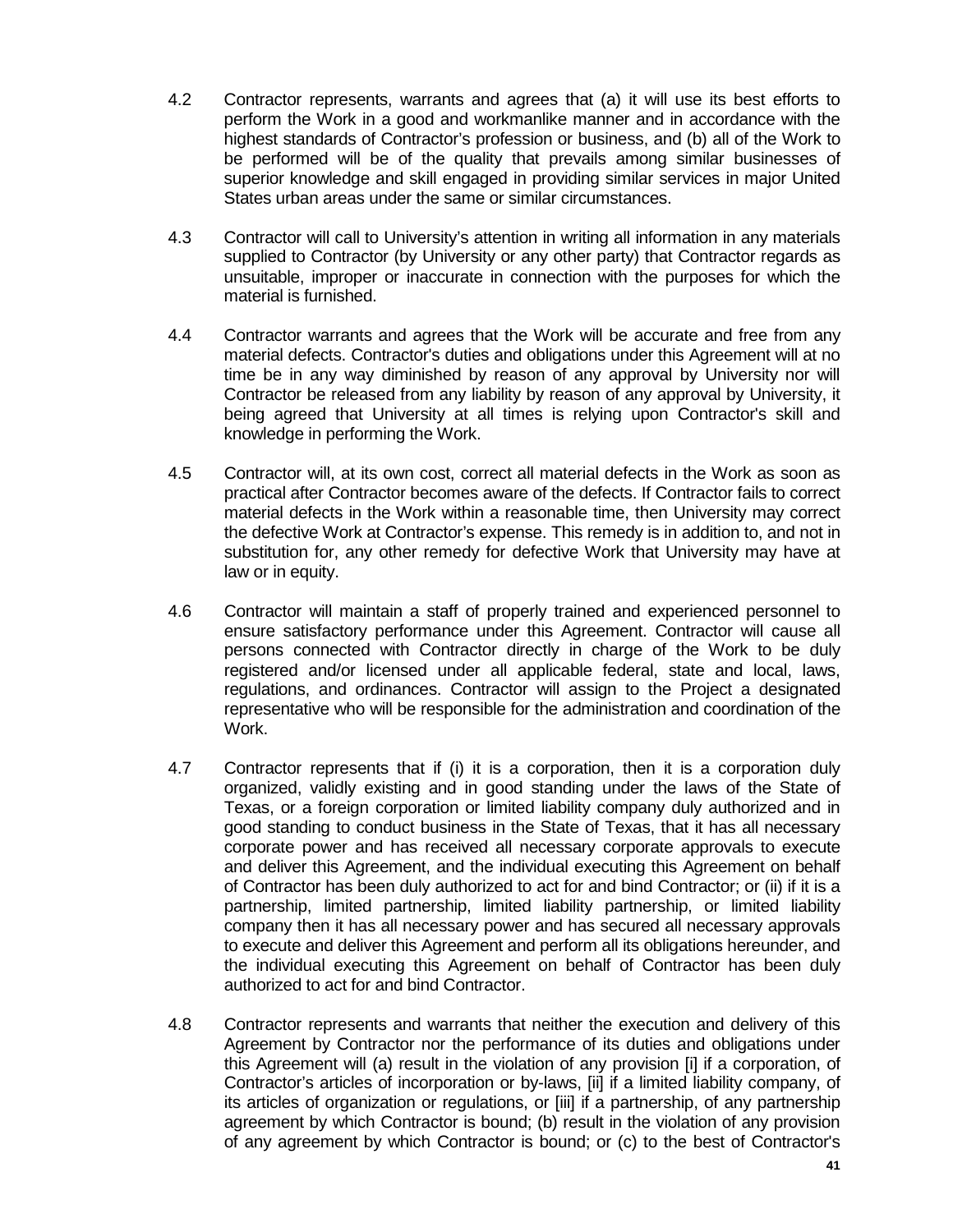knowledge and belief, conflict with any order or decree of any court or other body or authority having jurisdiction.

- 4.9 Contractor represents and warrants that all of Contractor's Personnel contributing to the Work Material (ref. **Section 7**) under this Agreement will be required to (i) acknowledge in writing the ownership of Contractor (for the benefit of University) of the Work Material and each element thereof produced by the Personnel while performing services pursuant to this Agreement and (ii) make all assignments necessary to effectuate such ownership. "**Personnel**" means any and all persons associated with Contractor who provide any work or work product pursuant to this Agreement, including officers, managers, supervisors, full-time employees, parttime employees, and independent contractors.
- 4.10 Contractor represents and warrants that: (i) the Work will be performed solely by Contractor, its full-time or part-time employees during the course of their employment, or independent contractors who have assigned in writing all right, title and interest in their work to Contractor for the benefit of University; (ii) University will receive free, good and clear title to all Work Material developed under this Agreement; (iii) the Work Material and the intellectual property rights protecting the Work Material are free and clear of all encumbrances, including security interests, licenses, liens, charges or other restrictions; (iv) the Work Material will not infringe upon or violate any patent, copyright, trade secret, trademark, service mark or other property right of any former employer, independent contractor, client or other third party; and (v) the use, reproduction, distribution, or modification of the Work Material will not violate the rights of any third parties in the Work Material, including trade secret, publicity, privacy, copyright, trademark, service mark and patent rights.
- 4.11 Premises Rules.

If this Agreement requires Contractor's presence on University's premises or in University's facilities, Contractor agrees to cause its employees, representatives, agents, or subcontractors to become aware of, fully informed about, and in full compliance with all applicable University rules and policies, including those relative to personal health, security, environmental quality, safety, fire prevention, noise, smoking, and access restrictions.

4.12 Auxiliary Enterprise**.**

Contractor, at its sole cost and expense, will comply with all requirements of Subchapter C, Chapter 2252, *Texas Government Code*, including the provision of financial statements, payment statements derived from sales tax reports, and bonds.

- 4.12.1 In accordance with Section 2252.062, *Texas Government Code*, Contractor will submit to University two (2) copies of Contractor's most recent financial statement prepared by a certified public accountant on the Effective Date.
- 4.12.2 In accordance with Section 2252.063, *Texas Government Code*, Contractor will submit to University, no later than the  $15<sup>th</sup>$  day after the end of each contract year, an annual payment statement derived from all of Contractor's sales tax reports for its operations during the preceding contract year. The annual payment statement must be certified by a certified public accountant licensed in the State of Texas. "Contract year"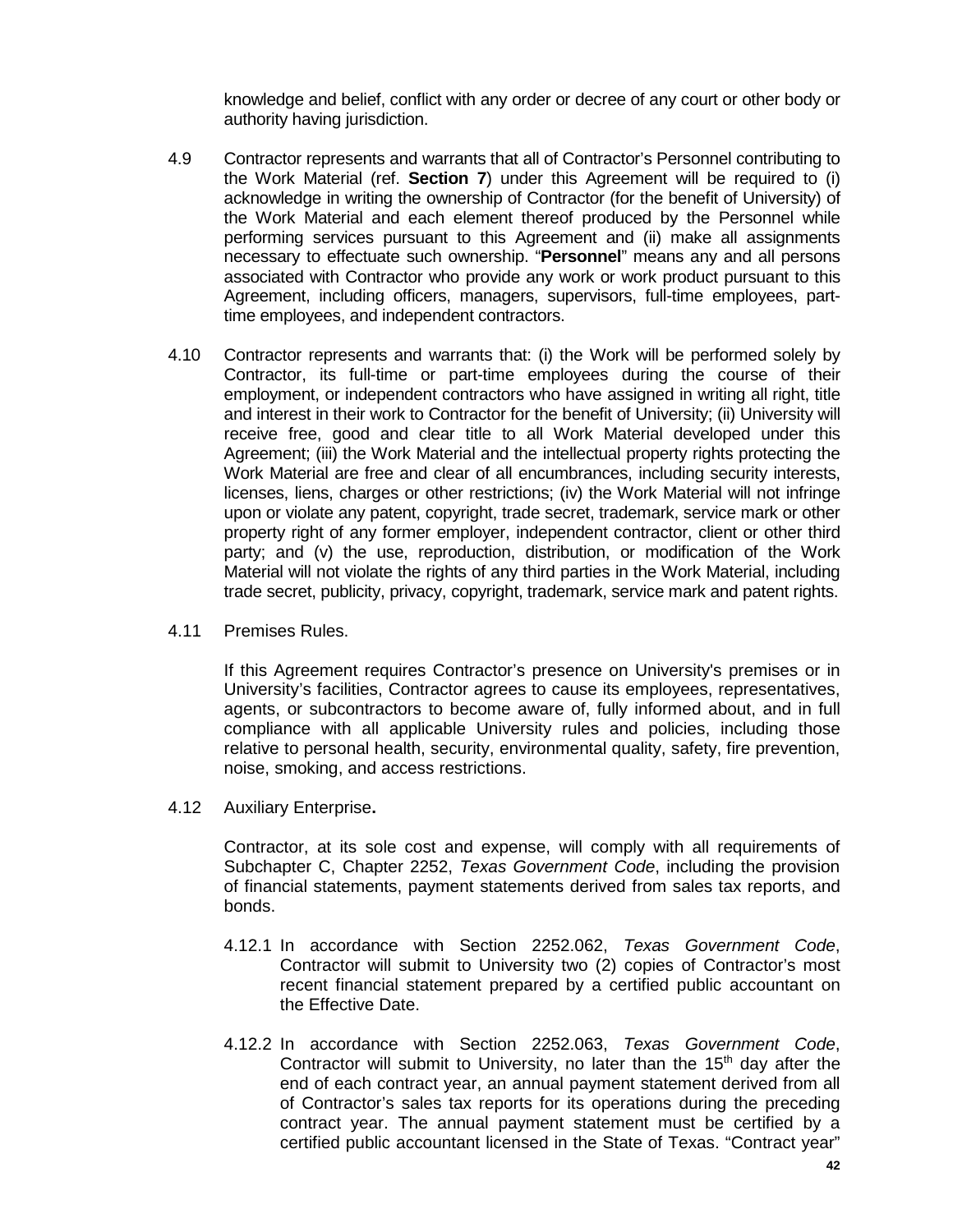means that period of time beginning on the Effective Date and ending \_\_\_\_\_\_\_\_\_\_, 20\_\_\_\_ and each twelve (12) month period thereafter, during the term of this Agreement.

4.12.3 In accordance with Section 2252.064, *Texas Government Code*, Contractor will provide University with a performance bond for each contract year during the term of this Agreement. The amount of the performance bond for the first contract year during the term of this Agreement will be equal to  $(\text{$\bullet$})$ .

# **5. The Contract Amount.**

- 5.1 So long as Contractor has provided University with its current and accurate Federal Tax Identification Number in writing, University will pay Contractor for the performance of the Work. Contractor understands and agrees that payments under this Agreement may be subject to the withholding requirements of Section 3402(t) of the Internal Revenue Code.
- 5.2 The Contract Amount includes all applicable federal, state or local sales or use taxes payable as a result of the execution or performance of this Agreement.
- 5.3 University, an agency of the State of Texas, is exempt from Texas Sales & Use Tax on the Work in accordance with Section 151.309, *Texas Tax Code,* and Title 34 *Texas Administrative Code* ("**TAC**") Section 3.322.

# **6. Payment Terms.**

- 6.1 At least ten (10) days before the end of each calendar month during the term of this Agreement, Contractor will submit to University an invoice covering the services performed for University to that date, in compliance with **Exhibit B**, Payment for Services. Each invoice will be accompanied by documentation that University may reasonably request to support the invoice amount. University will, within twenty-one (21) days from the date it receives an invoice and supporting documentation, approve or disapprove the amount reflected in the invoice. If University approves the amount or any portion of the amount, University will promptly pay (each a "**Progress Payment**") to Contractor the amount approved so long as Contractor is not in default under this Agreement. If University disapproves any invoice amount, University will give Contractor specific reasons for its disapproval in writing.
- 6.2 Within ten (10) days after final completion of the Work and acceptance of the Work by University or as soon thereafter as possible, Contractor will submit a final invoice ("**Final Invoice**") setting forth all amounts due and remaining unpaid to Contractor. Upon approval of the Final Invoice by University, University will pay ("**Final Payment**") to Contractor the amount due under the Final Invoice.
- 6.3 Notwithstanding any provision of this Agreement to the contrary, University will not be obligated to make any payment (whether a Progress Payment or Final Payment) to Contractor if Contractor is in default under this Agreement.
- 6.4 The cumulative amount of all Progress Payments and the Final Payment (defined below) will not exceed the Contract Amount as more particularly set forth in **Exhibit B**, Payment for Services.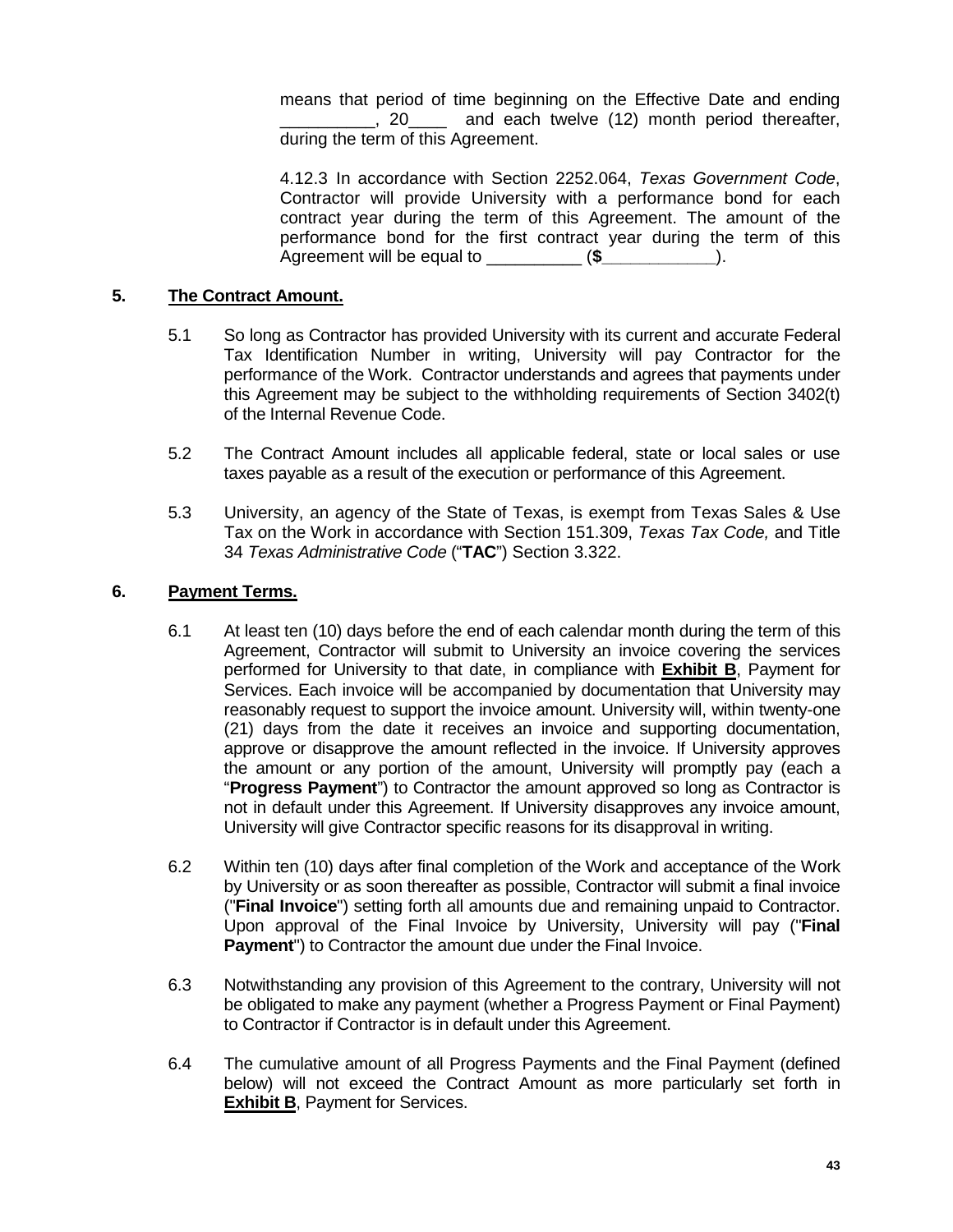- 6.5 No payment made by University will (a) be construed to be final acceptance or approval of that part of the Work to which the payment relates, or (b) relieve Contractor of any of its duties or obligations under this Agreement.
- 6.6 The acceptance of Final Payment by Contractor will constitute a waiver of all claims by Contractor except those previously made in writing and identified by Contractor as unsettled at the time of the Final Invoice for payment.
- 6.7 University will have the right to verify the details set forth in Contractor's invoices and supporting documentation, either before or after payment, by (a) inspecting the books and records of Contractor at mutually convenient times; (b) examining any reports with respect to the Project; and (c) other reasonable action.
- 6.8 Notwithstanding any other provision of this Agreement, University is entitled to a "**Prompt Payment Discount**" of \_\_\_\_% off of each payment that University submits within **Lack** days after University's receipt of Contractor's invoice for that payment.

# **7. Ownership and Use of Work Material**.

- 7.1 All drawings, specifications, plans, computations, sketches, data, photographs, tapes, renderings, models, publications, statements, accounts, reports, studies, and other materials prepared by Contractor or any subcontractors in connection with the Work (collectively, "**Work Material**"), whether or not accepted or rejected by University, are the sole property of University and for its exclusive use and re-use at any time without further compensation and without any restrictions.
- 7.2 Contractor grants and assigns to University all rights and claims of whatever nature and whether now or hereafter arising in and to the Work Material and will cooperate fully with University in any steps University may take to obtain or enforce patent, copyright, trademark or like protections with respect to the Work Material.
- 7.3 Contractor will deliver all Work Material to University upon expiration or termination of this Agreement. University will have the right to use the Work Material for the completion of the Work or otherwise. University may, at all times, retain the originals of the Work Material. The Work Material will not be used by any person other than University on other projects unless expressly authorized by University in writing.
- 7.4 The Work Material will not be used or published by Contractor or any other party unless expressly authorized by University in writing. Contractor will treat all Work Material as confidential.
- 7.5 All title and interest in the Work Material will vest in University and will be deemed to be a work made for hire and made in the course of the Work rendered under this Agreement. To the extent that title to any Work Material may not, by operation of law, vest in University or Work Material may not be considered works made for hire, Contractor hereby irrevocably assigns, conveys and transfers to University and its successors, licensees and assigns, all rights, title and interest worldwide in and to the Work Material and all proprietary rights therein, including all copyrights, trademarks, service marks, patents, trade secrets, moral rights, all contract and licensing rights and all claims and causes of action with respect to any of the foregoing, whether now known or hereafter to become known. In the event Contractor has any rights in the Work Material which cannot be assigned, Contractor agrees to waive enforcement worldwide of the rights against University,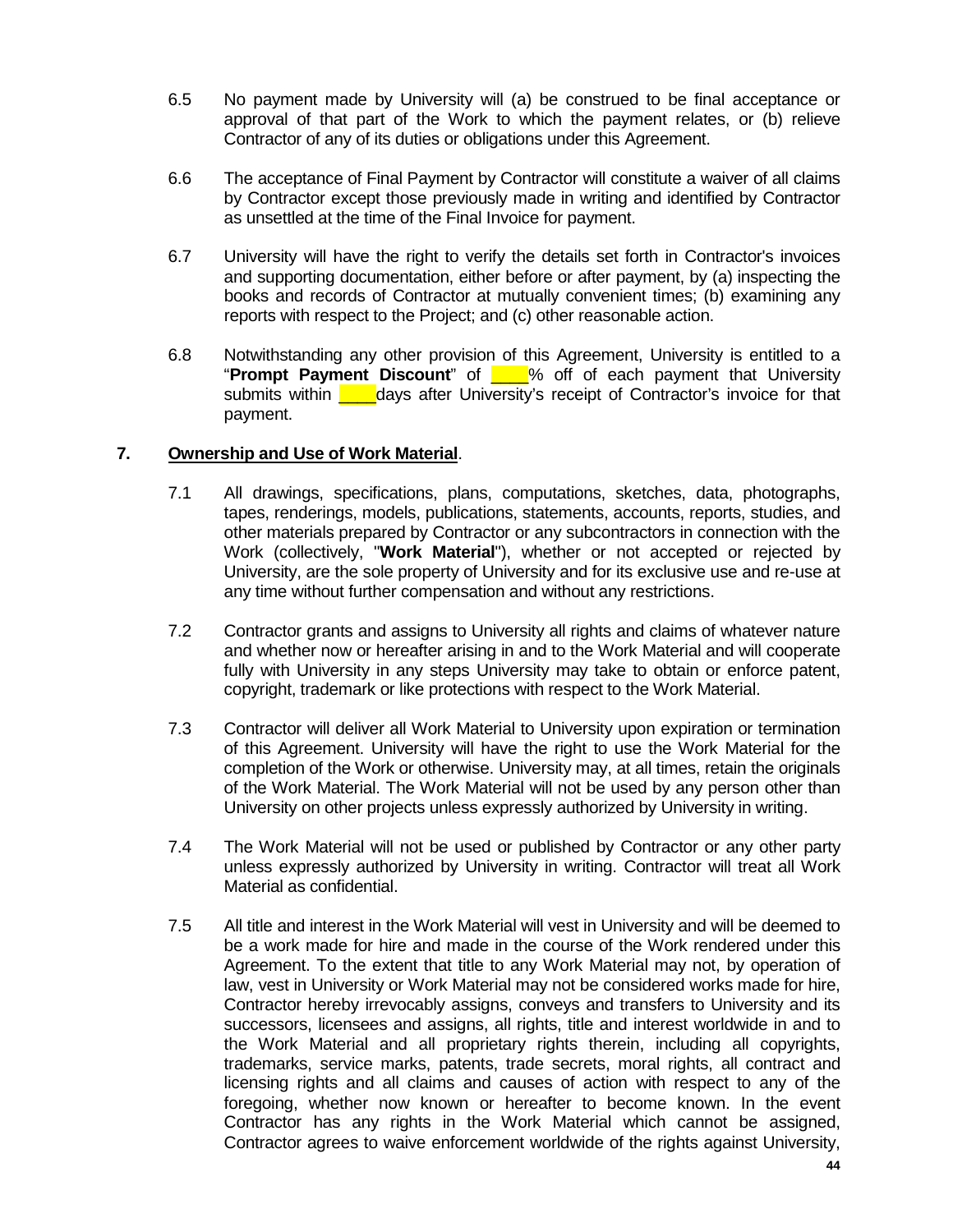its successors, licensees, assigns, distributors and customers or, if necessary, to exclusively license the rights, worldwide to University with the right to sublicense. These rights are assignable by University.

# **8. Default and Termination**.

- 8.1 In the event of a material failure by a party to this Agreement to perform in accordance with the terms of this Agreement ("**default**"), the other party may terminate this Agreement upon fifteen (15) days' written notice of termination setting forth the nature of the material failure; provided, that, the material failure is through no fault of the terminating party. The termination will not be effective if the material failure is fully cured prior to the end of the fifteen-day period.
- 8.2 University may, without cause, terminate this Agreement at any time upon giving seven (7) days' advance written notice to Contractor. Upon termination pursuant to this Section, Contractor will be entitled to payment of an amount that will compensate Contractor for the Work satisfactorily performed from the time of the last payment date to the termination date in accordance with this Agreement; provided, that, Contractor has delivered all Work Material to University. Notwithstanding any provision in this Agreement to the contrary, University will not be required to pay or reimburse Contractor for any services performed or for expenses incurred by Contractor after the date of the termination notice that could have been avoided or mitigated by Contractor.
- 8.3 Termination under **Sections 8.1** or **8.2** will not relieve Contractor from liability for any default or breach under this Agreement or any other act or omission of Contractor.
- 8.4 If Contractor fails to cure any default within fifteen (15) days after receiving written notice of the default, University will be entitled (but will not be obligated) to cure the default and will have the right to offset against all amounts due to Contractor under this Agreement, any and all reasonable expenses incurred in connection with University's curative actions.
- 8.5 In the event that this Agreement is terminated, then within thirty (30) days after termination, Contractor will reimburse University for all fees paid by University to Contractor that were (a) not earned by Contractor prior to termination, or (b) for goods or services that University did not receive from Contractor prior to termination.

# **9. Indemnification.**

9.1 TO THE FULLEST EXTENT PERMITTED BY LAW, CONTRACTOR WILL AND DOES HEREBY AGREE TO INDEMNIFY, PROTECT, DEFEND WITH COUNSEL APPROVED BY UNIVERSITY, AND HOLD HARMLESS UNIVERSITY AND THE UNIVERSITY OF TEXAS SYSTEM, AND THEIR RESPECTIVE AFFILIATED ENTERPRISES, REGENTS, OFFICERS, DIRECTORS, ATTORNEYS, EMPLOYEES, REPRESENTATIVES AND AGENTS (COLLECTIVELY "**INDEMNITEES**") FROM AND AGAINST ALL DAMAGES, LOSSES, LIENS, CAUSES OF ACTION, SUITS, JUDGMENTS, EXPENSES, AND OTHER CLAIMS OF ANY NATURE, KIND, OR DESCRIPTION, INCLUDING REASONABLE ATTORNEYS' FEES INCURRED IN INVESTIGATING, DEFENDING OR SETTLING ANY OF THE FOREGOING (COLLECTIVELY "**CLAIMS**") BY ANY PERSON OR ENTITY, ARISING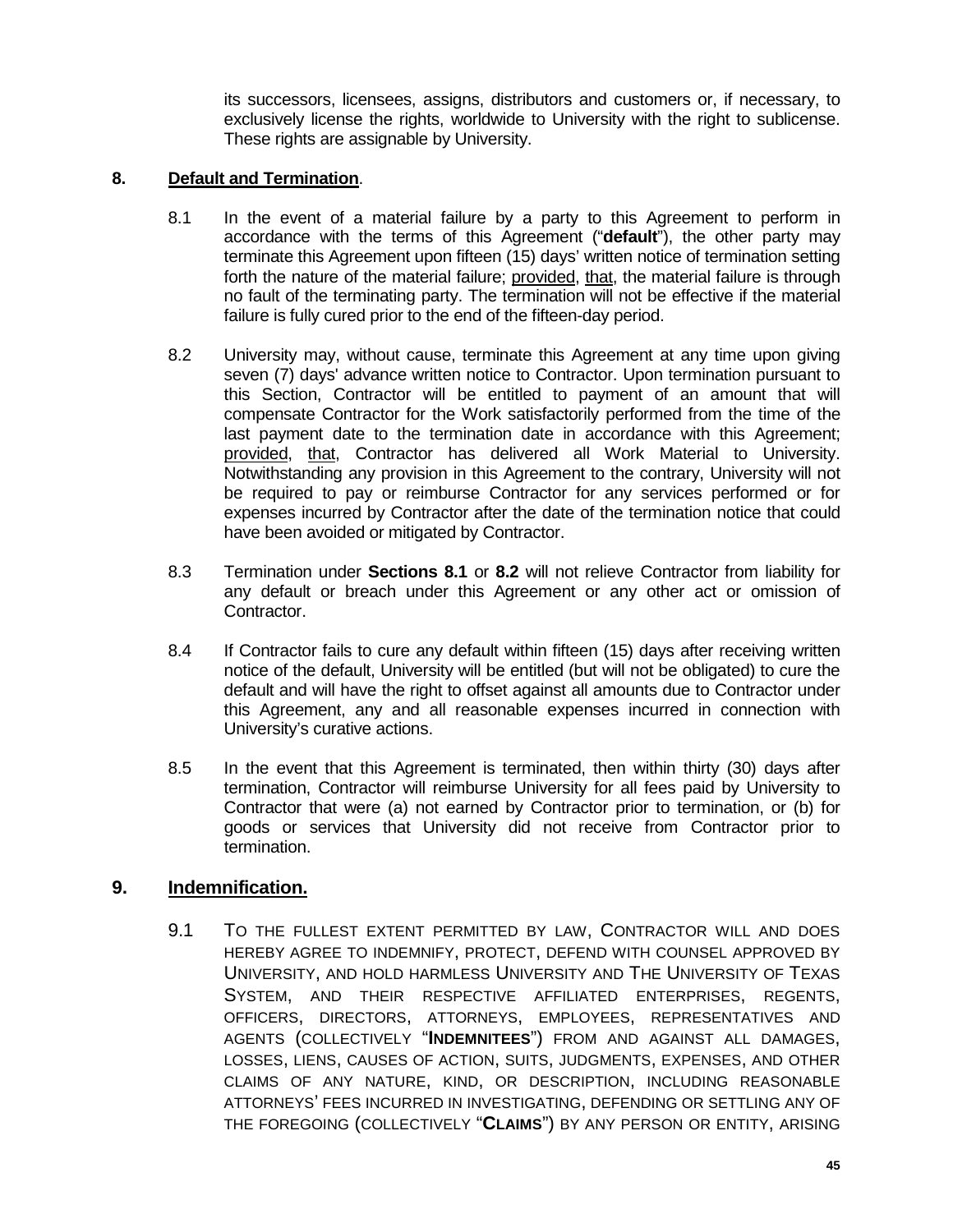OUT OF, CAUSED BY, OR RESULTING FROM CONTRACTOR'S PERFORMANCE UNDER OR BREACH OF THIS AGREEMENT AND THAT ARE CAUSED IN WHOLE OR IN PART BY ANY NEGLIGENT ACT, NEGLIGENT OMISSION OR WILLFUL MISCONDUCT OF CONTRACTOR, ANYONE DIRECTLY EMPLOYED BY CONTRACTOR OR ANYONE FOR WHOSE ACTS CONTRACTOR MAY BE LIABLE. THE PROVISIONS OF THIS SECTION WILL NOT BE CONSTRUED TO ELIMINATE OR REDUCE ANY OTHER INDEMNIFICATION OR RIGHT WHICH ANY INDEMNITEE HAS BY LAW OR EQUITY. ALL PARTIES WILL BE ENTITLED TO BE REPRESENTED BY COUNSEL AT THEIR OWN EXPENSE.

9.2 IN ADDITION, CONTRACTOR WILL AND DOES HEREBY AGREE TO INDEMNIFY, PROTECT, DEFEND WITH COUNSEL APPROVED BY UNIVERSITY, AND HOLD HARMLESS INDEMNITEES FROM AND AGAINST ALL CLAIMS ARISING FROM INFRINGEMENT OR ALLEGED INFRINGEMENT OF ANY PATENT, COPYRIGHT, TRADEMARK OR OTHER PROPRIETARY INTEREST ARISING BY OR OUT OF THE PERFORMANCE OF SERVICES OR THE PROVISION OF GOODS BY CONTRACTOR, OR THE USE BY INDEMNITEES, AT THE DIRECTION OF CONTRACTOR, OF ANY ARTICLE OR MATERIAL; PROVIDED, THAT, UPON BECOMING AWARE OF A SUIT OR THREAT OF SUIT FOR INFRINGEMENT, UNIVERSITY WILL PROMPTLY NOTIFY CONTRACTOR AND CONTRACTOR WILL BE GIVEN THE OPPORTUNITY TO NEGOTIATE A SETTLEMENT. IN THE EVENT OF LITIGATION, UNIVERSITY AGREES TO REASONABLY COOPERATE WITH CONTRACTOR. ALL PARTIES WILL BE ENTITLED TO BE REPRESENTED BY COUNSEL AT THEIR OWN EXPENSE.

# **10. Relationship of the Parties**.

For all purposes of this Agreement and notwithstanding any provision of this Agreement to the contrary, Contractor is an independent contractor and is not a state employee, partner, joint venturer, or agent of University. Contractor will not bind nor attempt to bind University to any agreement or contract. As an independent contractor, Contractor is solely responsible for all taxes, withholdings, and other statutory or contractual obligations of any sort, including workers' compensation insurance.

# **11. Insurance**.

11.1 Contractor, consistent with its status as an independent contractor will carry and will cause its subcontractors to carry, at least the following insurance in the form, with companies admitted to do business in the State of Texas and having an A.M. Best Rating of A-:VII or better, and in amounts (unless otherwise specified), as University may require:

| 11.1.1 Workers Compensation Insurance with statutory limits, and Employer's |             |
|-----------------------------------------------------------------------------|-------------|
| Liability Insurance with limits of not less than \$1,000,000:               |             |
| <b>Employers Liability - Each Accident</b>                                  | \$1,000,000 |
| <b>Employers Liability - Each Employee</b>                                  | \$1,000,000 |
| <b>Employers Liability - Policy Limit</b>                                   | \$1,000,000 |

Policies must include (a) Other States Endorsement to include TEXAS if business is domiciled outside the State of Texas, and (b) a waiver of all rights of subrogation and other rights in favor of University;

11.1.2 Commercial General Liability Insurance with limits of not less than: Each Occurrence Limit<br>
Damage to Rented Premises<br>
\$100,000 Damage to Rented Premises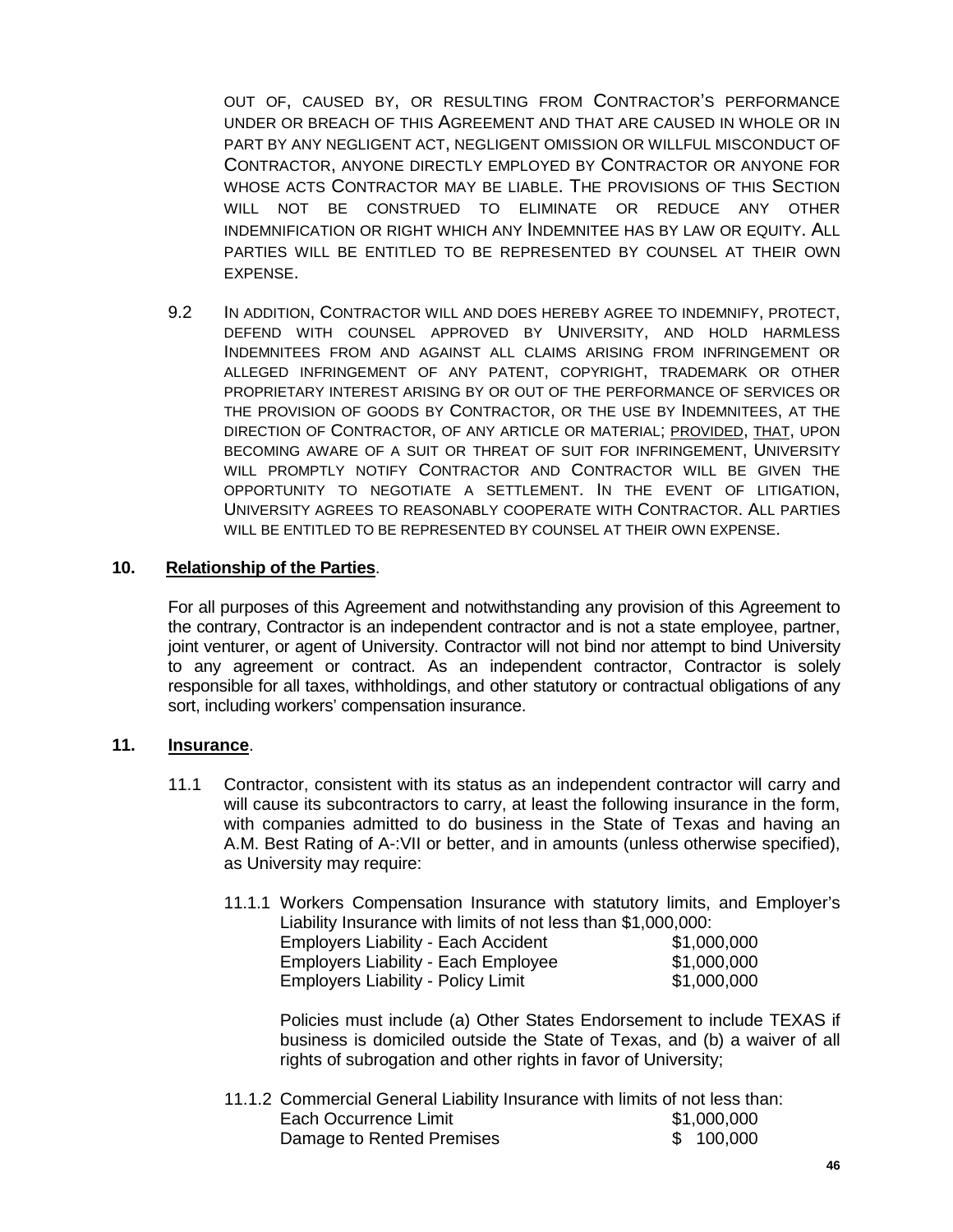| Medical Expenses (any one person)         | -SS | 10,000      |
|-------------------------------------------|-----|-------------|
| Personal & Advertising Injury             |     | \$1,000,000 |
| General Aggregate                         |     | \$2,000,000 |
| Products - Completed Operations Aggregate |     | \$2,000,000 |

Policy will include independent contractor's liability, covering, but not limited to, the liability assumed under the indemnification provision of this contract, fully insuring Contractor's (or Subcontractor's) liability for bodily injury (including death) and property damage.

- 11.1.3 Business Auto Liability Insurance covering all owned, non-owned or hired automobiles, with limits of not less than \$1,000,000 Combined Single Limit Bodily Injury and Property Damage;
- 11.1.4 Professional Liability Insurance with limits of not less than \$1,000,000 per claim.
- 11.1.5 Umbrella/Excess Liability Insurance with limits of not less than \$2,000,000 per occurrence and aggregate with a deductible of no more than \$10,000, and (i) providing coverage in excess of the coverages of, and (ii) "following form" subject to the same provisions as, the underlying policies required in Section 11.1.1 Employers Liability Insurance, Section 11.1.2 Commercial General Liability Insurance, and Section 11.1.4 Commercial Auto Liability Insurance.
- 11.2 Contractor will deliver to University:
	- 11.2.1 Evidence satisfactory to University in its sole discretion, evidencing the existence of all insurance after the execution and delivery of this Agreement and prior to the performance or continued performance of any services to be performed by Contractor under this Agreement.

Additional evidence, satisfactory to University in its sole discretion, of the continued existence of all insurance not less than thirty (30) days prior to the expiration of any insurance. Insurance policies, with the exception of Workers' Compensation and Employer's Liability, will be endorsed and name University as an Additional Insured. All policies will be endorsed to provide a waiver of subrogation in favor of University. All policies with the exception of Workers' Compensation and Employer's Liability will be endorsed to provide primary and non-contributory coverage. No policy will be canceled until after thirty (30) days' unconditional written notice to University.

Contractor will be responsible for providing to University immediate notice of its receipt of a notice of cancellation, termination, material change, or nonrenewal relating to any insurance policy required herein. This requirement may be satisfied by providing a copy of the notice received by the Contractor to the University within two business days or by endorsement of the policy to require notice to the University to be provided by the insurer.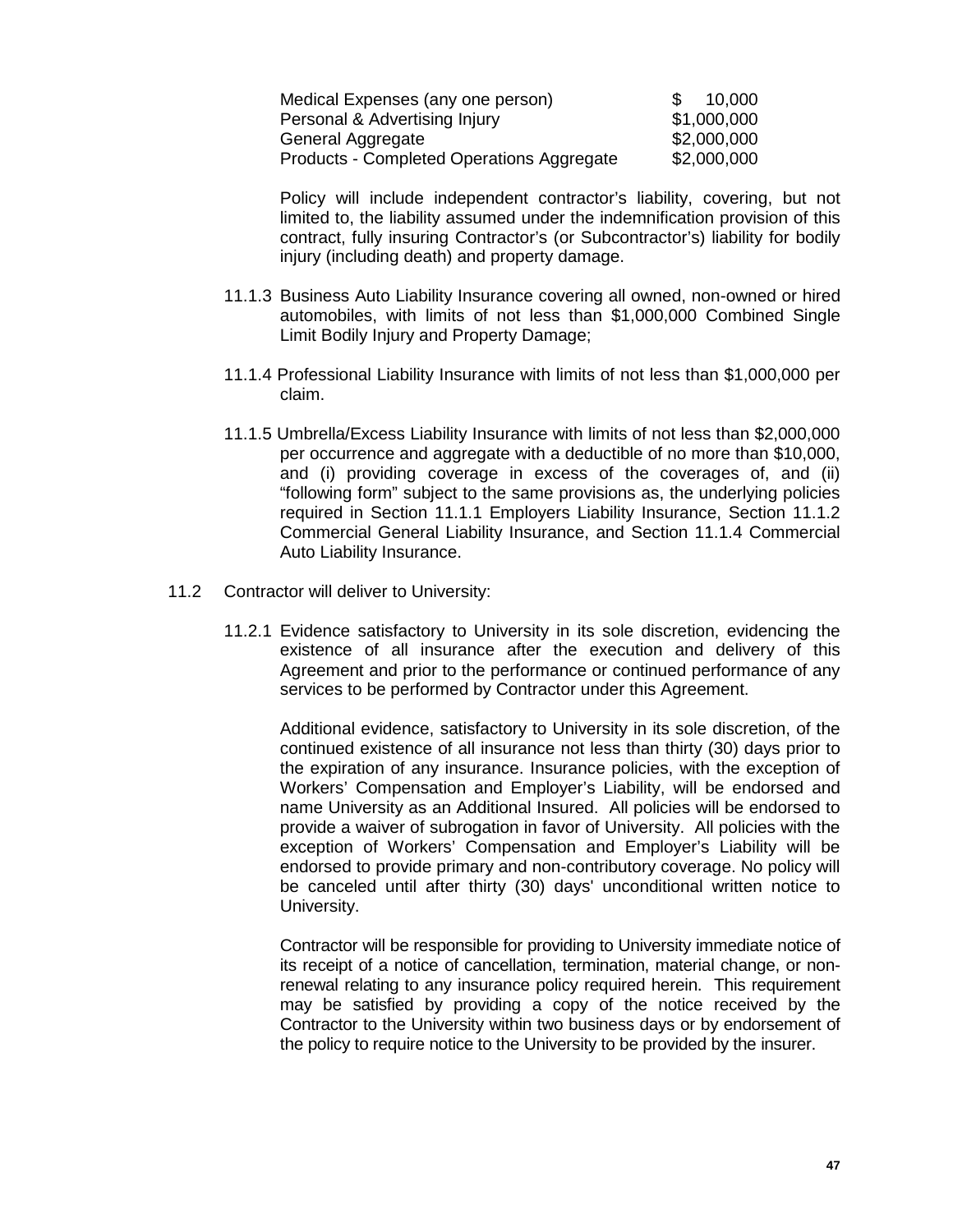- 11.3 The insurance policies required in this Agreement will be kept in force for the periods specified below:
	- 11.3.1 Commercial General Liability Insurance**;** Business Automobile Liability Insurance; Professional Liability**; Umbrella/Excess Liability Insurance;**  Third Party Employee Crime Insurance; will be kept in force until receipt of Final Payment by University to Contractor; and
	- 11.3.2 Workers' Compensation Insurance and Employer's Liability Insurance will be kept in force until the Work has been fully performed and accepted by University in writing.

# **12. Miscellaneous**.

- 12.1 **Assignment and Subcontracting.** Except as specifically provided in **Appendix Three**, Historically Underutilized Business Subcontracting Plan, attached and incorporated for all purposes, Contractor's interest in this Agreement (including Contractor's duties and obligations under this Agreement, and the fees due to Contractor under this Agreement) may not be subcontracted, assigned, delegated, or otherwise transferred to a third party, in whole or in part, and any attempt to do so will (a) not be binding on University; and (b) be a breach of this Agreement for which Contractor will be subject to all remedial actions provided by Texas law, including Chapter 2161, *Texas Government Code*, and 34 TAC Chapter 20,§§20.101 – 20.108. The benefits and burdens of this Agreement are assignable by University.
- 12.2 *Texas Family Code* **Child Support Certification.** Pursuant to Section 231.006, *Texas Family Code*, Contractor certifies that it is not ineligible to receive the award of or payments under this Agreement and acknowledges that this Agreement may be terminated and payment may be withheld if this certification is inaccurate.
- 12.3 **Tax Certification.** If Contractor is a taxable entity as defined by Chapter 171, Texas Tax Code ("**Chapter 171**"), then Contractor certifies that it is not currently delinquent in the payment of any taxes due under Chapter 171, or that Contractor is exempt from the payment of those taxes, or that Contractor is an out-of-state taxable entity that is not subject to those taxes, whichever is applicable.
- 12.4 **Payment of Debt or Delinquency to the State.** Pursuant to Sections 2107.008 and 2252.903, *Texas Government Code*, Contractor agrees that any payments owing to Contractor under this Agreement may be applied directly toward any debt or delinquency that Contractor owes the State of Texas or any agency of the State of Texas regardless of when it arises, until the debt or delinquency is paid in full.
- 12.5 **Loss of Funding.** University performance of its duties and obligations under this Agreement may be dependent upon the appropriation and allotment of funds by the Texas State Legislature (the "**Legislature**") and/or allocation of funds by the Board of Regents of The University of Texas System (the "**Board**"). If the Legislature fails to appropriate or allot the necessary funds, or the Board fails to allocate the necessary funds, then University will issue written notice to Contractor and University may terminate this Agreement without further duty or obligation hereunder. Contractor acknowledges that appropriation, allotment, and allocation of funds are beyond the control of University.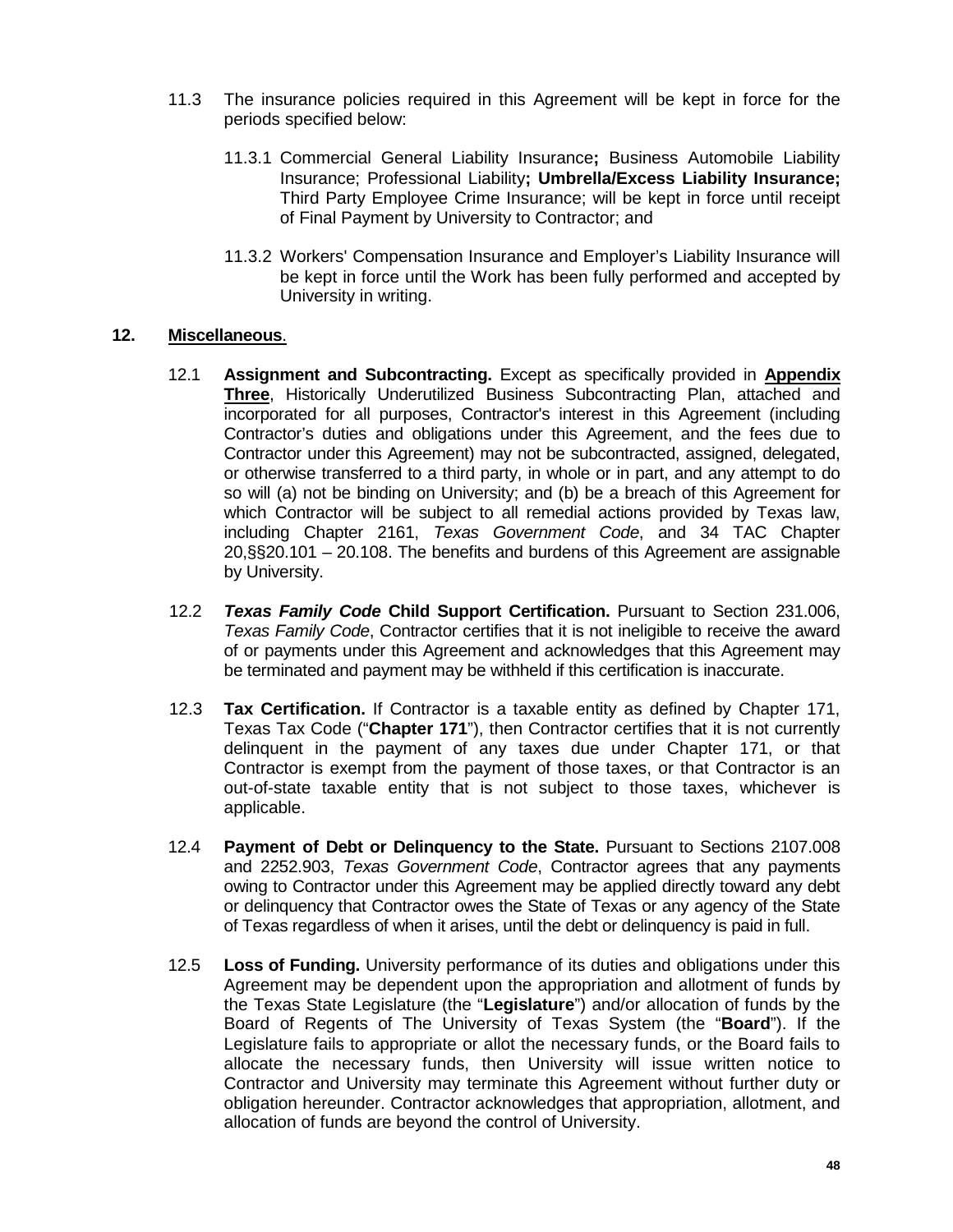- 12.6 **Entire Agreement; Modifications.** This Agreement supersedes all prior agreements, written or oral, between Contractor and University and will constitute the entire agreement and understanding between the parties with respect to the subject matter of this Agreement. This Agreement and each of its provisions will be binding upon the parties and may not be waived, modified, amended or altered except by a writing signed by both University and Contractor.
- 12.7 **Force Majeure.** Neither party hereto will be liable or responsible to the other for any loss or damage or for any delays or failure to perform due to causes beyond its reasonable control including acts of God, strikes, epidemics, war, riots, flood, fire, sabotage, or any other circumstances of like character ("**force majeure occurrence**"). Provided, however, in the event of a force majeure occurrence, Contractor agrees to use its best efforts to mitigate the impact of the occurrence so that University may continue to provide healthcare services during the occurrence.
- 12.8 **Captions.** The captions of sections and subsections in this Agreement are for convenience only and will not be considered or referred to in resolving questions of interpretation or construction.
- 12.9 **Governing Law.** Travis County, Texas, will be the proper place of venue for suit on or in respect of this Agreement. This Agreement and all of the rights and obligations of the parties to this Agreement and all of the terms and conditions of this Agreement will be construed, interpreted and applied in accordance with and governed by and enforced under the laws of the State of Texas.
- 12.10 **Waivers.** No delay or omission in exercising any right accruing upon a default in performance of this Agreement will impair any right or be construed to be a waiver of any right. A waiver of any default under this Agreement will not be construed to be a waiver of any subsequent default under this Agreement.
- 12.11 **Confidentiality and Safeguarding of University Records; Press Releases; Public Information.** Under this Agreement, Contractor may (1) create, (2) receive from or on behalf of University, or (3) have access to, records or record systems (collectively, "**University Records**"). Among other things, University Records may contain social security numbers, credit card numbers, or data protected or made confidential or sensitive by applicable federal, state and local, laws, regulations, and ordinances, including the Gramm-Leach-Bliley Act (Public Law No: 106-102) and the Family Educational Rights and Privacy Act, 20 U.S.C. §1232g ("**FERPA**"). If University Records are subject to FERPA, (1) University designates Contractor as a University official with a legitimate educational interest in University Records, and (2) Contractor acknowledges that its improper disclosure or redisclosure of personally identifiable information from University Records will result in Contractor's exclusion from eligibility to contract with University for at least five (5) years. Contractor represents, warrants, and agrees that it will: (1) hold University Records in strict confidence and will not use or disclose University Records except as (a) permitted or required by this Agreement, (b) required by law, or (c) otherwise authorized by University in writing; (2) safeguard University Records according to reasonable administrative, physical and technical standards (such as standards established by (i) the National Institute of Standards and Technology and (ii) the Center for Internet Security, as well as the Payment Card Industry Data Security Standards) that are no less rigorous than the standards by which Contractor protects its own confidential information; (3) continually monitor its operations and take any action necessary to assure that University Records are safeguarded and the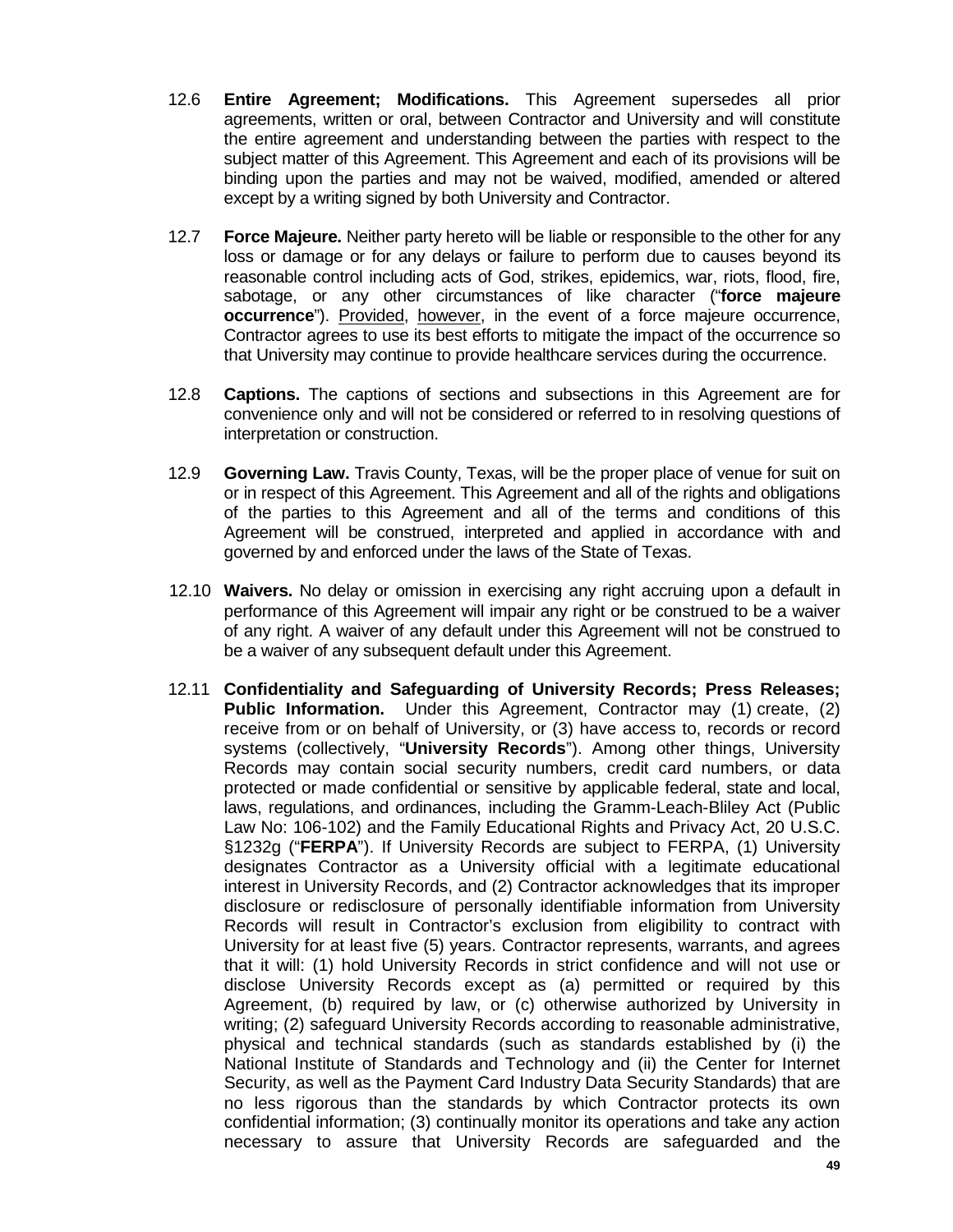confidentiality of University Records is maintained in accordance with all applicable federal, state and local, laws, regulations, and ordinances, including FERPA and the Gramm-Leach Bliley Act, and the terms of this Agreement; and (4) comply with the University's rules, policies, and procedures regarding access to and use of University's computer systems. At the request of University, Contractor agrees to provide University with a written summary of the procedures Contractor uses to safeguard and maintain the confidentiality of University Records.

- 12.11.1 **Notice of Impermissible Use.** If an impermissible use or disclosure of any University Records occurs, Contractor will provide written notice to University within one (1) business day after Contractor's discovery of that use or disclosure. Contractor will promptly provide University with all information requested by University regarding the impermissible use or disclosure.
- 12.11.2 **Return of University Records.** Contractor agrees that within thirty (30) days after the expiration or termination of this Agreement, for any reason, all University Records created or received from or on behalf of University will be (1) returned to University, with no copies retained by Contractor; or (2) if return is not feasible, destroyed. Twenty (20) days before destruction of any University Records, Contractor will provide University with written notice of Contractor's intent to destroy University Records. Within five (5) days after destruction, Contractor will confirm to University in writing the destruction of University Records.
- 12.11.3 **Disclosure.** If Contractor discloses any University Records to a subcontractor or agent, Contractor will require the subcontractor or agent to comply with the same restrictions and obligations as are imposed on Contractor by this Section.
- 12.11.4 **Press Releases.** Except when defined as part of the Work, Contractor will not make any press releases, public statements, or advertisement referring to the Project or the engagement of Contractor as an independent contractor of University in connection with the Project, or release any information relative to the Project for publication, advertisement or any other purpose without the prior written approval of University.
- 12.11.5 **Public Information.** University strictly adheres to all statutes, court decisions and the opinions of the Texas Attorney General with respect to disclosure of public information under the *Texas Public Information Act*, Chapter 552, *Texas Government Code*.
- 12.11.6 **Termination.** In addition to any other termination rights set forth in this Agreement and any other rights at law or equity, if University reasonably determines that Contractor has breached any of the restrictions or obligations set forth in this Section, University may immediately terminate this Agreement without notice or opportunity to cure.
- 12.11.7 **Duration.** The restrictions and obligations under this Section will survive expiration or termination of this Agreement for any reason.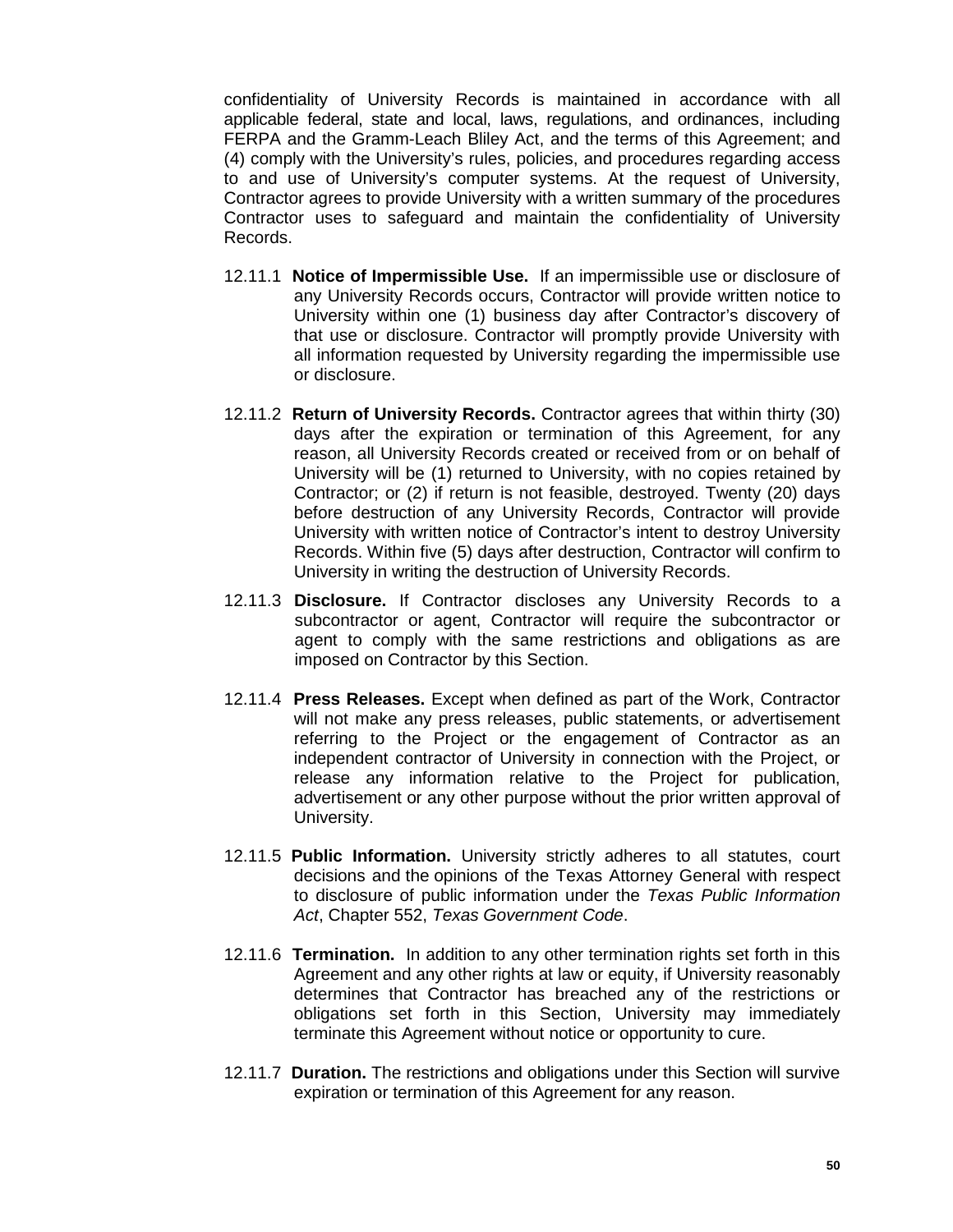- 12.12 **Binding Effect.** This Agreement will be binding upon and inure to the benefit of the parties hereto and their respective permitted assigns and successors.
- 12.13 **Records.** Records of Contractor's costs, reimbursable expenses pertaining to the Project and payments will be available to University or its authorized representative during business hours and will be retained for four (4) years after final Payment or abandonment of the Project, unless University otherwise instructs Contractor in writing.
- 12.14 **Notices.** Except as otherwise provided by this Section, all notices, consents, approvals, demands, requests or other communications provided for or permitted to be given under any of the provisions of this Agreement will be in writing and will be sent via certified mail, hand delivery, overnight courier, facsimile transmission (to the extent a facsimile number is set forth below), or email (to the extent an email address is set forth below) as provided below, and notice will be deemed given (i) if delivered by certified mail, when deposited, postage prepaid, in the United States mail, or (ii) if delivered by hand, overnight courier, facsimile (to the extent a facsimile number is set forth below) or email (to the extent an email address is set forth below), when received:

If to University: The University of Texas System Workers' Compensation Insurance Program 220 West Seventh Street Austin, Texas 78701 Attention: Mr. Javier Garza

or other person or address as may be given in writing by either party to the other in accordance with this Section.

Notwithstanding any other requirements for notices given by a party under this Agreement, if Contractor intends to deliver written notice to University pursuant to Section 2251.054, *Texas Government Code*, then Contractor will send that notice to University as follows:

> The University of Texas System Workers' Compensation Insurance Program 220 West Seventh Street Austin, Texas 78701 Fax: 512-499-4671 Email: jgarza@utsystem.edu Attention: Mr. Javier Garza

or other person or address as may be given in writing by University to Contractor in accordance with this Section.

- 12.15 **Severability.** In case any provision of this Agreement will, for any reason, be held invalid or unenforceable in any respect, the invalidity or unenforceability will not affect any other provision of this Agreement, and this Agreement will be construed as if the invalid or unenforceable provision had not been included.
- 12.16 **State Auditor's Office.** Contractor understands that acceptance of funds under this Agreement constitutes acceptance of the authority of the Texas State Auditor's Office, or any successor agency (collectively, "**Auditor**"), to conduct an audit or investigation in connection with those funds pursuant to Sections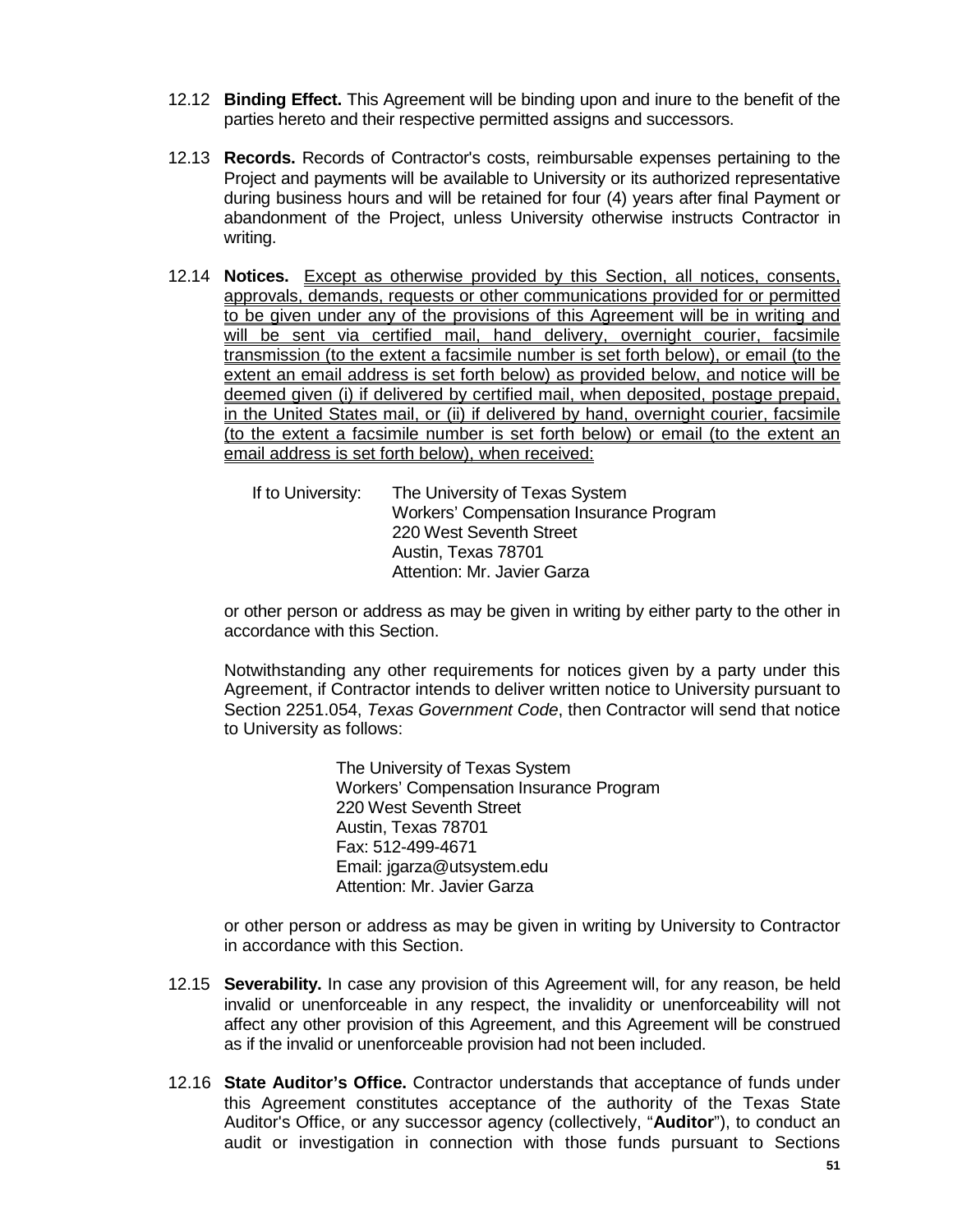51.9335(c), 73.115(c) and 74.008(c), *Texas Education Code*. Contractor agrees to cooperate with the Auditor in the conduct of the audit or investigation, including providing all records requested. Contractor will include this provision in all contracts with subcontractors.

- 12.17 **Limitation of Liability.** EXCEPT FOR UNIVERSITY'S OBLIGATION (IF ANY) TO PAY CONTRACTOR CERTAIN FEES AND EXPENSES UNIVERSITY WILL HAVE NO LIABILITY TO CONTRACTOR OR TO ANYONE CLAIMING THROUGH OR UNDER CONTRACTOR BY REASON OF THE EXECUTION OR PERFORMANCE OF THIS AGREEMENT. NOTWITHSTANDING ANY DUTY OR OBLIGATION OF UNIVERSITY TO CONTRACTOR OR TO ANYONE CLAIMING THROUGH OR UNDER CONTRACTOR, NO PRESENT OR FUTURE AFFILIATED ENTERPRISE, SUBCONTRACTOR, AGENT, OFFICER, DIRECTOR, EMPLOYEE, REPRESENTATIVE, ATTORNEY OR REGENT OF UNIVERSITY, OR THE UNIVERSITY OF TEXAS SYSTEM, OR ANYONE CLAIMING UNDER UNIVERSITY HAS OR WILL HAVE ANY PERSONAL LIABILITY TO CONTRACTOR OR TO ANYONE CLAIMING THROUGH OR UNDER CONTRACTOR BY REASON OF THE EXECUTION OR PERFORMANCE OF THIS AGREEMENT.
- 12.18 **Survival of Provisions.** No expiration or termination of this Agreement will relieve either party of any obligations under this Agreement that by their nature survive expiration or termination, including **Sections 6.7**, **9**, **12.5**, **12.9**, **12.10**, **12.11**, **12.13**, **12.16**, **12.17**, **12.19** and **12.21**.

# 12.19 **Breach of Contract Claims.**

- 12.19.1 To the extent that Chapter 2260, *Texas Government Code*, as it may be amended from time to time ("**Chapter 2260**"), is applicable to this Agreement and is not preempted by other applicable law, the dispute resolution process provided for in Chapter 2260 will be used, as further described herein, by University and Contractor to attempt to resolve any claim for breach of contract made by Contractor:
	- 12.19.1.1 Contractor's claims for breach of this Agreement that the parties cannot resolve pursuant to other provisions of this Agreement or in the ordinary course of business will be submitted to the negotiation process provided in subchapter B of Chapter 2260. To initiate the process, Contractor will submit written notice, as required by subchapter B of Chapter 2260, to University in accordance with the notice provisions in this Agreement. Contractor's notice will specifically state that the provisions of subchapter B of Chapter 2260 are being invoked, the date and nature of the event giving rise to the claim, the specific contract provision that University allegedly breached, the amount of damages Contractor seeks, and the method used to calculate the damages. Compliance by Contractor with subchapter B of Chapter 2260 is a required prerequisite to Contractor's filing of a contested case proceeding under subchapter C of Chapter 2260. The chief business officer of University, or another officer of University as may be designated from time to time by University by written notice to Contractor in accordance with the notice provisions in this Agreement, will examine Contractor's claim and any counterclaim and negotiate with Contractor in an effort to resolve the claims.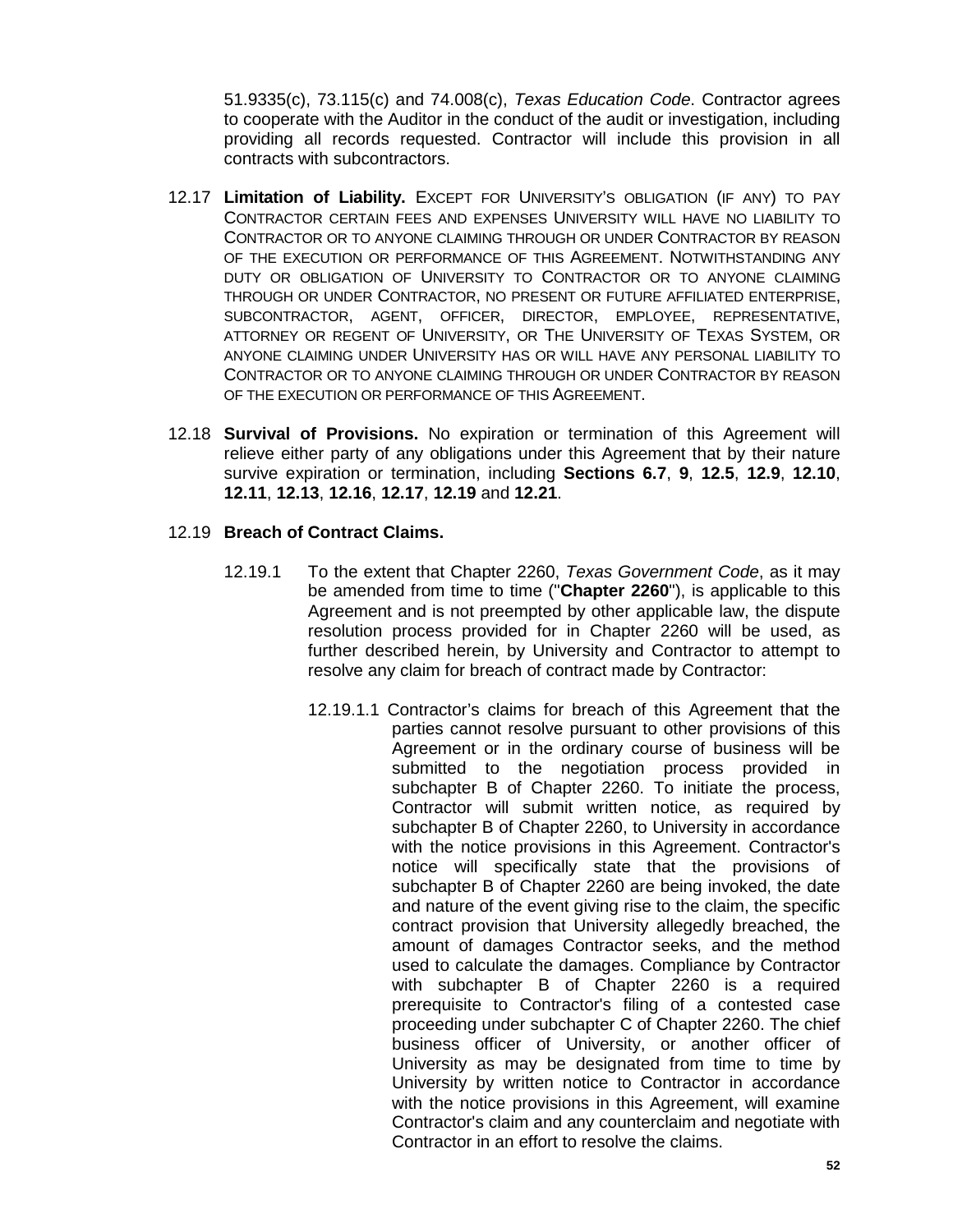- 12.19.1.2 If the parties are unable to resolve their disputes under **Section 12.19.1.1.** the contested case process provided in subchapter C of Chapter 2260 is Contractor's sole and exclusive process for seeking a remedy for any and all of Contractor's claims for breach of this Agreement by University.
- 12.19.1.3 Compliance with the contested case process provided in subchapter C of Chapter 2260 is a required prerequisite to seeking consent to sue from the Legislature under Chapter 107, *Texas Civil Practices and Remedies Code*. The parties hereto specifically agree that (i) neither the execution of this Agreement by University nor any other conduct, action or inaction of any representative of University relating to this Agreement constitutes or is intended to constitute a waiver of University's or the state's sovereign immunity to suit and (ii) University has not waived its right to seek redress in the courts.
- 12.19.2 The submission, processing and resolution of Contractor's claim is governed by the published rules adopted by the Texas Attorney General pursuant to Chapter 2260, as currently effective, thereafter enacted or subsequently amended.
- 12.19.3 University and Contractor agree that any periods set forth in this Agreement for notice and cure of defaults are not waived.
- 12.20 **Undocumented Workers.** The *Immigration and Nationality Act* (8 *United States Code* 1324a) ("**Immigration Act**") makes it unlawful for an employer to hire or continue employment of undocumented workers. The United States Immigration and Customs Enforcement Service has established the Form I-9 Employment Eligibility Verification Form ("**I-9 Form**") as the document to be used for employment eligibility verification (8 *Code of Federal Regulations* 274a). Among other things, Contractor is required to: (1) have all employees complete and sign the I-9 Form certifying that they are eligible for employment; (2) examine verification documents required by the I-9 Form to be presented by the employee and ensure the documents appear to be genuine and related to the individual; (3) record information about the documents on the I-9 Form, and complete the certification portion of the I-9 Form; and (4) retain the I-9 Form as required by law. It is illegal to discriminate against any individual (other than a citizen of another country who is not authorized to work in the United States) in hiring, discharging, or recruiting because of that individual's national origin or citizenship status. If Contractor employs unauthorized workers during performance of this Agreement in violation of the Immigration Act then, in addition to other remedies or penalties prescribed by law, University may terminate this Agreement in accordance with **Section 8**. Contractor represents and warrants that it is in compliance with and agrees that it will remain in compliance with the provisions of the Immigration Act.
- 12.21 **Limitations.** THE PARTIES ARE AWARE THAT THERE ARE CONSTITUTIONAL AND STATUTORY LIMITATIONS ON THE AUTHORITY OF UNIVERSITY (A STATE AGENCY) TO ENTER INTO CERTAIN TERMS AND CONDITIONS THAT MAY BE A PART OF THIS AGREEMENT, INCLUDING THOSE TERMS AND CONDITIONS RELATING TO LIENS ON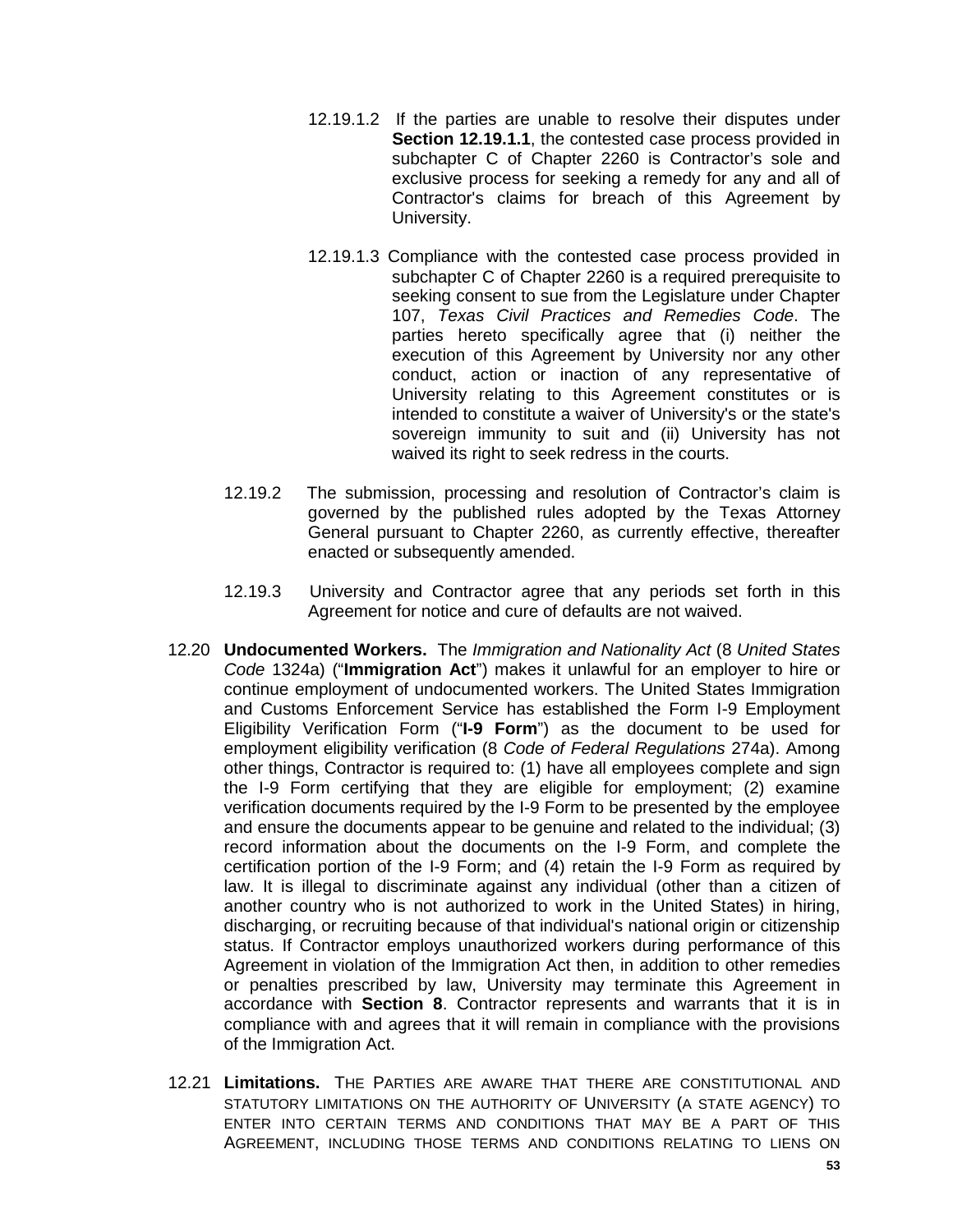UNIVERSITY'S PROPERTY; DISCLAIMERS AND LIMITATIONS OF WARRANTIES; DISCLAIMERS AND LIMITATIONS OF LIABILITY FOR DAMAGES; WAIVERS, DISCLAIMERS AND LIMITATIONS OF LEGAL RIGHTS, REMEDIES, REQUIREMENTS AND PROCESSES; LIMITATIONS OF PERIODS TO BRING LEGAL ACTION; GRANTING CONTROL OF LITIGATION OR SETTLEMENT TO ANOTHER PARTY; LIABILITY FOR ACTS OR OMISSIONS OF THIRD PARTIES; PAYMENT OF ATTORNEYS' FEES; DISPUTE RESOLUTION; INDEMNITIES; AND CONFIDENTIALITY (COLLECTIVELY, THE "**LIMITATIONS**"), AND TERMS AND CONDITIONS RELATED TO THE LIMITATIONS WILL NOT BE BINDING ON UNIVERSITY EXCEPT TO THE EXTENT AUTHORIZED BY THE LAWS AND CONSTITUTION OF THE STATE OF TEXAS.

- 12.22 **Ethics Matters; No Financial Interest.** Contractor and its employees, agents, representatives and subcontractors have read and understand University's Conflicts of Interest Policy available at [http://www.utsystem.edu/policy/policies/int160.html,](http://www.utsystem.edu/policy/policies/int160.html) University's Standards of Conduct **Guide** Guide available available at [http://www.utsystem.edu/systemcompliance/SOCcombined.pdf,](http://www.utsystem.edu/systemcompliance/SOCcombined.pdf) and applicable state ethics laws and rules available at [www.utsystem.edu/ogc/ethics.](http://www.utsystem.edu/ogc/ethics) Neither Contractor nor its employees, agents, representatives or subcontractors will assist or cause University employees to violate University's Conflicts of Interest Policy, provisions described by University's Standards of Conduct Guide, or applicable state ethics laws or rules. Contractor represents and warrants that no member of the Board has a direct or indirect financial interest in the transaction that is the subject of this Agreement.
- 12.23 **Enforcement.** Contractor agrees and acknowledges that University is entering into this Agreement in reliance on Contractor's special and unique knowledge and abilities with respect to performing the Work. Contractor's services provide a peculiar value to University. University cannot be reasonably or adequately compensated in damages for the loss of Contractor's services. Accordingly, Contractor acknowledges and agrees that a breach by Contractor of the provisions of this Agreement will cause University irreparable injury and damage. Contractor, therefore, expressly agrees that University will be entitled to injunctive and/or other equitable relief in any court of competent jurisdiction to prevent or otherwise restrain a breach of this Agreement.
- 12.24 **Access by Individuals with Disabilities.** Contractor represents and warrants ("**EIR Accessibility Warranty**") that the electronic and information resources and all associated information, documentation, and support that it provides to University under this Agreement (collectively, the "**EIRs**") comply with the applicable requirements set forth in Title 1 TAC Chapter 213 and Title 1 TAC Section 206.70 (as authorized by Chapter 2054, Subchapter M, *Texas Government Code*). To the extent Contractor becomes aware that the EIRs, or any portion of the EIRs, do not comply with the EIR Accessibility Warranty, then Contractor represents and warrants that it will, at no cost to University, either (1) perform all necessary remediation to make the EIRs satisfy the EIR Accessibility Warranty or (2) replace the EIRs with new EIRs that satisfy the EIR Accessibility Warranty. In the event that Contractor is unable to do so, then University may terminate this Agreement and Contractor will refund to University all amounts University has paid under this Agreement within thirty (30) days after the termination date.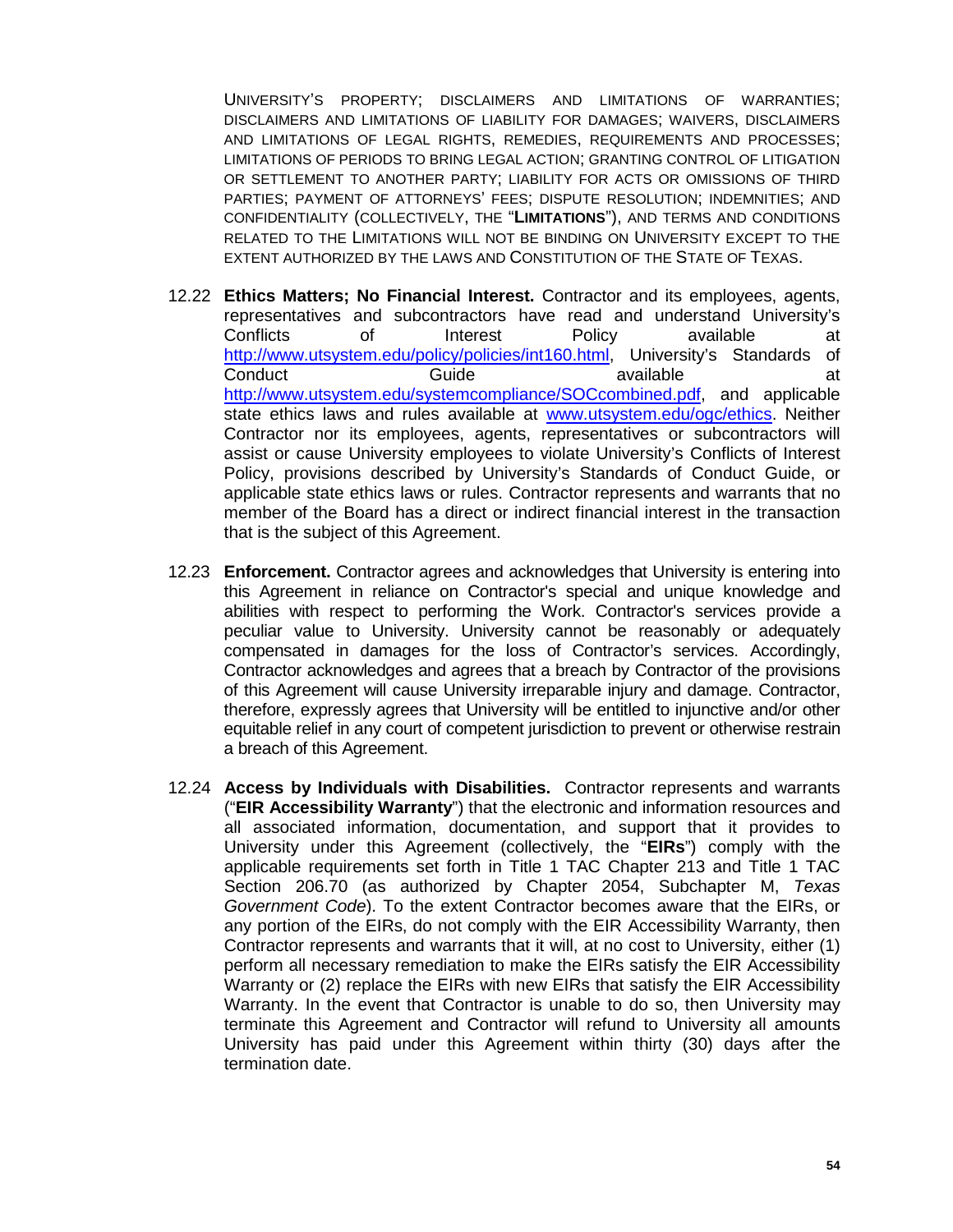- 12.25 **Historically Underutilized Business Subcontracting Plan.** Contractor agrees to use good faith efforts to subcontract the Work in accordance with the Historically Underutilized Business Subcontracting Plan ("**HSP**") (ref. **Appendix Three**). Contractor agrees to maintain business records documenting its compliance with the HSP and to submit a monthly compliance report to University in the format required by Texas Procurement and Support Services Division of the Texas Comptroller of Public Accounts or any successor agency (collectively, "**TPSS**"). Submission of compliance reports will be required as a condition for payment under this Agreement. If University determines that Contractor has failed to subcontract as set out in the HSP, University will notify Contractor of any deficiencies and give Contractor an opportunity to submit documentation and explain why the failure to comply with the HSP should not be attributed to a lack of good faith effort by Contractor. If University determines that Contractor failed to implement the HSP in good faith, University, in addition to any other remedies, may report nonperformance to the TPSS in accordance with 34 TAC Sections 20.101 through 20.108. University may also revoke this Agreement for breach and make a claim against Contractor.
	- 12.25.1 **Changes to the HSP.** If at any time during the term of this Agreement, Contractor desires to change the HSP, before the proposed changes become effective (a) Contractor must comply with 34 TAC Section 20.14; (b) the changes must be reviewed and approved by University; and (c) if University approves changes to the HSP, this Agreement must be amended in accordance with **Section 12.6** to replace the HSP with the revised subcontracting plan.
	- 12.25.2 **Expansion of the Work.** If University expands the scope of the Work through a change order or any other amendment, University will determine if the additional Work contains probable subcontracting opportunities *not* identified in the initial solicitation for the Work. If University determines additional probable subcontracting opportunities exist, Contractor will submit an amended subcontracting plan covering those opportunities. The amended subcontracting plan must comply with the provisions of 34 TAC Section 20.14 before (a) this Agreement may be amended to include the additional Work; or (b) Contractor may perform the additional Work. If Contractor subcontracts any of the additional subcontracting opportunities identified by University without prior authorization and without complying with 34 TAC Section 20.14, Contractor will be deemed to be in breach of this Agreement under **Section 8** and will be subject to any remedial actions provided by Texas law including Chapter 2161, *Texas Government Code* and 34 TAC Section 20.14. University may report nonperformance under this Agreement to the TPSS in accordance with 34 TAC Sections 20.101 through 20.108.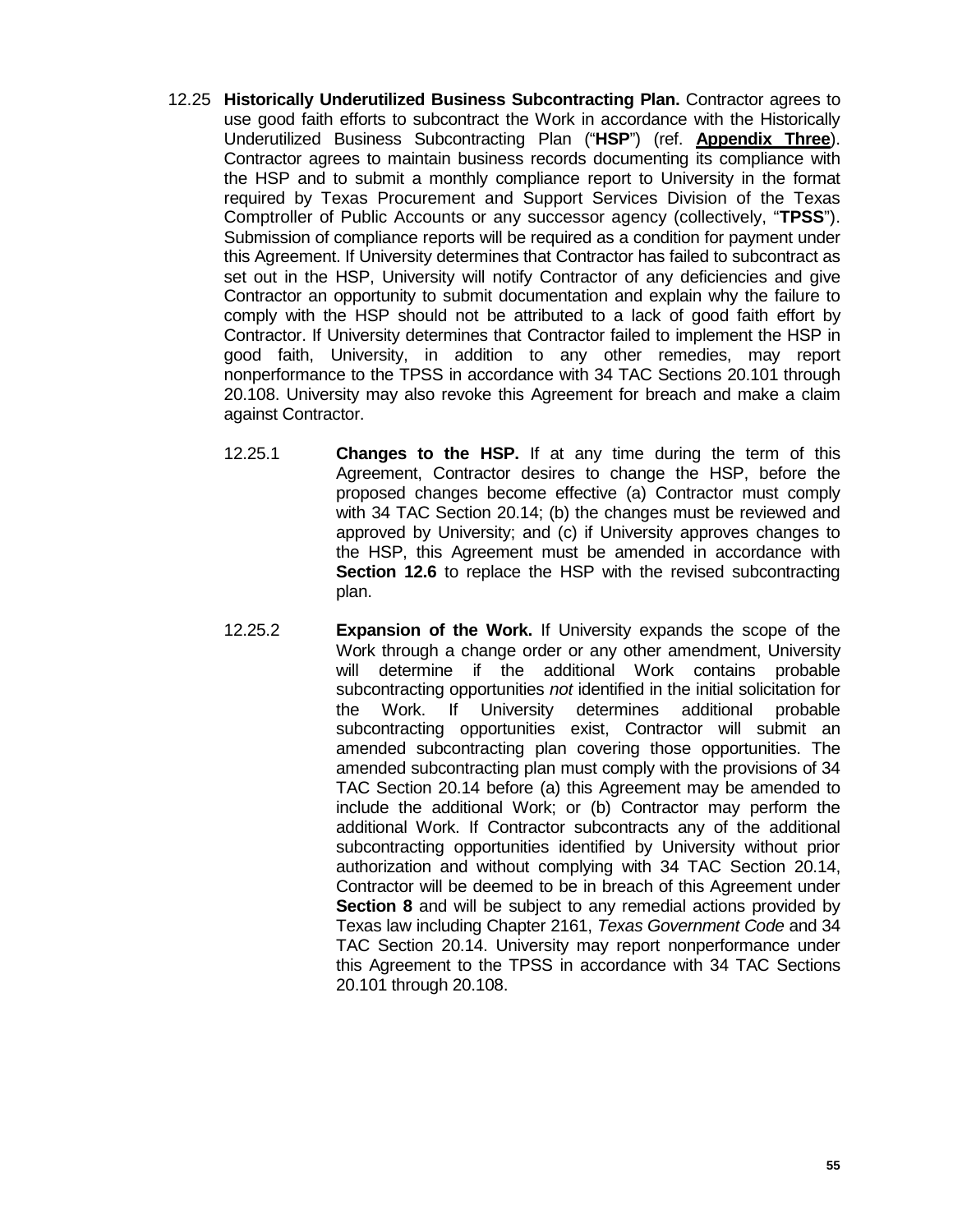12.26 **Responsibility for Individuals Performing Work; Criminal Background Checks.** Each individual who is assigned to perform the Work under this Agreement will be an employee of Contractor or an employee of a subcontractor engaged by Contractor. Contractor is responsible for the performance of all individuals performing the Work under this Agreement. Prior to commencing the Work, Contractor will (1) provide University with a list ("**List**") of all individuals who may be assigned to perform the Work, and (2) have an appropriate criminal background screening performed on all the individuals. Contractor will determine on a case-by-case basis whether each individual assigned to perform the Work is qualified to provide the services. Contractor will not knowingly assign any individual to provide services on University's campus who has a history of criminal conduct unacceptable for a university campus or healthcare center, including violent or sexual offenses. Contractor will update the List each time there is a change in the individuals assigned to perform the Work.

Prior to commencing performance of the Work under this Agreement, Contractor will provide University a letter signed by an authorized representative of Contractor certifying compliance with this Section. Contractor will provide University an updated certification letter each time there is a change in the individuals assigned to perform the Work.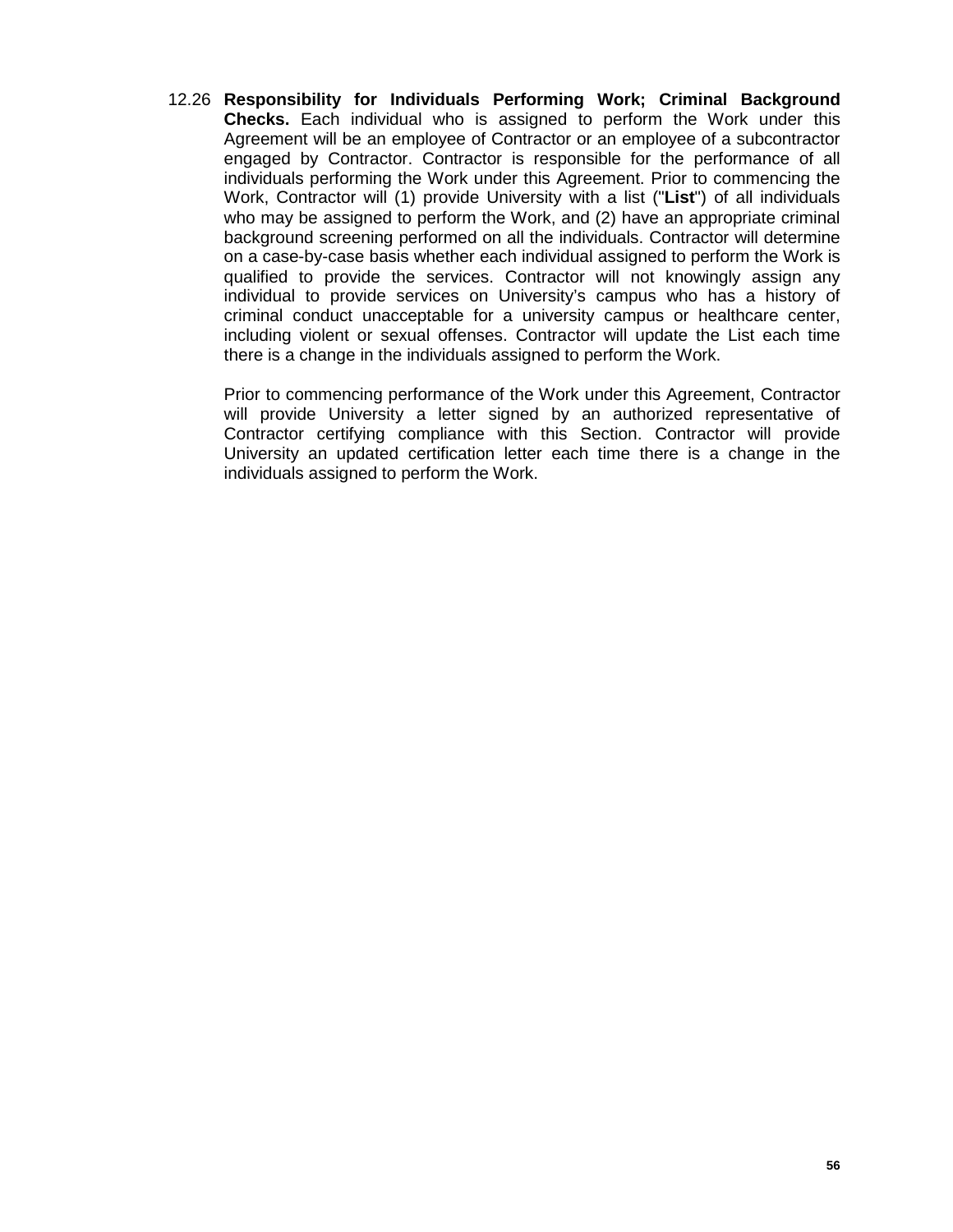University and Contractor have executed and delivered this Agreement to be effective as of the Effective Date.

| <b>UNIVERSITY:</b>                                                                                                                                                                                                                                                                                        | <b>CONTRACTOR:</b>                                                      |
|-----------------------------------------------------------------------------------------------------------------------------------------------------------------------------------------------------------------------------------------------------------------------------------------------------------|-------------------------------------------------------------------------|
| THE UNIVERSITY OF TEXAS<br><b>SYSTEM</b>                                                                                                                                                                                                                                                                  | <u> 1980 - Johann Barn, fransk politik amerikansk politik (d. 1980)</u> |
| By:<br><u> 1989 - Johann Barbara, martin amerikan basar da</u><br>Name: Name and the service of the service of the service of the service of the service of the service of the service of the service of the service of the service of the service of the service of the service of the service<br>Title: |                                                                         |

Attest:

Corporate Secretary

**Attach:**

# **EXHIBIT A: WORKERS' COMPENSATION INSURANCE RECORD LAYOUT SPECIFICATION FOR CLAIMS**

 **EXHIBIT B: PAYMENT FOR SERVICES**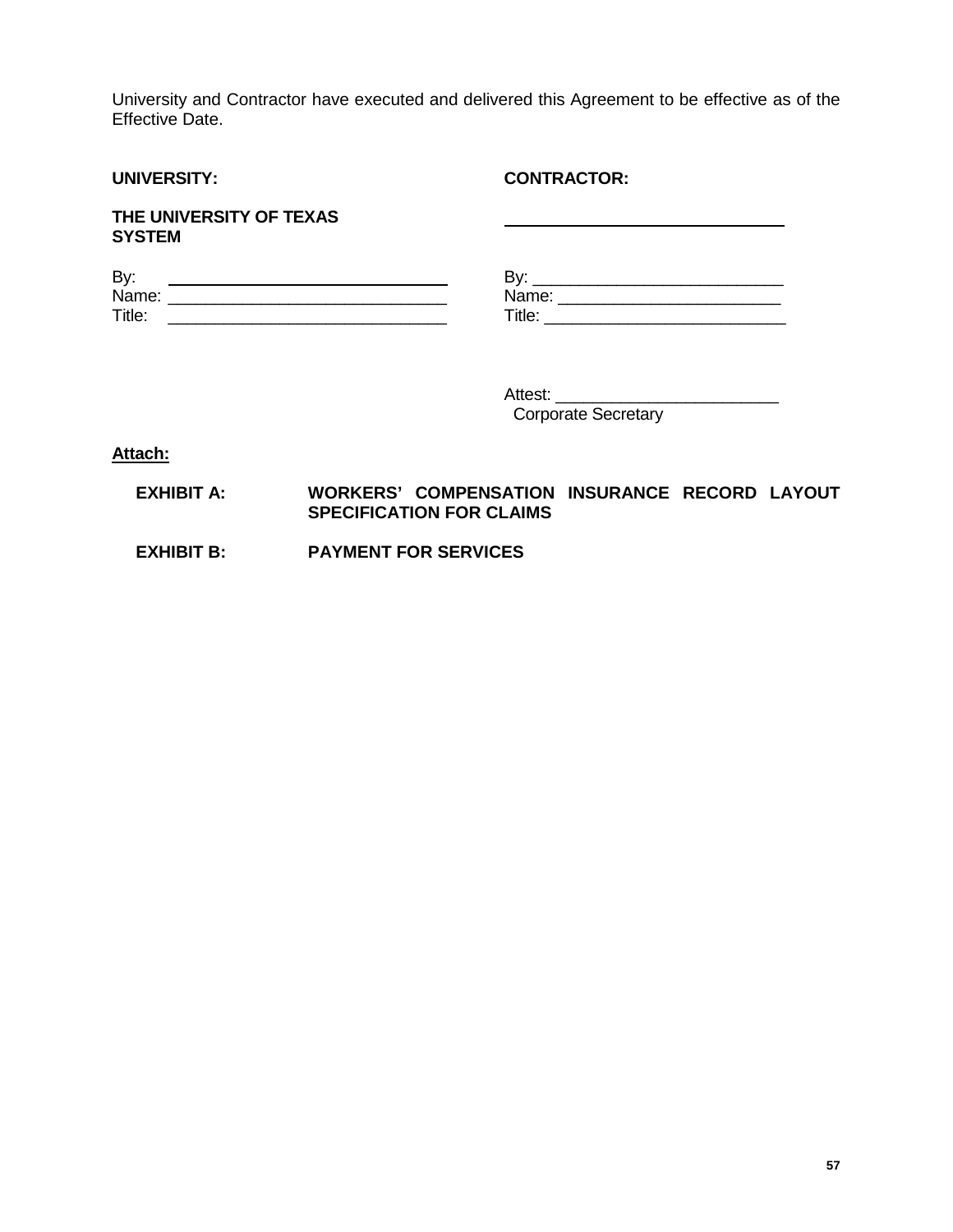# **EXHIBIT A**

#### **The University of Texas System Workers' Compensation Insurance Record Layout Specifications for Claims**

**\_\_\_\_\_\_\_\_\_\_\_\_\_\_\_\_\_\_\_\_\_\_\_\_\_\_\_\_\_\_\_\_\_\_\_\_\_\_\_\_\_\_\_\_\_\_\_\_\_\_\_\_\_\_\_\_\_\_\_\_\_\_\_\_\_\_\_\_\_\_\_\_\_\_\_\_**

All Claims Status data electronically transmitted by The University of Texas System Workers' Compensation Insurance Office (UTWCI) will fit the format specifications described in this attachment. Each record will be a single Claim Status record.

> These files will be transmitted electronically with a naming standard of the current  $date + C.$

All date fields will be YYYYMMDD (A8) fields.

All date and time fields will be YYYYMMDDHHII (A12) fields.

Field Types:

- A Alphanumeric character data fields, left justified and blank-filled. Initialize with spaces.
- N Numeric right justified and zero-filled with an implied decimal point, if any. Initialize with zeros.
- NZ Numeric fields with the sign coded into the first half of the last byte of the field. "Zoned Decimal" is also known as "Unpacked Decimal." For example, a positive 123 in EBCDIC is F1F2F3 and a negative 123 is F1F2D3. F1F2F3 may also be referred to as "normalized," and is numerically equivalent to F1F2C3. NZ specifies Normalized Zoned.
- N, NZ The length a numeric field is the sum of the digits preceding the decimal and the decimal positions, if any; for example an NZ .2 field is nine bytes in length unless otherwise specified.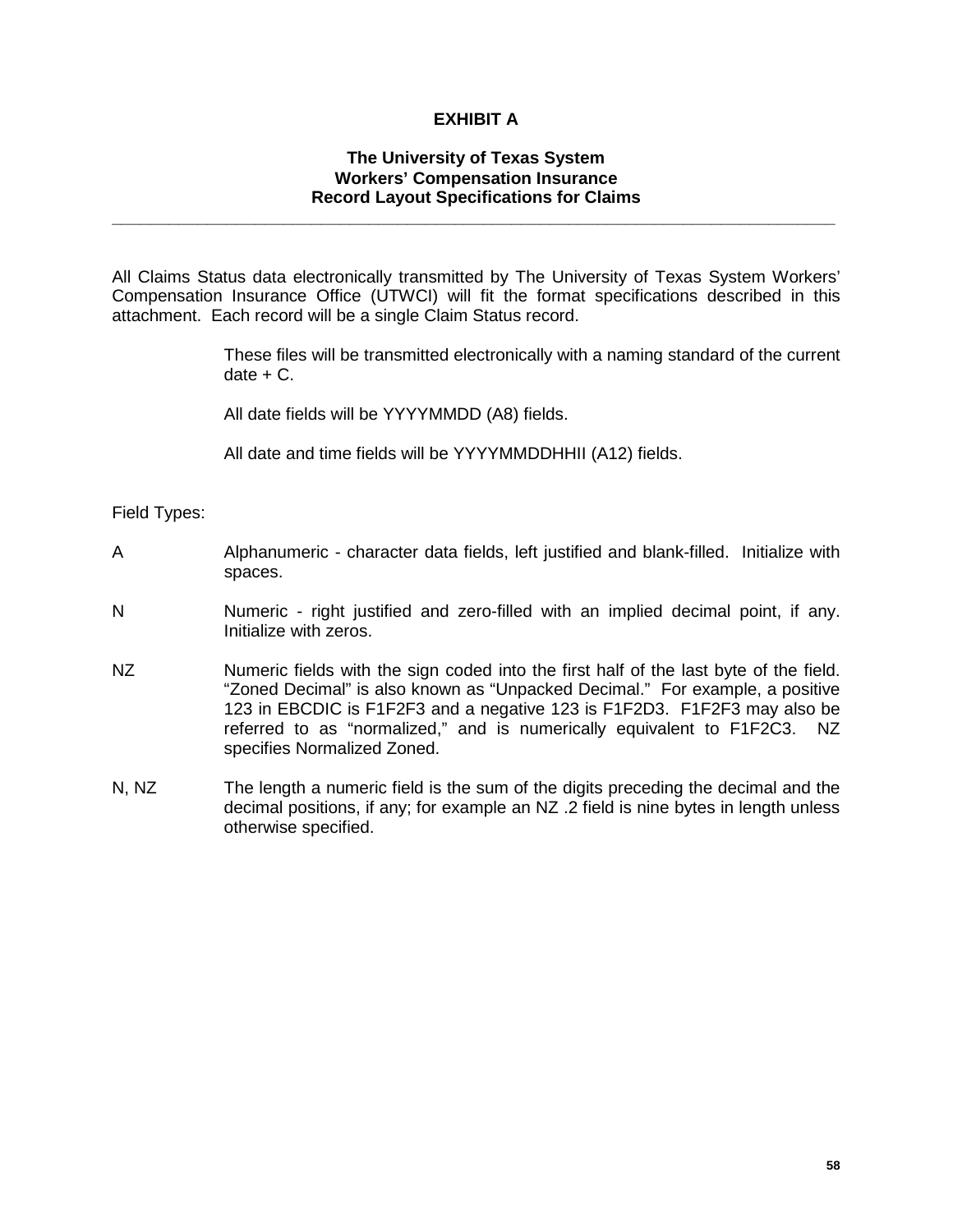# **EXHIBIT B**

# **PAYMENT FOR SERVICES**

#### **SERVICE FEES:**

If University submits, in advance, a written request for additional services not contemplated or reasonably inferred by this Agreement, Contractor will be paid for actual hours incurred by Contractor's personnel directly and solely in support of the additional services at the Rates set forth above.

**EXPENSES AND DISBURSEMENTS:** Contractor will be reimbursed without mark-up for reasonable expenses (including meals, lodging, mileage and coach class airfare) validly incurred directly and solely in support of the Project and approved by University in advance. Provided, however, Contractor agrees and acknowledges that Contractor will be subject to the then-current Travel Reimbursement Rates promulgated by the Comptroller of Public Accounts for the State of Texas at<https://fmx.cpa.state.tx.us/fm/travel/travelrates.php> with regard to meals, lodging, mileage, airfare and all other expenses related to travel. Further, Contractor agrees and acknowledges that Contractor will not be reimbursed by University for expenses that are prohibited or that exceed the allowable amounts set forth in the then-current Travel Reimbursement Rates. As a condition precedent to receiving reimbursement for expenses and disbursements, Contractor will submit to University receipts, invoices, and other documentation as required by University.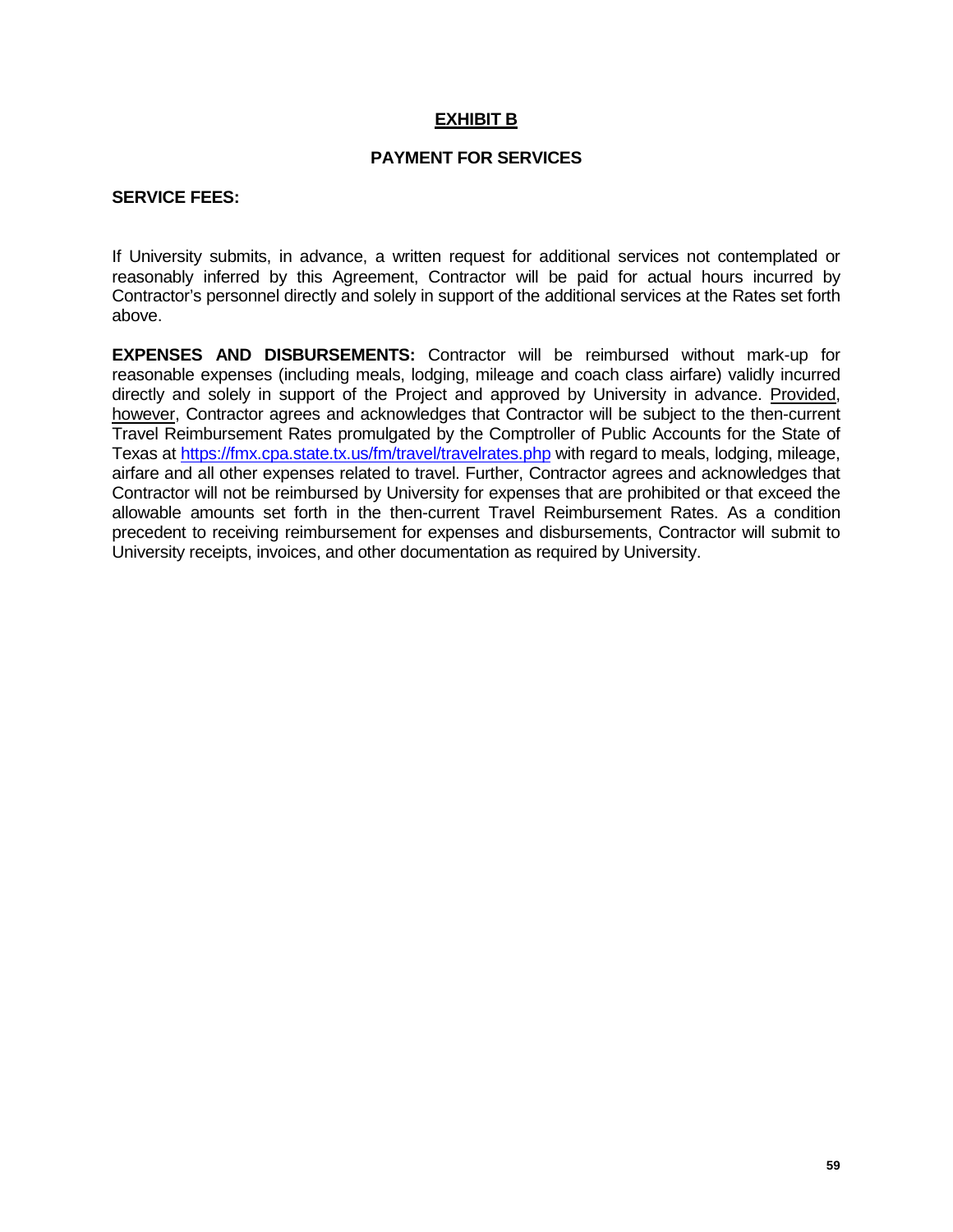# **APPENDIX THREE**

**See attachment Appendix III 9.1.12**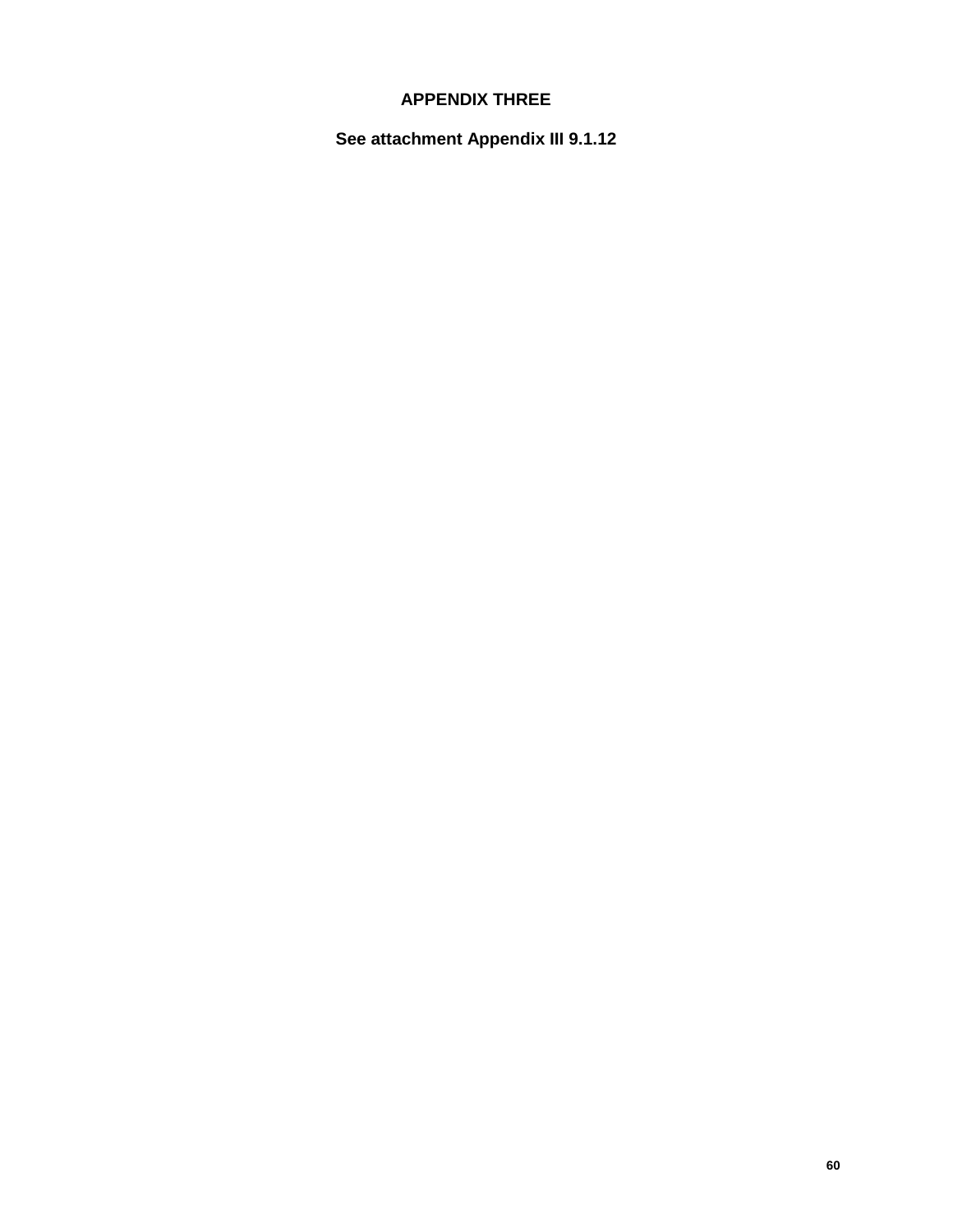# **APPENDIX FOUR**

# **CAMPUS MAP**

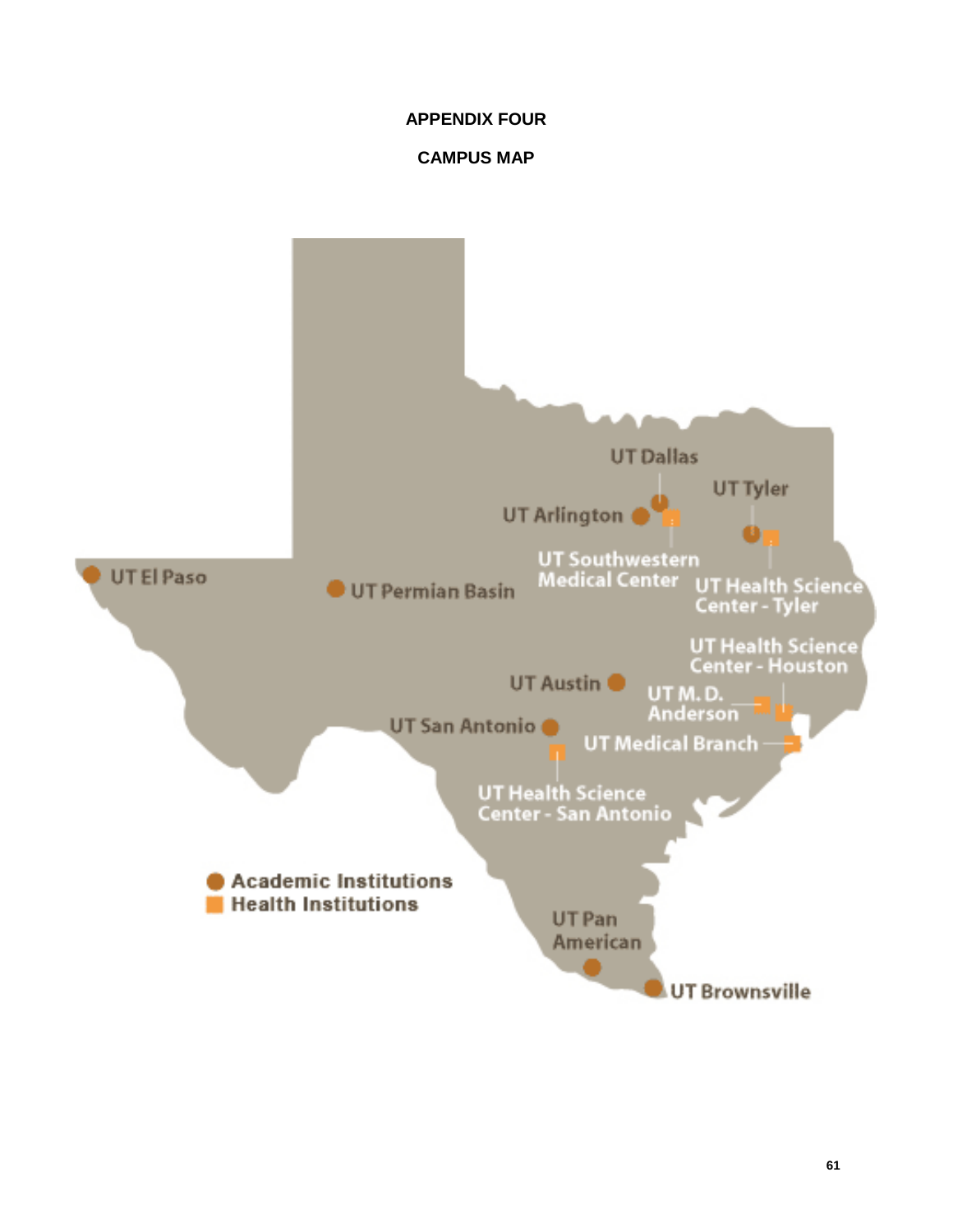#### **APPENDIX FIVE**

#### **ACCESS BY INDIVIDUALS WITH DISABILITIES**

**Access by Individuals with Disabilities.** Contractor represents and warrants ("EIR Accessibility Warranty") that the electronic and information resources and all associated information, documentation, and support that it provides to University under this Agreement (collectively, the "EIRs") comply with the applicable requirements set forth in Title 1, Chapter 213, *Texas Administrative Code,* and Title 1, Chapter 206, Rule §206.70 of the *Texas Administrative Code* (as authorized by Chapter 2054, Subchapter M, *Government Code*.) To the extent Contractor becomes aware that the EIRs, or any portion thereof, do not comply with the EIR Accessibility Warranty, then Contractor represents and warrants that it will, at no cost to University, either (1) perform all necessary remediation to make the EIRs satisfy the EIR Accessibility Warranty or (2) replace the EIRs with new EIRs that satisfy the EIR Accessibility Warranty. In the event that Contractor fails or is unable to do so, then University may terminate this Agreement and Contractor will refund to University all amounts University has paid under this Agreement within thirty (30) days after the termination date.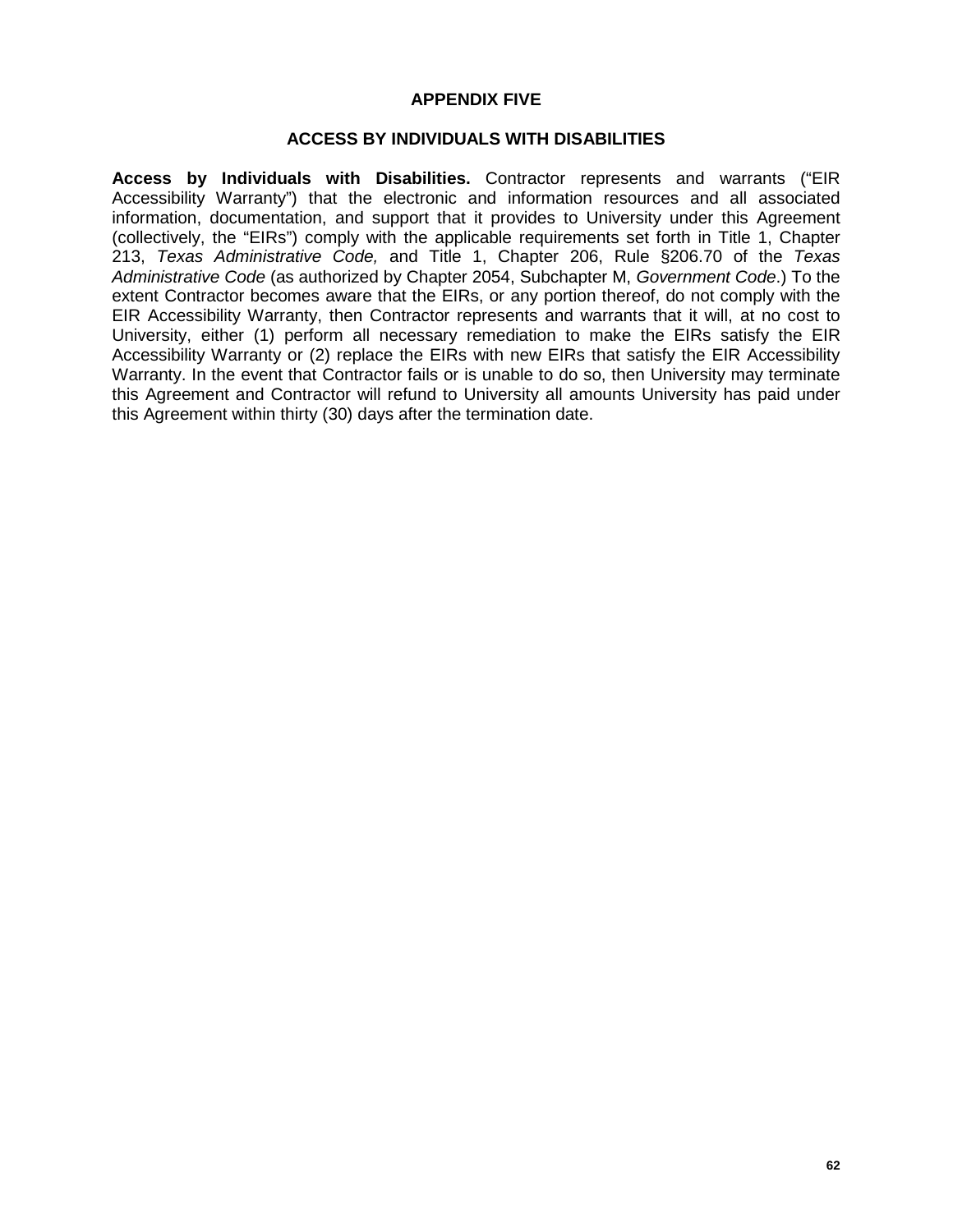# **APPENDIX SIX**

# **ELECTRONIC AND INFORMATION RESOURCES ENVIRONMENT SPECIFICATIONS**

The specifications, representations, warranties and agreements set forth in Proposer's responses to this **APPENDIX SIX** will be incorporated into the Agreement.

University is primarily a Microsoft products environment.

# **Basic Specifications**

- 1. If the EIR will be hosted by University, please describe the overall environment requirements for the EIR (size the requirements to support the number of concurrent users, the number of licenses and the input/output generated by the application as requested in the application requirements).
	- 1. Hardware: If Proposer will provide hardware, does the hardware have multiple hard drives utilizing a redundant RAID configuration for fault tolerance? Are redundant servers included as well?
	- 2. Operating System and Version:
	- 3. Web Server: Is a web server required? If so, what web application is required (Apache or IIS)? What version? Are add-ins required?
	- 4. Application Server:
	- 5. Database:
	- 6. Other Requirements: Are any other hardware or software components required?
	- 7. Assumptions: List any assumptions made as part of the identification of these environment requirements.
	- 8. Storage: What are the space/storage requirements of this implementation?
	- 9. Users: What is the maximum number of users this configuration will support?
	- 10. Clustering: How does the EIR handle clustering over multiple servers?
	- 11. Virtual Server Environment: Can the EIR be run in a virtual server environment?
- 2. If the EIR will be hosted by Proposer, describe in detail what the hosted solution includes, and address, specifically, the following issues:
	- A. Describe the audit standards of the physical security of the facility; and
	- B. Indicate whether Proposer is willing to allow an audit by University or its representative.
- 3. If the user and administrative interfaces for the EIR are web-based, do the interfaces support Firefox on Mac as well as Windows and Safari on the Macintosh?
- 4. If the EIR requires special client software, what are the environment requirements for that client software?
- 5. Manpower Requirements: Who will operate and maintain the EIR? Will additional University full time employees (FTEs) be required? Will special training on the EIR be required by Proposer's technical staff? What is the estimated cost of required training?
- 6. Upgrades and Patches: Describe Proposer's strategy regarding EIR upgrades and patches for both the server and, if applicable, the client software. Included Proposer's typical release schedule, recommended processes, estimated outage and plans for next version/major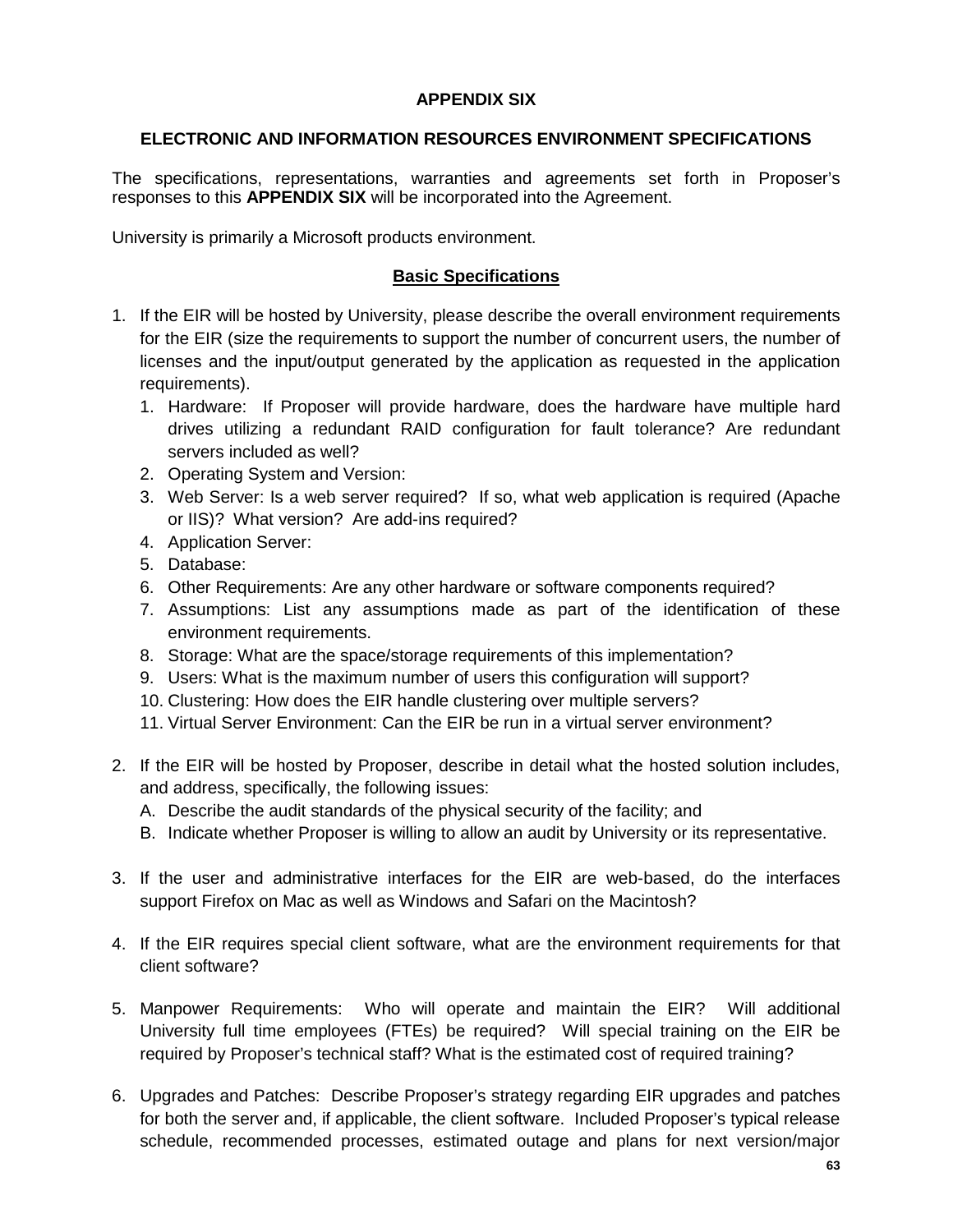upgrade.

# **Security**

- 1. Has the EIR been tested for application security vulnerabilities? For example, has the EIR been evaluated against the Open Web Application Security Project ("**OWASP**") Top 10 list that includes flaws like cross site scripting and SQL injection? If so, please provide the scan results and specify the tool used. University will not take final delivery of the EIR if University determines there are serious vulnerabilities within the EIR.
- 2. Which party, Proposer or University, will be responsible for maintaining critical EIR application security updates?
- 3. If the EIR is hosted, indicate whether Proposer's will permit University to conduct a penetration test on University's instance of the EIR.
- 4. If confidential data, including HIPAA or FERPA data, is stored in the EIR, will the data be encrypted at rest and in transmittal?

# **Integration**

- 1. Is the EIR authentication Security Assertion Markup Language ("**SAML**") compliant? Has Proposer ever implemented the EIR with Shibboleth authentication? If not, does the EIR integrate with Active Directory? Does the EIR support SSL connections to this directory service?
- 2. Does the EIR rely on Active Directory for group management and authorization or does the EIR maintain a local authorization/group database?
- 3. What logging capabilities does the EIR have? If this is a hosted EIR solution, will University have access to implement logging with University's standard logging and monitoring tools, RSA's Envision?
- 4. Does the EIR have an application programming interface ("**API**") that enables us to incorporate it with other applications run by the University? If so, is the API .Net based? Web Services-based? Other?
- 5. Will University have access to the EIR source code? If so, will the EIR license permit University to make modifications to the source code? Will University's modifications be protected in future upgrades?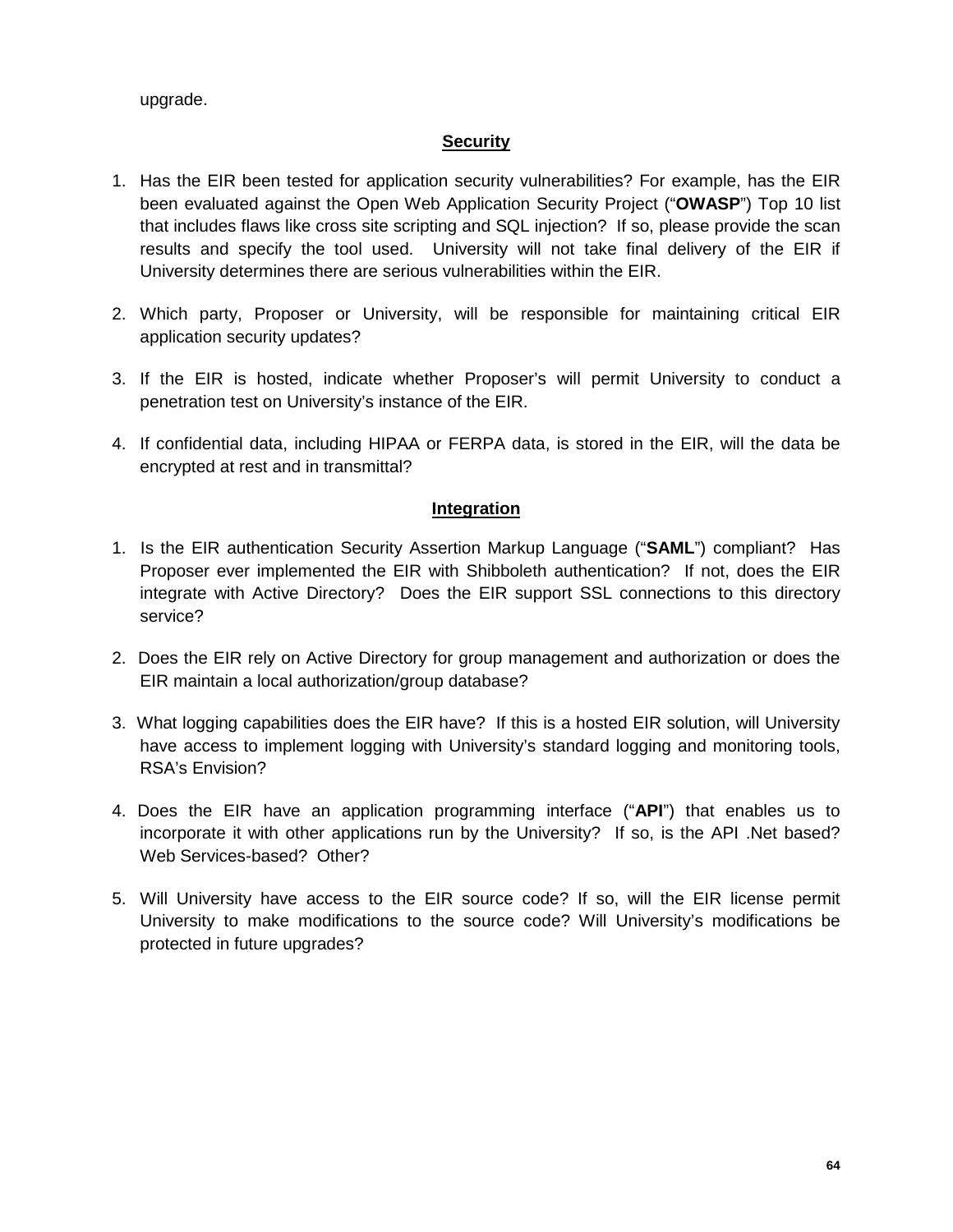6. Will Proposer place the EIR source code in escrow with an escrow agent so that if Proposer is no longer in business or Proposer has discontinued support, the EIR source code will be available to University.

# **Accessibility Information**

1. Please complete the Voluntary Product Accessibility Template ("**VPAT**") found at <http://www.itic.org:8080/dotAsset/5644ecd2-5024-417f-bc23-a52650f47ef8.doc> and submit the VPAT with Proposer's proposal.**]**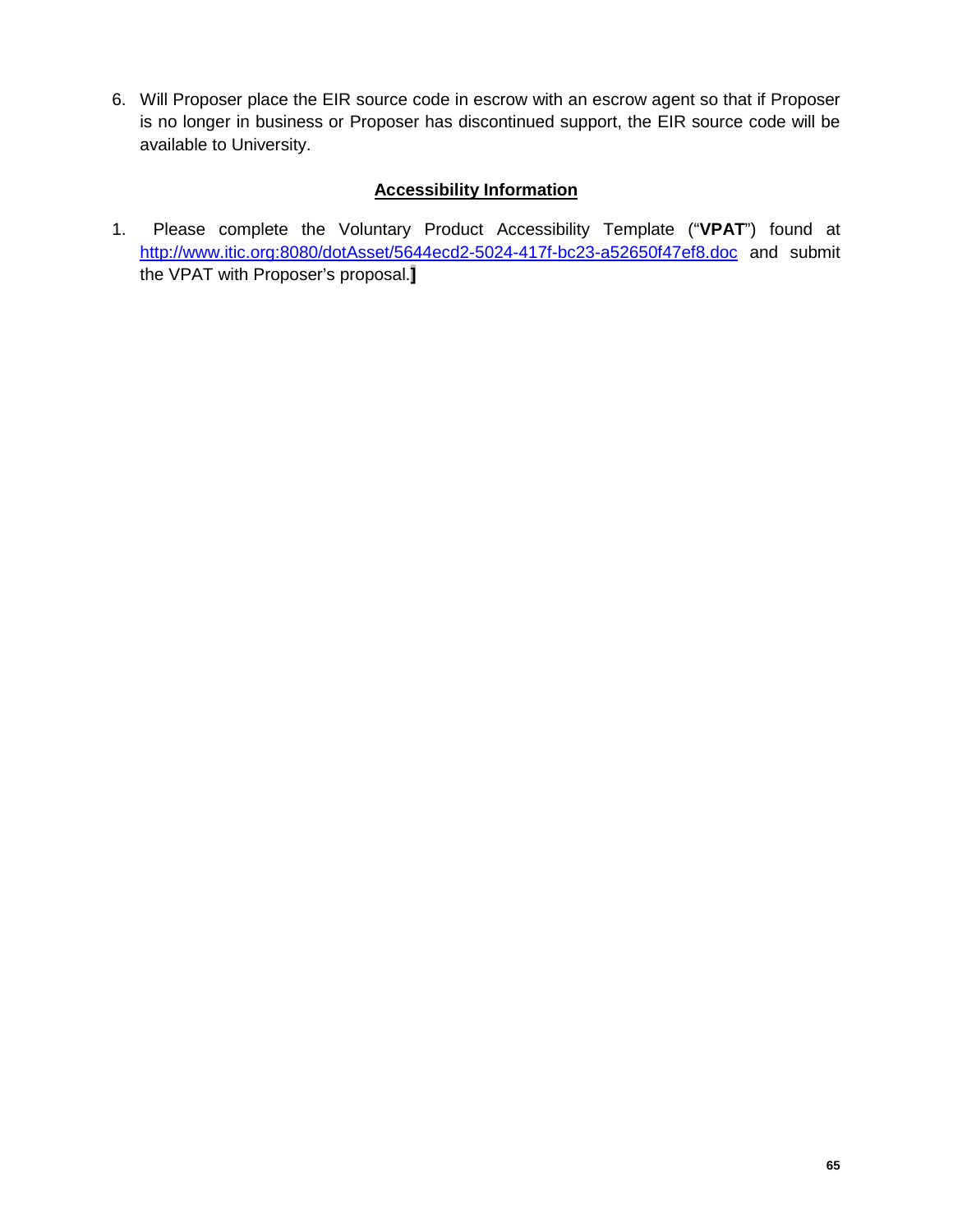#### **APPENDIX SEVEN**

## **SECURITY CHARACTERISTICS AND FUNCTIONALITY OF CONTRACTOR'S INFORMATION RESOURCES**

The specifications, representations, warranties and agreements set forth in Proposer's responses to this **APPENDIX SEVEN** will be incorporated into the Agreement.

**"Information Resources"** means any and all computer printouts, online display devices, mass storage media, and all computer-related activities involving any device capable of receiving email, browsing Web sites, or otherwise capable of receiving, storing, managing, or transmitting Data including, but not limited to, mainframes, servers, Network Infrastructure, personal computers, notebook computers, hand-held computers, personal digital assistant (PDA), pagers, distributed processing systems, network attached and computer controlled medical and laboratory equipment (i.e. embedded technology), telecommunication resources, network environments, telephones, fax machines, printers and service bureaus. Additionally, it is the procedures, equipment, facilities, software, and Data that are designed, built, operated, and maintained to create, collect, record, process, store, retrieve, display, and transmit information.

"**University Records**" means records or record systems that Proposer (1) creates, (2) receives from or on behalf of University, or (3) has access, and which may contain confidential information (including credit card information, social security numbers, and private health information ("**PHI**") subject to Health Insurance Portability and Accountability Act ("**HIPAA**") of 1996 (Public Law 104-191), or education records subject to the Family Educational Rights and Privacy Act ("**FERPA**").

#### **General Protection of University Records**

1. Describe the security features incorporated into Information Resources (ref. **Section 5.3.4** of the RFP) to be provided or used by Proposer pursuant to this RFP.

2. List all products, including imbedded products that are a part of Information Resources and the corresponding owner of each product.

3. Describe any assumptions made by Proposer in its proposal regarding information security outside those already listed in the proposal.

*Complete the following additional questions if the Information Resources will be hosted by Proposer:*

4. Describe the monitoring procedures and tools used for monitoring the integrity and availability of all products interacting with Information Resources, including procedures and tools used to, detect security incidents and to ensure timely remediation.

5. Describe the physical access controls used to limit access to Proposer's data center and network components.

6. What procedures and best practices does Proposer follow to harden all systems that would interact with Information Resources, including any systems that would hold or process University Records, or from which University Records may be accessed?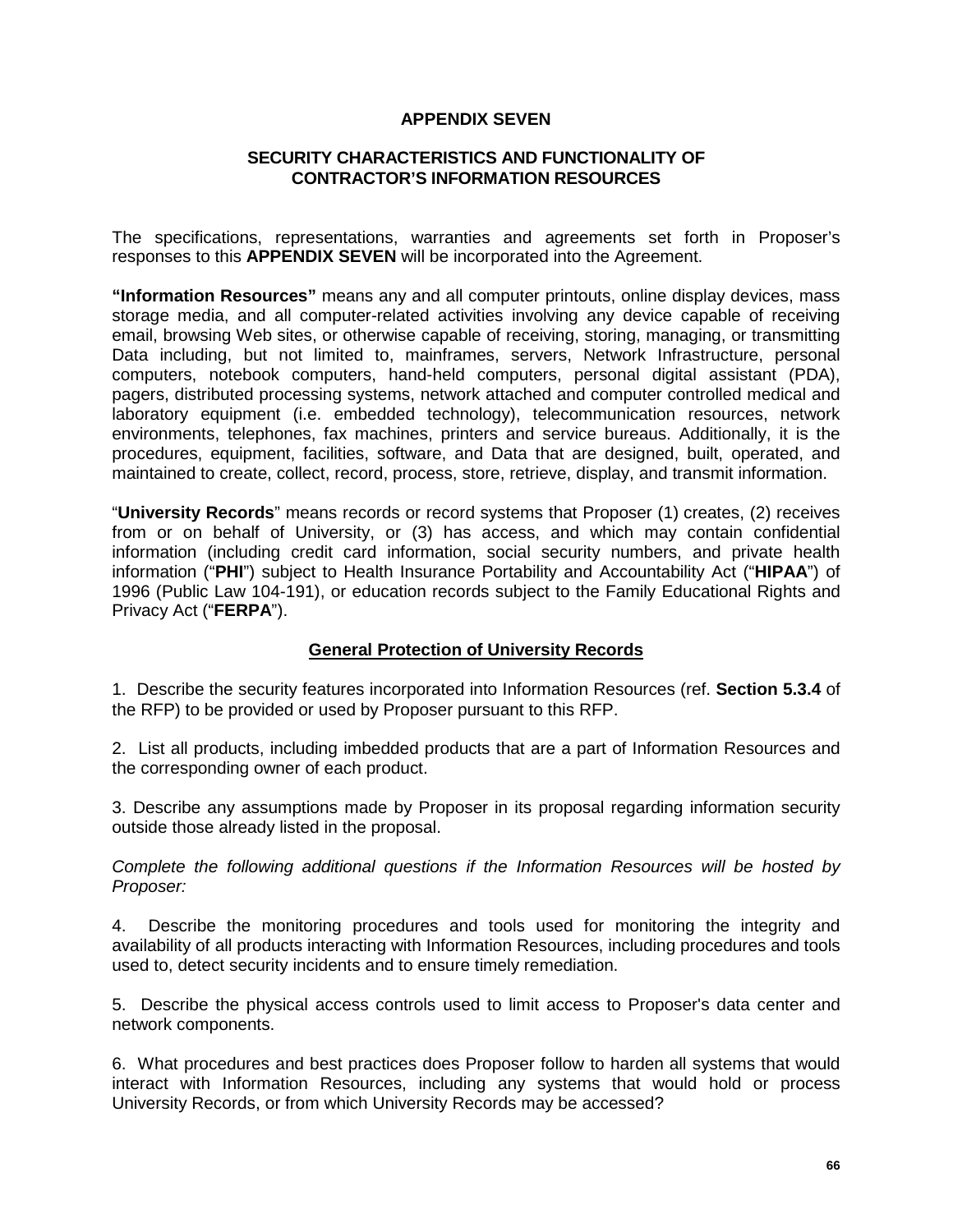7. What technical security measures does the Proposer take to detect and prevent unintentional, accidental and intentional corruption or loss of University Records?

8. Will the Proposer agree to a vulnerability scan by University of the web portal application that would interact with Information Resources, including any systems that would hold or process University Records, or from which University Records may be accessed? If Proposer objects, explain basis for the objection to a vulnerability scan.

9. Describe processes Proposer will use to provide University assurance that the web portal and all systems that would hold or process University Records can provide adequate security of University Records.

10. Does Proposer have a data backup and recovery plan supported by policies and procedures, in place for Information Resources? If yes, briefly describe the plan, including scope and frequency of backups, and how often the plan is updated. If no, describe what alternative methodology Proposer uses to ensure the restoration and availability of University Records.

11. Does Proposer encrypt backups of University Records? If yes, describe the methods used by Proposer to encrypt backup data. If no, what alternative safeguards does Proposer use to protect backups against unauthorized access?

12. Describe the security features incorporated into Information Resources to safeguard University Records containing confidential information.

*Complete the following additional question if Information Resources will create, receive, or access University Records containing PHI subject to HIPAA:*

13. Does Proposer monitor the safeguards required by the HIPAA Security Rule (45 C.F.R. § 164 subpts. A, E (2002)) and Proposer's own information security practices, to ensure continued compliance? If yes, provide a copy of or link to the Proposer's HIPAA Privacy & Security policies and describe the Proposer's monitoring activities and the frequency of those activities with regard to PHI.

# **Access Control**

1. How will users gain access (i.e., log in) to Information Resources?

2. Do Information Resources provide the capability to use local credentials (i.e., federated authentication) for user authentication and login? If yes, describe how Information Resources provide that capability.

3. Do Information Resources allow for multiple security levels of access based on affiliation (e.g., staff, faculty, and student) and roles (e.g., system administrators, analysts, and information consumers), and organizational unit (e.g., college, school, or department? If yes, describe how Information Resources provide for multiple security levels of access.

4. Do Information Resources provide the capability to limit user activity based on user affiliation, role, and/or organizational unit (i.e., who can create records, delete records, create and save reports, run reports only, etc.)? If yes, describe how Information Resources provide that capability. If no, describe what alternative functionality is provided to ensure that users have need-to-know based access to Information Resources.

5. Do Information Resources manage administrator access permissions at the virtual system level? If yes, describe how this is done.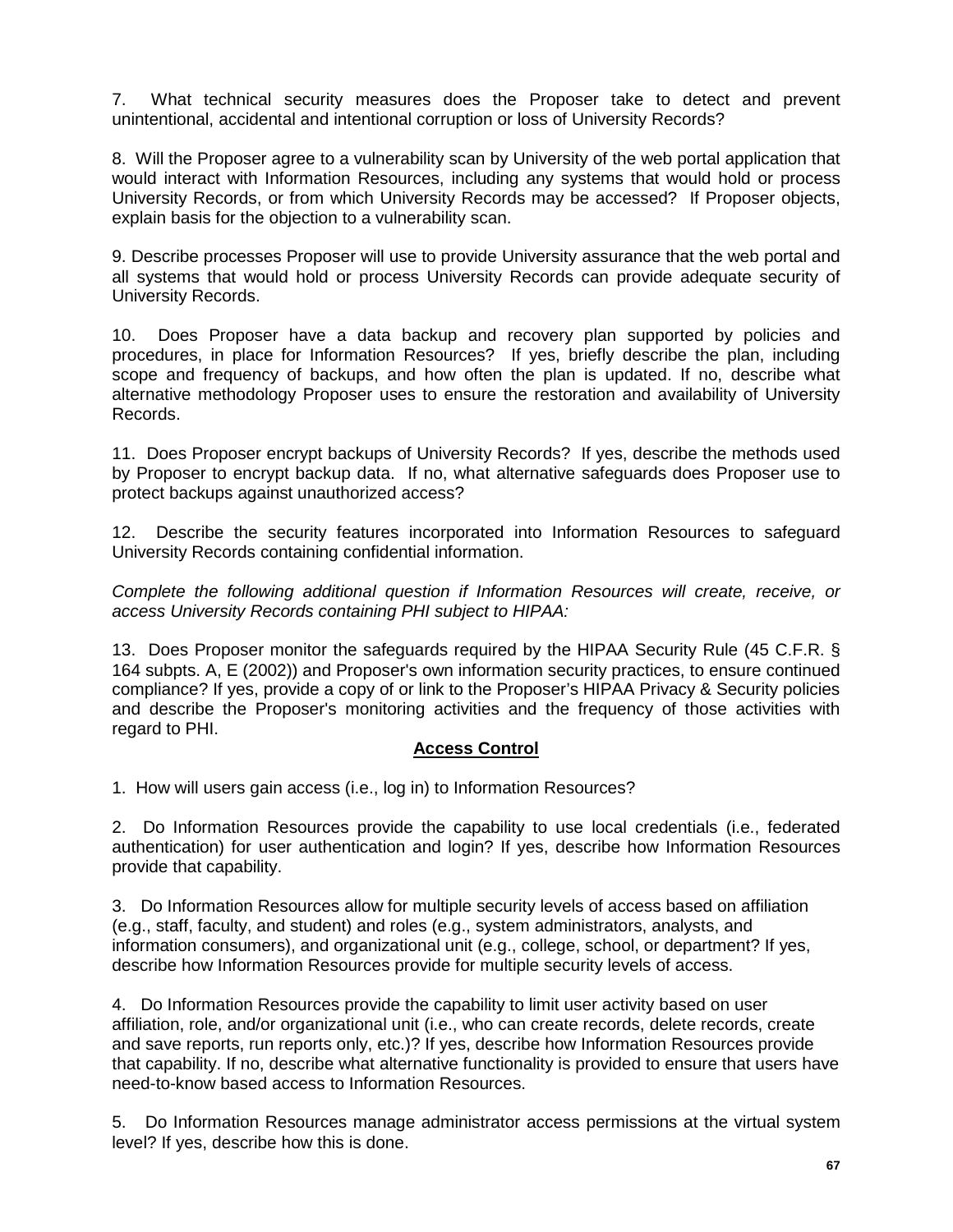6. Describe Proposer's password policy including password strength, password generation procedures, password storage specifications, and frequency of password changes. passwords are not used for authentication or if multi-factor authentication is used to Information Resources, describe what alternative or additional controls are used to manage user access.

*Complete the following additional questions if Information Resources will be hosted by Proposer:*

7. What administrative safeguards and best practices does Proposer have in place to vet Proposer's and third-parties' staff members that would have access to the environment hosting University Records to ensure need-to-know-based access?

8. What procedures and best practices does Proposer have in place to ensure that user credentials are updated and terminated as required by changes in role and employment status?

9. Describe Proposer's password policy including password strength, password generation procedures, and frequency of password changes. If passwords are not used for authentication or if multi-factor authentication is used to Information Resources, describe what alternative or additional controls are used to manage user access.

# **Use of Data**

*Complete the following additional questions if Information Resources will be hosted by Proposer:*

1. What administrative safeguards and best practices does Proposer have in place to vet Proposer's and third-parties' staff members that have access to the environment hosting all systems that would hold or process University Records, or from which University Records may be accessed, to ensure that University Records will not be accessed or used in an unauthorized manner?

2. What safeguards does Proposer have in place to segregate University Records from system data and other customer data and/or as applicable, to separate specific University data, such as HIPAA and FERPA protected data, from University Records that are not subject to such protection, to prevent accidental and unauthorized access to University Records ?

3. What safeguards does Proposer have in place to prevent the unauthorized use, reuse, distribution, transmission, manipulation, copying, modification, access, or disclosure of University Records?

4. What procedures and safeguards does Proposer have in place for sanitizing and disposing of University Records according to prescribed retention schedules or following the conclusion of a project or termination of a contract to render University Records unrecoverable and prevent accidental and unauthorized access to University Records? Describe the degree to which sanitizing and disposal processes addresses University data that may be contained within backup systems. If University data contained in backup systems is not fully sanitized, describe processes in place that would prevent subsequent restoration of backed-up University data.

# **Data Transmission**

1. Do Information Resources encrypt all University Records in transit and at rest? If yes, describe how Information Resources provide that security. If no, what alternative methods are used to safeguard University Records in transit and at rest?